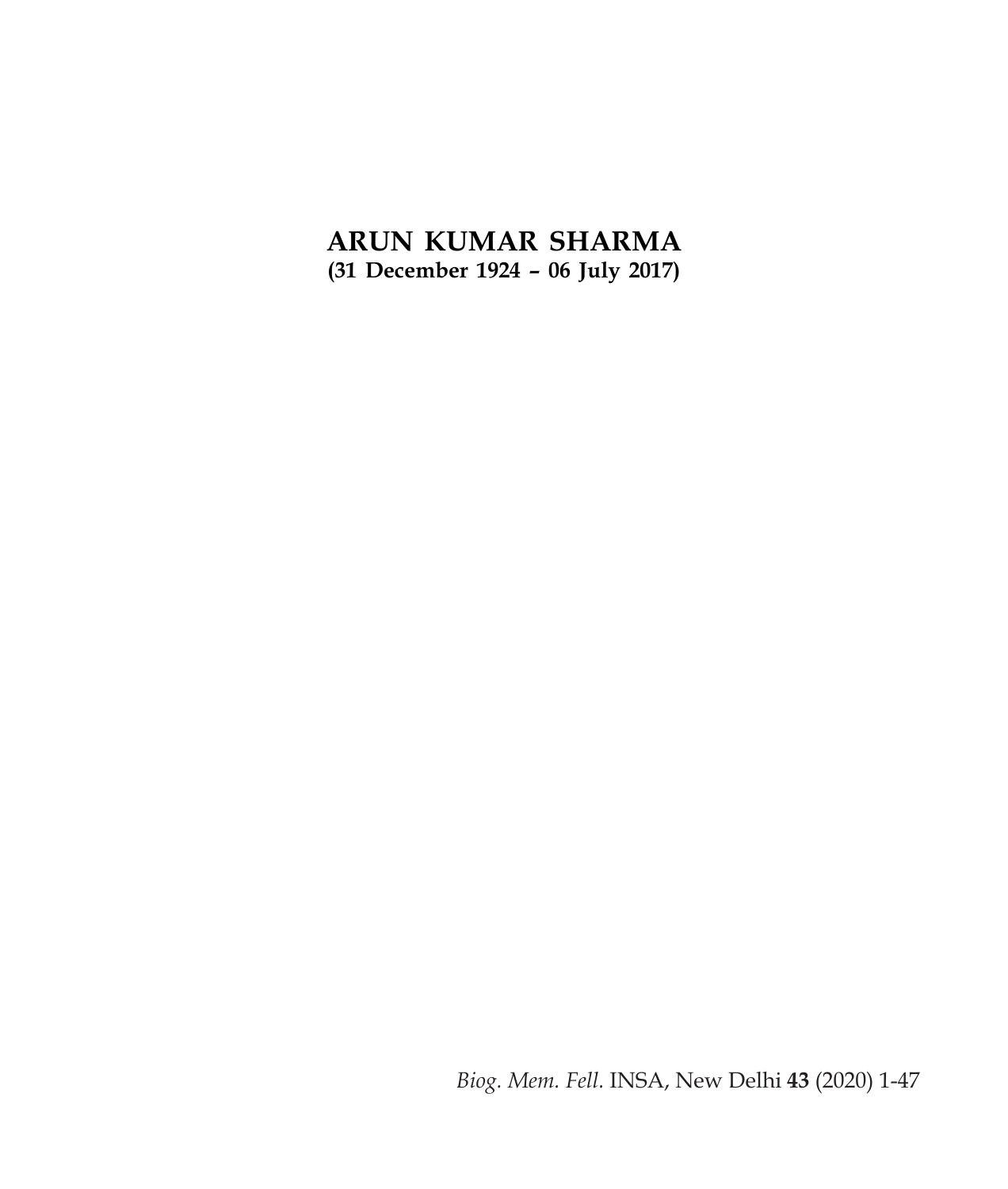

Angrona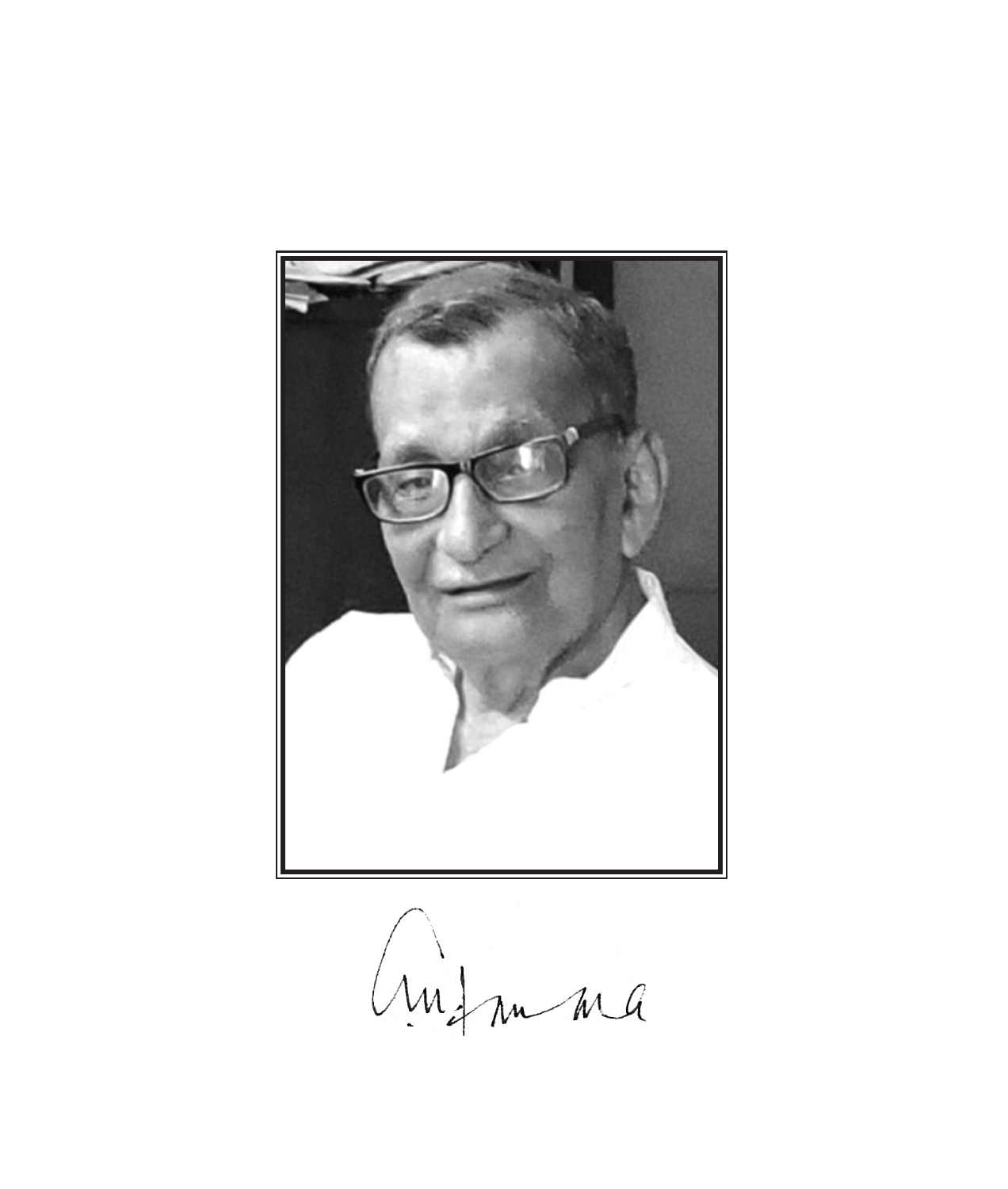# **ARUN KUMAR SHARMA (1924 – 2017)**

### **Elected Fellow 1970**

RUN KUMAR SHARMA, an internationally acclaimed cytogeneticist and ARUN KUMAR SHARMA, an internationally acclaimed cytogeneticist and Cytotaxonomist, passed away on July 6th, 2017, in Kolkata. He was living at the Ramakrishna Mission Institute of Culture, Golpark, since 2014 after his wife Archana Sharma's demise in 2008. His passing is a great loss to the scientific community in India especially because he was a great visionary. An excellent geneticist, he made seminal contributions and worked tirelessly to improve plant science teaching and research in the country. He was truly an ideal GURU who inspired many and made lasting contributions to science, cytogenetics in particular. Yet, most of all he will be remembered for his utter simplicity and humility despite his extraordinary scholarship and contributions.

 Since 1943, till his demise, he had been associated with the Department of Botany, University of Calcutta first as a post graduate student, then a part time researcher and teacher, Assistant Lecturer, Lecturer, Reader, Professor, Sir Rashbehari Ghosh Professor, Head of the Department of Botany, INSA Golden Jubilee Professor and the founder Programme Coordinator of UGC-CAS in Cell and Chromosome Research, Department of Botany, CU.

### **FAMILY BACKGROUND AND EARLY EDUCATION**

Arun Kumar Sharma was born on the December 31<sup>st</sup>, 1924 in the then Calcutta to Charu Chandra and Shovamoyee Sharma. They were part of a joint family who lived in a road called Madhab Lane off Lansdowne Road in Bhowanipore, an old and large locality of South Calcutta. Charu Chandra was the eldest of four brothers and two sisters, whereas Shovamoyee was a young housewife. The parental original home of the Sharmas was at Nirolegram under Ketugram Thana of Burdwan district. Arun was the only son of his parents growing up in a large joint family with cousin brothers and sisters.

 Charu Chandra was a practitioner of Ayurvedic medicine and had his own clinics both in South and North Calcutta. The lineage could be traced back to Charu Chandra Sharma's maternal family – Charuchandra's maternal uncle (mama) was Pandit Mahamahopadhaya Kaviraj Gananath Sen and the family learnt Kaviraji from him.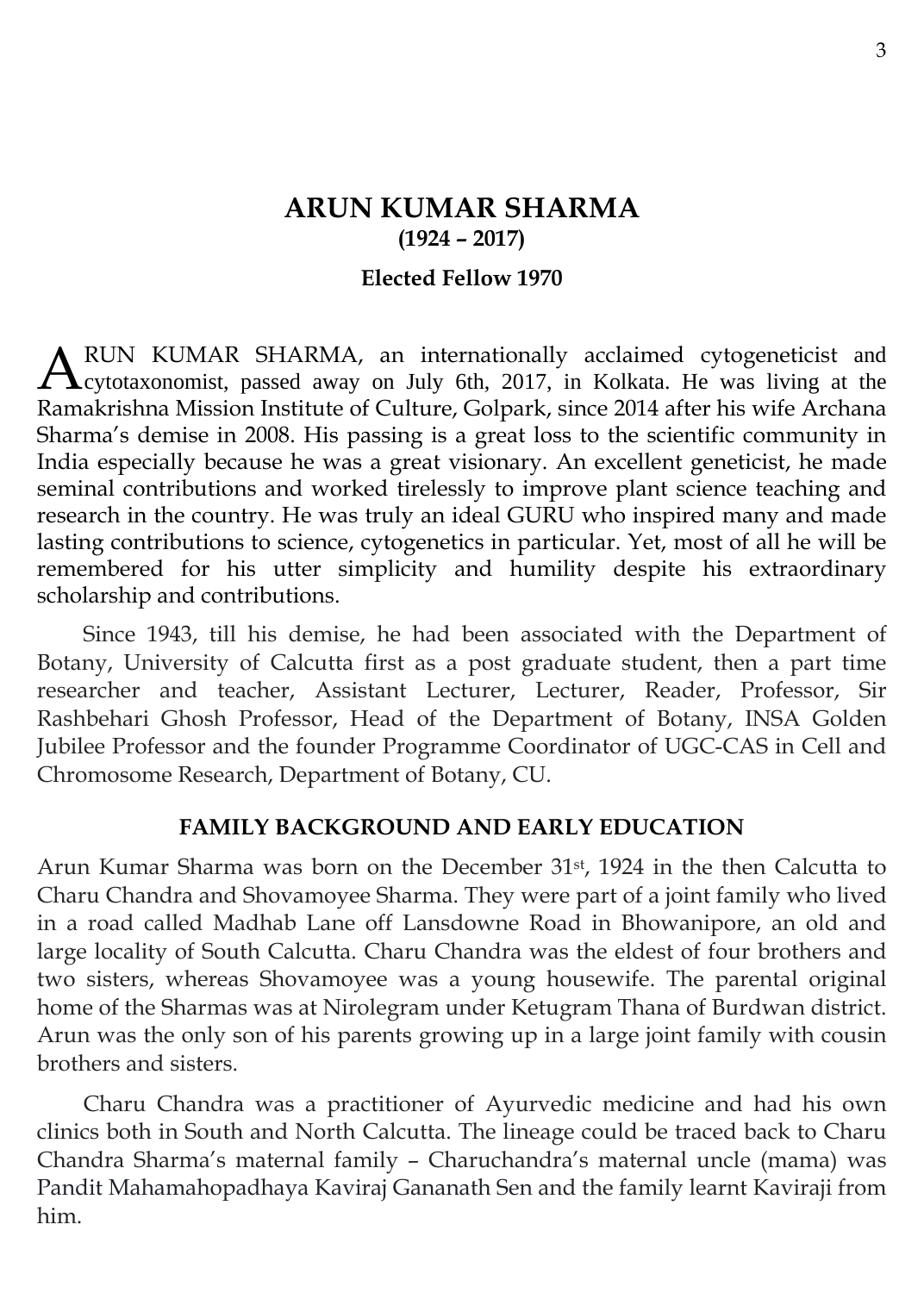Losing his father at the tender age of 8 years was a huge setback for Arun and the family went into acute financial distress as a result. Young Arun was thereafter brought up by his mother at his maternal grandparents' house at Rupnarayan Nandan Lane located in a different part of the same locality of Bhowanipore. From his very childhood, frugality became the essence of his life as it was difficult for the family to make two ends meet. Often when in dire straits, the adolescent Arun had to literally run to his maternal uncle to borrow a few annas (the lower denomination currency in the pre-decimal days) to see through the day. The frugality and the value of money which he thus learnt the hard way never deserted him for the rest of his life even as he strode the world of science like a colossus until the end of his life.

 His early schooling was at Mitra Institution, Bhowanipur (1933-1939), a school in the neighbourhood where he lived, which was renowned for the quality of education imparted. Academics came to him naturally from his schooldays but along with that came humility and a genial nature which have been the hallmark of the man as we have known him all his life. Not for a day did his exalted status in academia come in the way of humaneness, of which he was a shining example.

 Arun (Bubla) never really got the company of his father but he must have been hugely influenced by his father being a practitioner of Ayurveda and his consequent knowledge of plants. He was also close to Ayurvedacharya Gananath Sen, who is regarded as a pathfinder in the field of medicinal plants. Plants thus became the first love of his life. Arun frequently visited residence of Gananath Sen at Kalpataru building, Maniktala (North Calcutta) to meet him. He was very close to Gananath Sen's grandson, Dhruba (Dr. Dhruba Sen). Dhruba's mother often invited Arun's mother to Kalpataru, so that young Arun and Dhruba could spend their formative years together.

 Arun (Bubla) studied in Ashutosh College (1939-1941), located near his house in Bhowanipore, unable to afford to study in Presidency College those days. As he recalled "I couldn't have spent money on bus fares every day to College Street and so chose to get admitted to a college close to my residence". He secured B.Sc. (1943) and M.Sc. (1945, First Class First) degrees in Botany from University of Calcutta.

 The most outstanding trait in Bubla was the unflinching love which he had for his mother who had given her all to bring him up single-handedly from the age of 8. Such was his devotion to his mother that he would never go to sleep at night till she came in late after finishing all her domestic chores. Even at the fag end of his own life, not a day passed without him recalling her sacrifices and wishing that she were with him. He treasured her photograph throughout journey of his life. For all those who were near him during his last days, his recollections of his mother were indeed touching moments.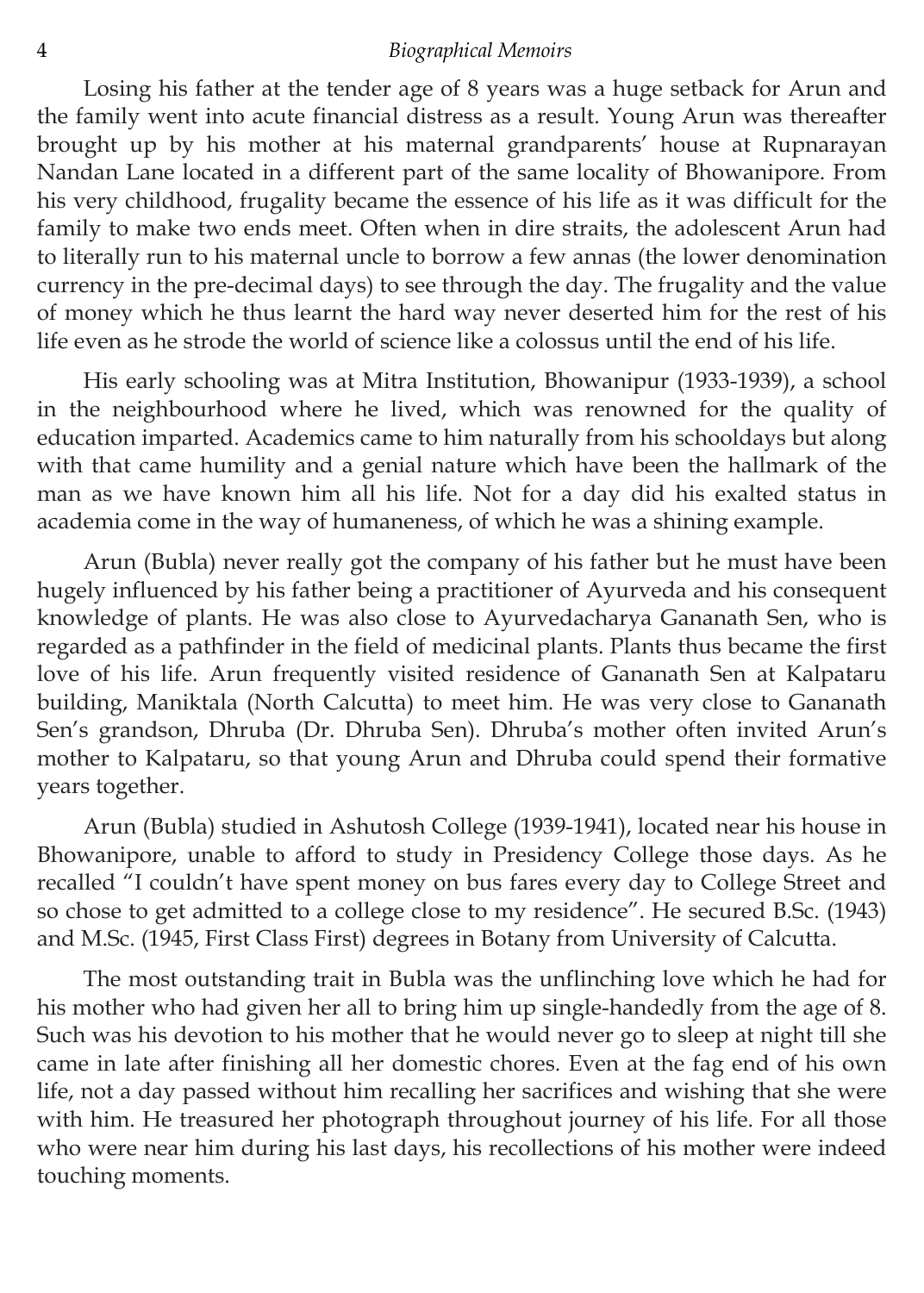Arun married Archana Mookerjea. The invitation card of the event is in Bengali preserved and kindly shared by his cousin. It records that the event took place on 24th Baisakh, 1362 (Bengali year) at 7.30 pm at 81 Lansdowne Road, Kolkata. The invitation was sent by Arun's uncle, Sri Subodh Chandra Sharma. Archana Mookerjea had initially joined as Research Scholar under guidance of Professor P.C. Sarbadhikari, the then Sir Rashbehari Ghosh Professor in Botany at the University of Calcutta. After marriage, the couple shifted with his mother to a 2-room rented apartment at Ballygunge Place. The familiar feature of Professors A.K. Sharma and Archana Sharma reaching Ballygunge Science College in a Rickshaw every day reflected their simplicity despite their prestigious status. Although the couple had no children of their own, Archana was very close to her sister Dr. Geeta Talukder, in bringing up the latter's daughter Babi (Dr. Kana Talukder, IFS). A relative recalls Arun would often come back from Science College at Ballygunge Circular Road and would be seen by neighbours going around Ballygunge Place carrying little Babi on his shoulder, the child enjoying the ride!

 A cousin who used to remain in touch recalls Professor Sharma was held in utmost regard by the family for being a bright star who shone through his achievements. From time to time to time, their hearts would be gladdened by the news of their dear Bubla being honoured with prestigious awards such as the Shanti Swarup Bhatnagar Award and recognitions such as the General Presidentship of the Science Congress. It was sheer joy for the elders and the younger members alike to see his name in the press the following day. The zenith of his success, which the family celebrated, was the conferring of the Padma Bhushan on him. The thought that a family member would actually go to the imposing Rashtrapati Bhavan to receive the award from the first citizen of the nation was a matter of immense joy. When the book 'Chromosome Techniques' jointly authored by the couple was published abroad, the family members looked at the immaculately hard bound copy in awe. But Professor Arun Kumar Sharma's highly elevated academic status never overshadowed his affable nature and he always remained very close to the extended family, feet firmly rooted to the ground. He had time for everybody and a solution or at least a suggestion for any problem posed to him. The secret of this was his immense patience and almost Gautama Buddha-like coolness. The philosopher in him always seemed to suggest: "come good or bad, accept truth as it unfolds in your life".

 And the child in him was filled with joy by watching the children around him. Every day on his way to work he would keenly notice the antics of children on their way to school, playfully nudging each other or quarrelling over trivia and derive immense joy out of the sight. Nothing better can describe the happiness on his face when he observed children than the following lines from the Nobel-acceptance speech of Rabindranath Tagore: "The vigour and the joy of the children, their chats and songs filled the air with a spirit of delight, which I drank in every day. And in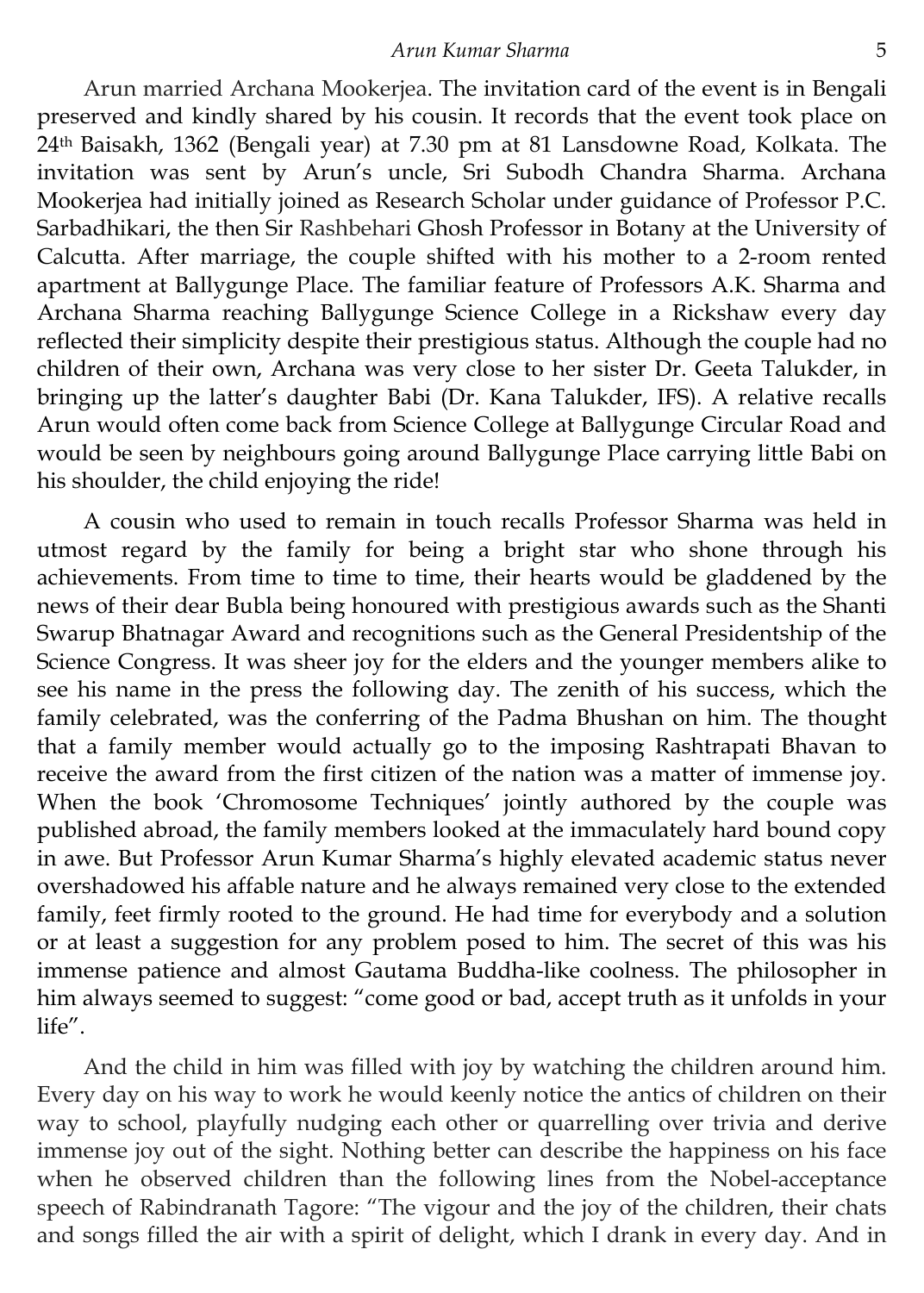the evening during the sunset hour, I often used to sit alone watching the trees of the shadowing avenue and I could hear distinctly the voices of the children coming up in the air, and it seemed to me that these shouts and songs and glad voices were like those trees which come out from the heart of the earth like fountains of life towards the bosom of the infinite sky".

 Freedom was the most cherished value in Professor Sharma's life and he never believed in tying down anyone. Anybody who had gone to his unostentatious flat in Meghamallar Apartments near Golpark in Kolkata would remember that an integral part of the family besides his mother and wife Archana, was Lal Singh, the parrot who was kept uncaged and unbound and flew around the house as if enjoying every moment of his independence. He used to greet the master back from work every evening and engage in conversation which only the two of them could understand. Such was their love for each other that the bird, which flew out one day probably in search of freedom, actually found its way back "home" into the safe arms of his master after a few days.

 Arun's uncle's son Bimal Kumar Sharma maintained his relationship with Arun for over four decades. Bimal (a Surveyor at GIC) had very informal relations with Arun, visiting his "Jethima" (Arun's mother) during Durga Puja at their Madhab Lane residence. In Bimal's words, "Bublada was very polite and down to earth always". When his wife Archana expired, on 14th January, 2008 around 9.15 p.m. Arun called Bimal and asked him to come over the next morning. Though Bimal pleaded that he could come over immediately, Arun would not agree. He spent the night alone yet disciplined in his grief, having lost his wife with whom he had spent 53 years of blissful life.

 No commentary on the man Arun Kumar Sharma would be complete without a mention of his deep-rooted faith in the Almighty. An ardent but quiet devotee of Shri Ramakrishna Paramahansa and Ma Sarada, every conversation would end with him reminding the other person that the Almighty is omnipresent and will take care of the smallest of our needs and we should not stray from our path. This is the essence of "sharanagati" where one surrenders completely at His feet. His practising of science did not end in mere research; it went much beyond in search of the Ultimate Truth.

### **PROFESSIONAL CAREER**

After his post-graduation in 1945 from University of Calcutta, Arun joined the Botanical Survey of India. He was selected by the Public Service Commission Examination at that time and was among the five botanists selected for the development of the Herbarium and Garden of the Royal Botanical Garden (BSI) at Shibpur, Howrah, Kolkata. During his short tenure at BSI, he had to undertake extensive field work in taxonomy all over India. Inspite of his work load at BSI, he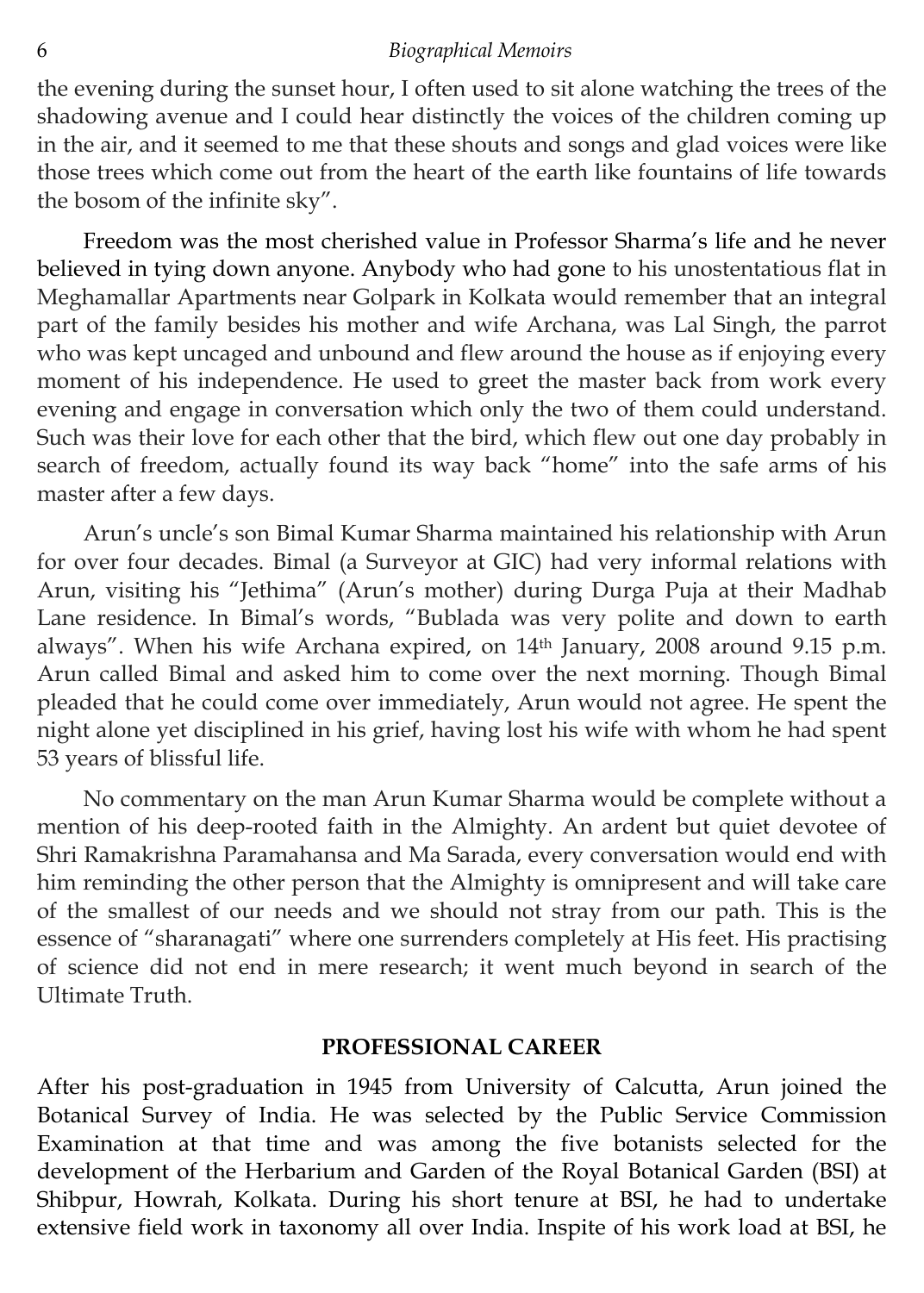continued to be attached to the laboratory of his mentor Professor P.N. Bhaduri, a renowned cytogeneticist, in the Department of Botany, University of Calcutta, working through evenings till late in the night. Although he loved and enjoyed his work at BSI, he soon realized it would not be possible to pursue his research career if he continued with his job. Professor P.N. Bhaduri, Professor P.C. Sarbadhikari and other teachers of the Botany Department at that time were highly impressed by his passion and dedication for chromosome research and Arun was inducted as a temporary teacher in 1947. He joined the Department of Botany as Assistant Lecturer in 1948. Beginning his postgraduate research project under his mentor Professor Bhaduri instilled in him a passion for plant cytogenetics. Professor Bhaduri soon left the Department of Botany to join Indian Agricultural Research Institute (IARI), New Delhi and young Lecturer Sri A.K. Sharma was in charge of the cytogenetics laboratory of the Department of Botany. He continued teaching and research for completion of his thesis and was awarded Doctorate in Science (D.Sc.), of the University of Calcutta in 1955. In between, he served as a Lecturer (since 1952) in the Department of Botany, CU.

 To get a picture of the academic ambience of the Botany department in the 1940's, I shall refer to the "Time table for the postgraduate classes in Botany to be effective from 5th September 1949" signed by S.N. Mitra, the then Secretary, of CU dated 02.09.1949, neatly preserved by Professor A.K. Sharma under a thick glass sheet of his writing table in his room in the Department of Botany. I sought his permission to photocopy the Time Table which is now displayed in the office room of the Head of the Department of Botany. Classes in Botany were taught by some very eminent botanists. In the classes scheduled for 5th Year postgraduate students, Professor J. Sen taught palaeobotany and gymnosperms, and Professor Sarbadhikari taught cytology. Practicals on "microtechnique" were taken jointly by Professor Sarbadhikari and Sri A.K. Sharma, who also taught bryophytes on Saturdays to 5<sup>th</sup> year students. The curriculum in the sixth year has five special papers. The special paper on cytogenetics was taught jointly by Professor Sarbadhikari and Sri A.K. Sharma. The class load during that period for the young Lecturer was obviously heavy. Despite that, his research output during that period reflected his tenacity, intellectual ability and utter dedication. An excellent teacher, he taught for decades several disciplines of Botany including classical and molecular genetics. Since I joined the Department as a postgraduate student in 1973, I noticed, inspite of his very busy schedule in the Department and other engagements at the National level, he rarely missed any of his scheduled classes. He was unable to conduct practical classes at that time, but took keen interest in formulating a detail curriculum in cytogenetics and ensured that other members of the faculty looked after the students' requirements with great care.

 As a Reader in Botany (since 1962), he was guiding the research of Ph.D. and D.Sc. students-altogether 20 students were admitted to Ph.D. and D.Sc. degrees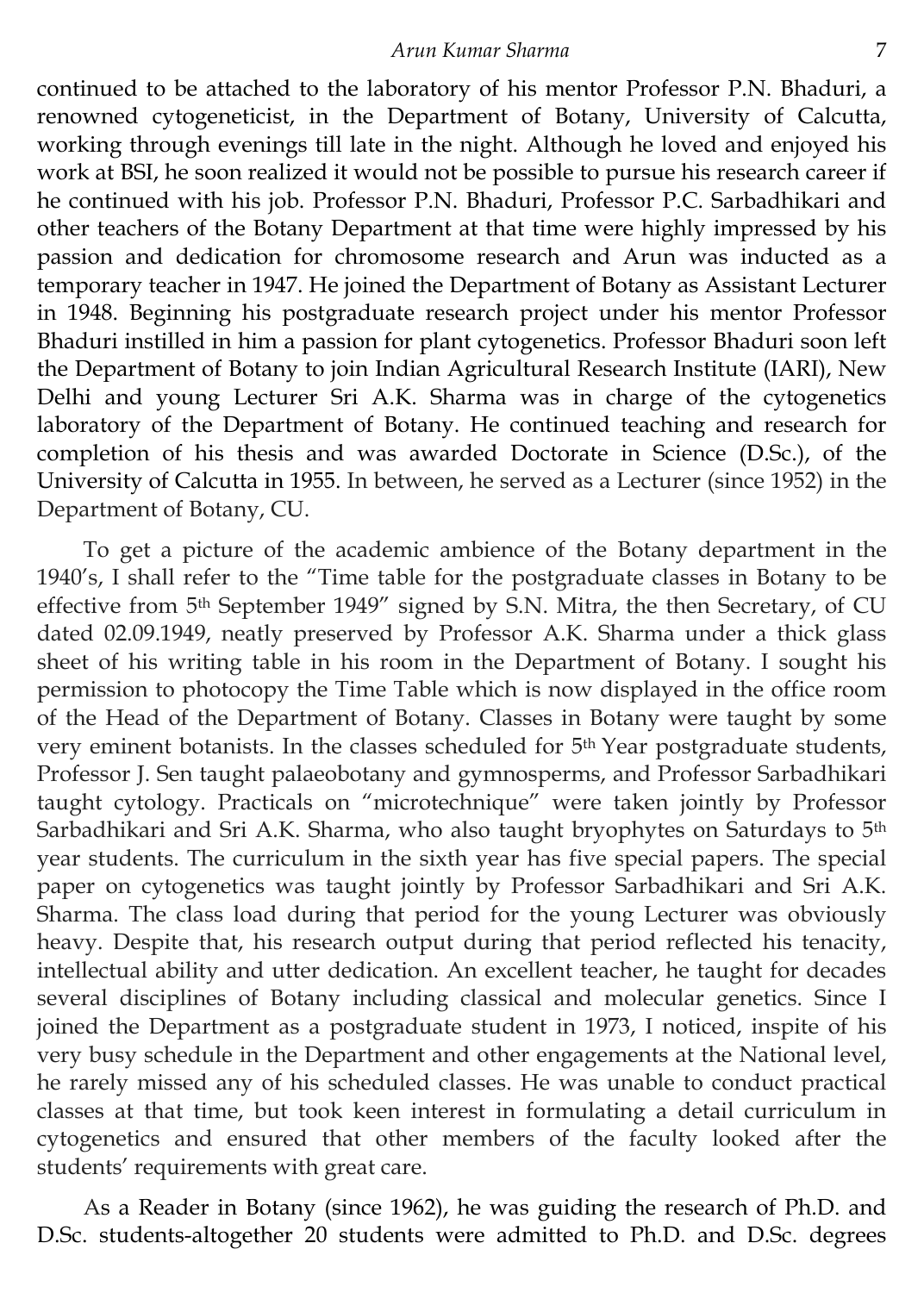under Dr. A.K. Sharma and 30 scholars were working under his guidance in 1966. During these early years of his career, he and his associates had already published around 200 original articles in National and International Journals. He authored a standard text cum reference book, "Chromosome Techniques- Theory and Practice (460 pages) published by Butterworths (London) in 1965, jointly with Dr. Archana Sharma. He was the founder and chief editor of 'The Nucleus'-an International Journal of Cytology and allied topics at the young age of 34, (inaugurated in Montreal, 1958, during International Congress of Genetics) in which the editorial board was composed of outstanding scientists from all over the world during that period.

 His students who were appointed later as members of the faculty, recall the days in 1960s, when Dr. A.K. Sharma was one of the youngest members among eminent scientists teaching during those days in the Department. He used to share a table in his room with Dr. Archana Sharma. The room was equipped with microscopes on all sides whereas the centre table was filled with theses, books, reprints, journals, documents and students' practical note books. Over dozens of senior and junior research scholars, part time teachers from colleges, used to work all the day through. They stayed long hours in the evening, and for the Sharmas, the laboratory was their home and research scholars were nurtured like children. The present building at 35, Ballygunge Circular Road was soon ready and Dr. Archana Sharma took the responsibility of shifting the entire Cytogenetics laboratory to its new room in the Western Wing on the 2nd Floor of the Department. The Sharmas shared the laboratory till 1979, when the Eastern Wing was constructed with the financial support of the UGC (University Grants Commission). All the junior and senior scholars under all faculty members shared the laboratories, and everybody was supposed to know each other's work. It was the largest "cytogenetics family" of research scholars, part time teachers, teacher-fellows, faculty members who met each Friday for the weekly Seminar. Numerous visitors and dignitaries from abroad and all over India visited the small cytogenetics laboratory of Professor Sharma from 1960s to late 1970s, till he had his own room in the Department and separate laboratories.

 For the monumental work on plant cytogenetics, Professor Sharma along with research scholars would go to different regions of Eastern Himalayas for the collection of plant materials. The research scholars who later became members of the faculty still remember the warmth and the positive vibes of the association with their teacher. For others getting a glimpse of the awesome personalities at close quarters was an event to cherish. The Sharmas also enjoyed the tours as much as their students.

 One of his student who later joined the CAS as member of the faculty, Professor Satyesh Chandra Roy, recalls his experiences of field excursions with his teacher in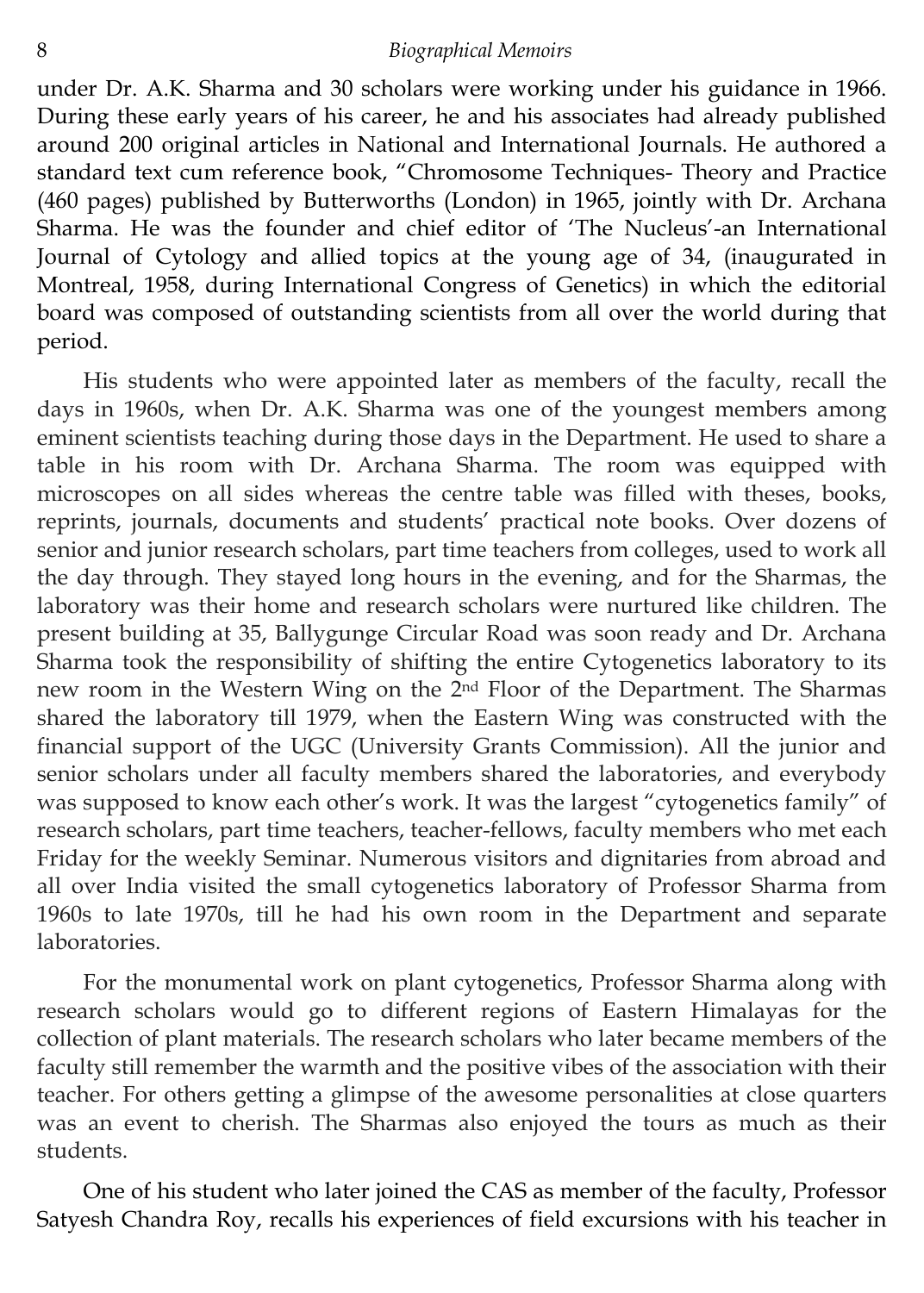different regions of Eastern Himalayas including Sandakphu (~12,800 ft.) and Phalut (~11,400 ft.) for the collection of medicinal plants under the US PL 480 Research Project (1965-1970). Professor Sharma and his team developed a new method of pretreatment of root-tips collected in the field for the analysis of karyotypes of these important and rare plants (as these plants were difficult to grow in Calcutta). He never used any woolen cap even in the early morning in Sandakphu (4 °C with cold winds) to watch sunrise and snow peaks which was very difficult for others in the team. Professor Sharma along with Professor Archana Sharma and some members of his team could trek at high altitudes for five days at a stretch with untiring energy starting from Batasia to Palmajua, Rimbik, Ramam, Phalut and Sandakphu for the collection and processing of important collected materials. His students during that period fondly remember how he enjoyed with all the team members playing light games in the evening. One such adventurous excursion, Professor Roy remembers, was to the Western Himalayas up to the altitude of 15,000 feet (Hemkund) on foot through glacier of about 1 km with a lot of experience with his supervisor.

 Although he was incredibly active at the national level, Professor Sharma took great interest in the curriculum, teaching and as well as research guidance in the Department of Botany. He served as Professor, Head of the Department and Sir Rashbehari Ghosh Professor in Botany (1969-1988), as INSA Golden Jubilee Research Professor (1985-1990), simultaneously as the Programme Coordinator of CAS in Cell and Chromosome Research from 1972 till his retirement from university service in 1990, continuing his association with the Department of Botany as an honorary professor till the last day.

 After taking charge of the department as Head in 1969 (up to 1980), he brought significant academic changes in the curriculum through the University. Under his leadership, the 5-Semester, 2-year postgraduate course was introduced in Botany by University of Calcutta in 1971, and the Department was recognized by UGC under Special Assistance Programme in Botany in 1972. During this period, presenting (December 27, 1976) the report to advisory committee members Professor V.L. Chopra (Director, IARI, New Delhi), Professor H.Y. Mohan Ram (Delhi University) and Dr. D. Shankaranarayan, (Joint Secretary, UGC), Professor A.K. Sharma highlighted the involvement of his group on multipronged approach to chromosome studies involving metabolism, differentiation, evolution, mutagenicity and the improvement of yield and quality of valuable species, refinements in methodology as well as cytological and biochemical analysis of genetic variability/polymorphism. Dr. Shankaranarayan appreciated the activities towards the modernization of teaching courses and examination system on which the Department had taken a lead in the University.

 Opening of the Tissue Culture Unit: During this period, Dr. G.C. Mitra, who had earlier served at the University of Delhi and then moved on to National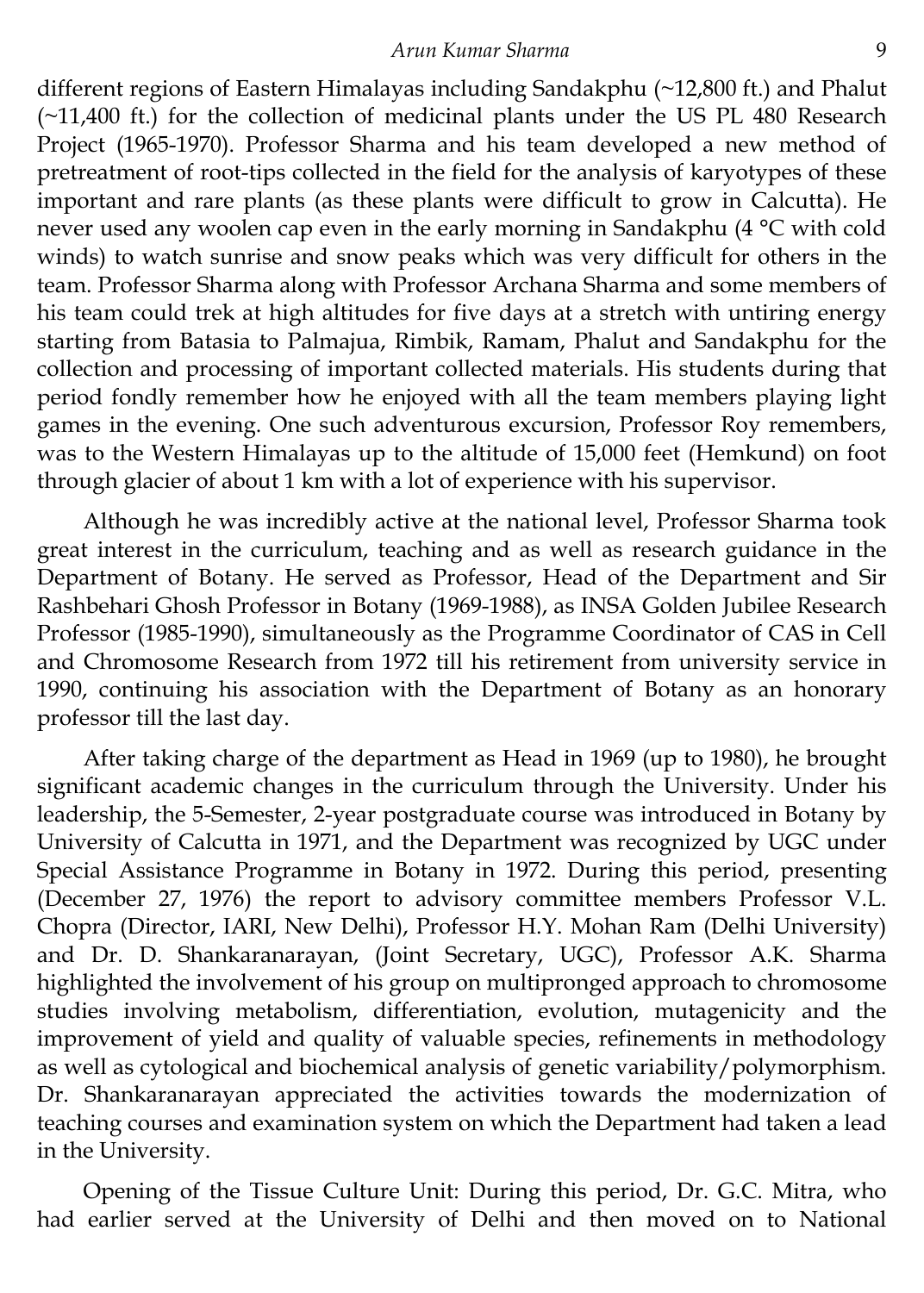Botanical Research Institute (NBRI), Lucknow had retired and came to settle in Calcutta. Professor Sharma requested him to establish a plant tissue culture unit under the Special Assistance Programme of UGC in the Department of Botany as he knew he needed an expert in the area of plant tissue culture which was beginning to be recognized an important thrust area of research in plant science laboratories all over the country in the 1980s. Dr. G.C. Mitra then joined the Department as ICAR Emeritus Scientist. Thus the foundation of the plant tissue culture unit was laid in the garden of the Department of Botany. It was formally opened by the then Vice-Chancellor of Calcutta University Professor S.K. Mukherjee on 27th December 1976. Dr. G.C. Mitra continued his own research on excised root culture of *Atropa belladonna* in this laboratory, helping research scholars working in the tissue culture laboratory for over a decade after his retirement.

 Having attended many international meetings early in his career, Professor Sharma wanted research scholars working with him to gain the valuable learning experience of attending and organizing scientific meetings. It was by no means an easy task. In 1968, he organized an International Seminar on "Chromosome- its structure and function", jointly with Dr. Archana Sharma and Dr. Amiya Kumar Sarkar at the Vivekananda Hall of RK Mission Institute of Culture, Kolkata. Many eminent scientists from all over India and abroad dealing with higher organisms were invited as speakers in the event. The Proceedings of this seminar were published in a supplementary Volume (1968) of the journal *The Nucleus*.

 Along with teaching and research activities, AKS periodically organized regular workshops, International and National Seminars and Colloquia, on several aspects of chromosome research for the benefit of teachers and researchers. For example (i) a regional conference on teaching of Life Sciences (1972) sponsored by the University Grants Commission (UGC); (ii) Summer Institute on "Chromosome methodology" (1973) sponsored by the UGC; (iii) National Symposium on "Effects of physical and chemical agents on chromosomes'' sponsored by INSA and UGC (1974) and (iv) International Symposium on "Chromosomes in Evolution'' sponsored by the UGC (1976). During the two vacations each year, Professor Sharma organized short term training courses on chromosome research for the teachers from various universities and colleges of the country.

 Professor Sharma tirelessly continued his efforts for developing links with wellestablished laboratories abroad with the Department of Botany in his University, having visited some of the premier Institutes in Plant Sciences in Europe. The Indo-British University Collaboration programme proposed by him was accepted by the British Council and UGC between the Special Assistance Centre of Chromosome Research, Department of Botany, CU with the Department of Plant Biology and Microbiology, Queen Mary College, University of London and Department of Botany, University of Nottingham on Chromosome research in relation to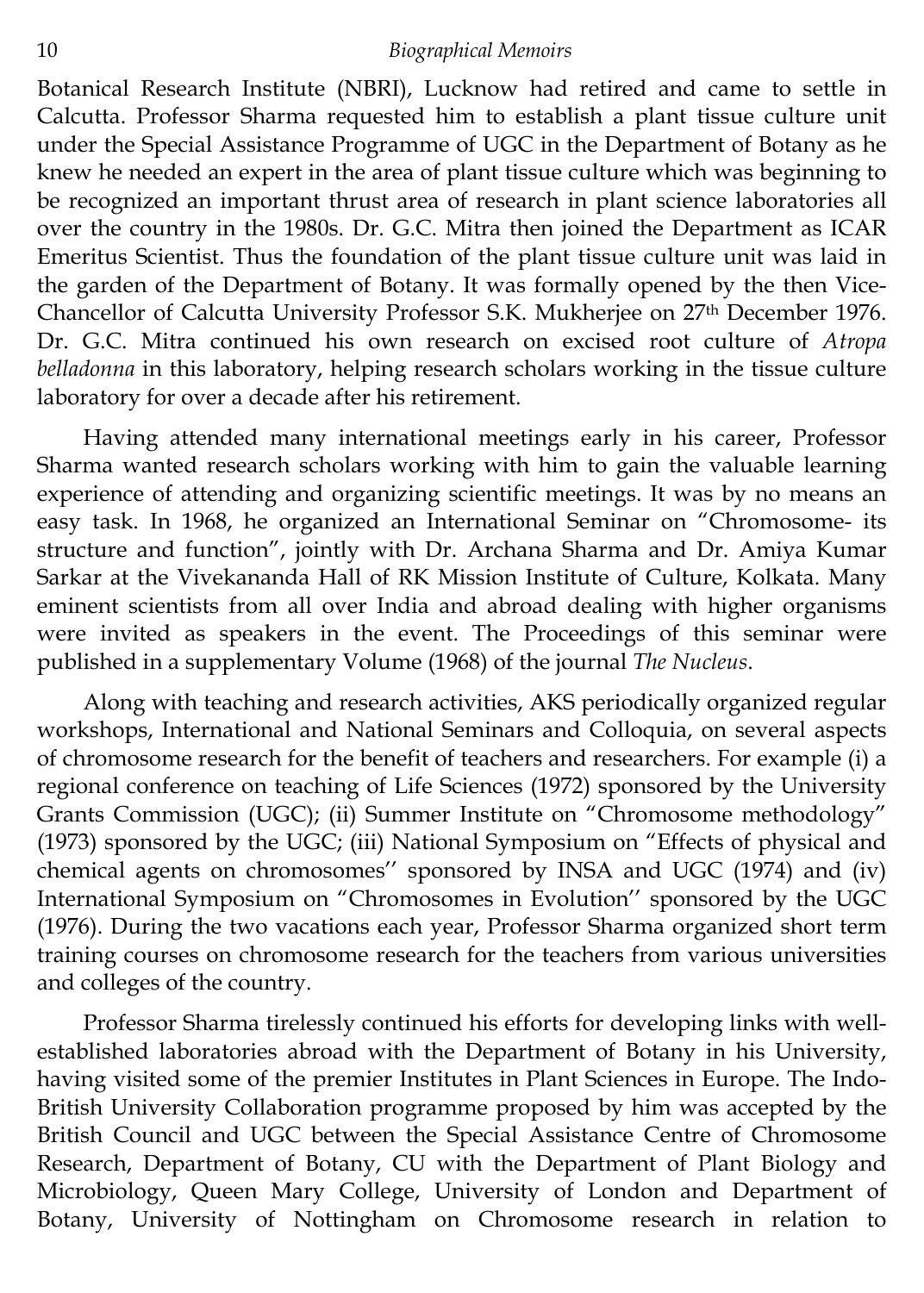differentiation, variability and reproduction in eukaryotes (1978). Linkages were established through exchange of scientists from India and overseas Universities. Initially, Drs. Sumitra Sen, Probir Chatterjee visited Queen Mary College to learn techniques to set up Ultra-structural and Cell biological laboratories in the Department while Dr. Satyesh Chandra Roy visited Nottingham University to learn techniques in Protoplast culture to set up a laboratory in the Centre on "Protoplast Culture". Other faculty members (students of Professor Sharma) who joined the Centre, also visited several laboratories in UK and Europe, and established laboratories in thrust area of research in the Centre. Professor Sharma successfully obtained sanctions through Colombo Plan Assistance for procuring items of sophisticated equipment such as Electron microscope with ultra-microtome, spectrophotometer and ultra-centrifuge, to enhance infrastructural facilities of the Department during 1980s.

 Eminent visitors to the centre included Professors J.B.S. Haldane, P.C. Koller (UK), T. Dobzhansky, S. Patau, Hans Ris (USA), A. Muntzing and Lima de Faria (Sweden), C. Barigozzi (Italy), C. Pavan (Brazil), W. Gottschalk (Germany), V.H. Heywood, E.C. Cocking, E.A. Bevan (UK), Robert Haynes (Canada), Ralph Singleton (USA), H. Kihara and Hu Han (China), Keith Jones (Kew, UK), C.G. Vosa (Oxford, UK) to name a few.

 In 1980, UGC upgraded the Special Assistance Programme to the level of Centre of Advanced Study (CAS) and recognizing the high quality research carried out by the "Cytogenetics laboratory" with the thrust area of research as "Cell and Chromosome Research". By the time Professor A.K. Sharma retired from University of Calcutta, the CAS Phase II had been completed (March 1990). He took great interest in all the activities of the Centre, advising the successive Programme coordinators even after retirement from University service. As the Programme Coordinator of CAS in 1990, Professor Sharma concluded achievements of his group and associates in the advisory committee meeting, "During last eighteen years (1972- 1990), the research scholars and teachers at this Center showed excellence in carrying out research on various aspects of the approved thrust area. Presently excellent laboratory facilities for conducting research on a wide variety of plants in diverse areas such as reproduction, differentiation and evolution are available. Newer techniques have been adopted for better chromosome analysis and for estimating Cvalues in diverse species through Feulgen-DNA cytophotometry. Different groups have dealt with research on environmental mutagenesis and genetic polymorphism in human system, cytogenetic studies on fuelwood species as well as some algal systems, reflecting the wide interdisciplinary approach adopted by researchers engaged in this Centre".

 Professor Sharma actively participated first as the founder Coordinator of the CAS till 1990 and later as an invitee in all the meetings of Advisory Committee of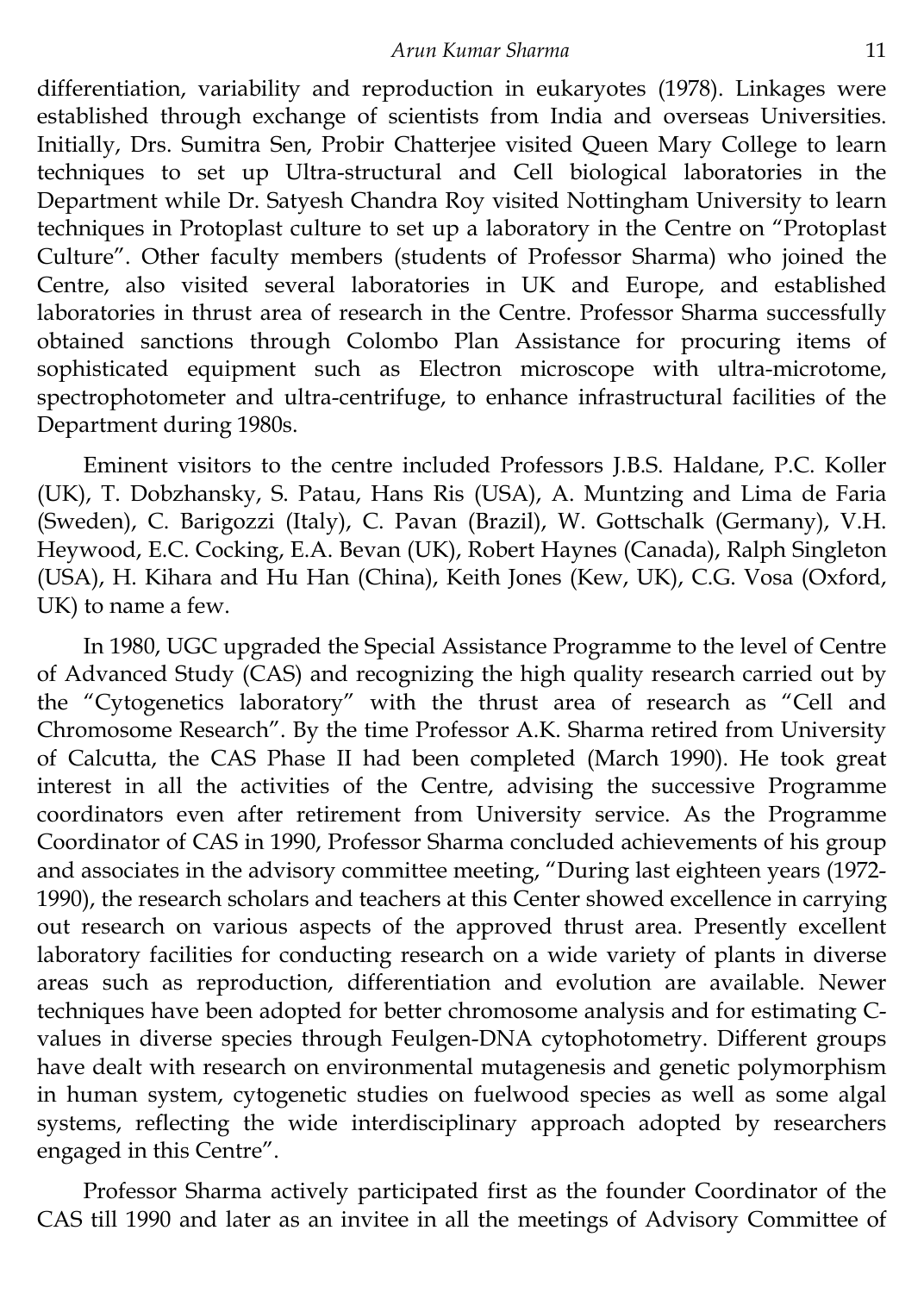CAS in the Department of Botany, CU till his demise. He was extremely happy that the CAS in Cell and Chromosome Research he had founded in 1980s continued to receive UGC support for over three decades and became one of the oldest CAS in Botany in the country. The Department is currently under UGC-CAS Phase VII programme in Botany.

 Having spent over three decades in the Department of Botany since 1973, in various capacities, I had close interactions with him. I realized that although he had attained and could have attained many more distinctions, could have taken any job abroad or moved to any other Institution in India, his first love was the chair in his room in the Botany Department of his own University. The CAS in Cell and Chromosome Research which he founded was his child, nurtured and grown over four decades. Being "Programme Coordinator" of the CAS was a very serious affair in his presence and I graduated under him, learning research cum administration, for two terms. Till the last day, he would enquire about the activities of the CAS and its future development. He was an invaluable academic advisor, and a constant source of excellent advice to all who knew him. His relationship with colleagues, the supporting staff including laboratory technicians, clerical staff, gardeners, and attendants was those of father figure and guardian. He was kind, always looked after their needs, including job opportunities over decades. He was a true Acharya. His blessings and advice for all those whom he mentored (including me) have given us strength not only to carry out our duties but has given us courage to face difficulties. His optimism was highly infectious. We feel grateful that he was a fountain head of inspiration.

# **SCIENTIFIC CONTRIBUTIONS**

Professor A.K. Sharma's field of work and major research areas are plant cytogenetics and cytochemistry. He is distinguished for his outstanding contributions on different facets of chromosome research and had built one of the largest and most active centres for cytogenetical research in the world during 1970s. He had such a large number of research scholars who worked for Ph.D. under him since 1955, the exact count is not easy to state. His biodata (dated January 1, 2009 ) which came to my possession states 115 scholars had been admitted to Ph.D. and D.Sc. degrees under his supervision since 1955. He was remarkably productive and has published over 500 research publications in International and National Scientific Journals. He has written and edited large number of books during his active life.

# **The Beginning: 1946-1947**

Arun Kumar Sharma started his research career under the guidance of distinguished cytogeneticist Professor Dr. P.N. Bhaduri. He was then a postgraduate student working for his M.Sc. dissertation and continued later as part time lecturer in the Department of Botany. His first publication with his mentor was on "Cytogenetics of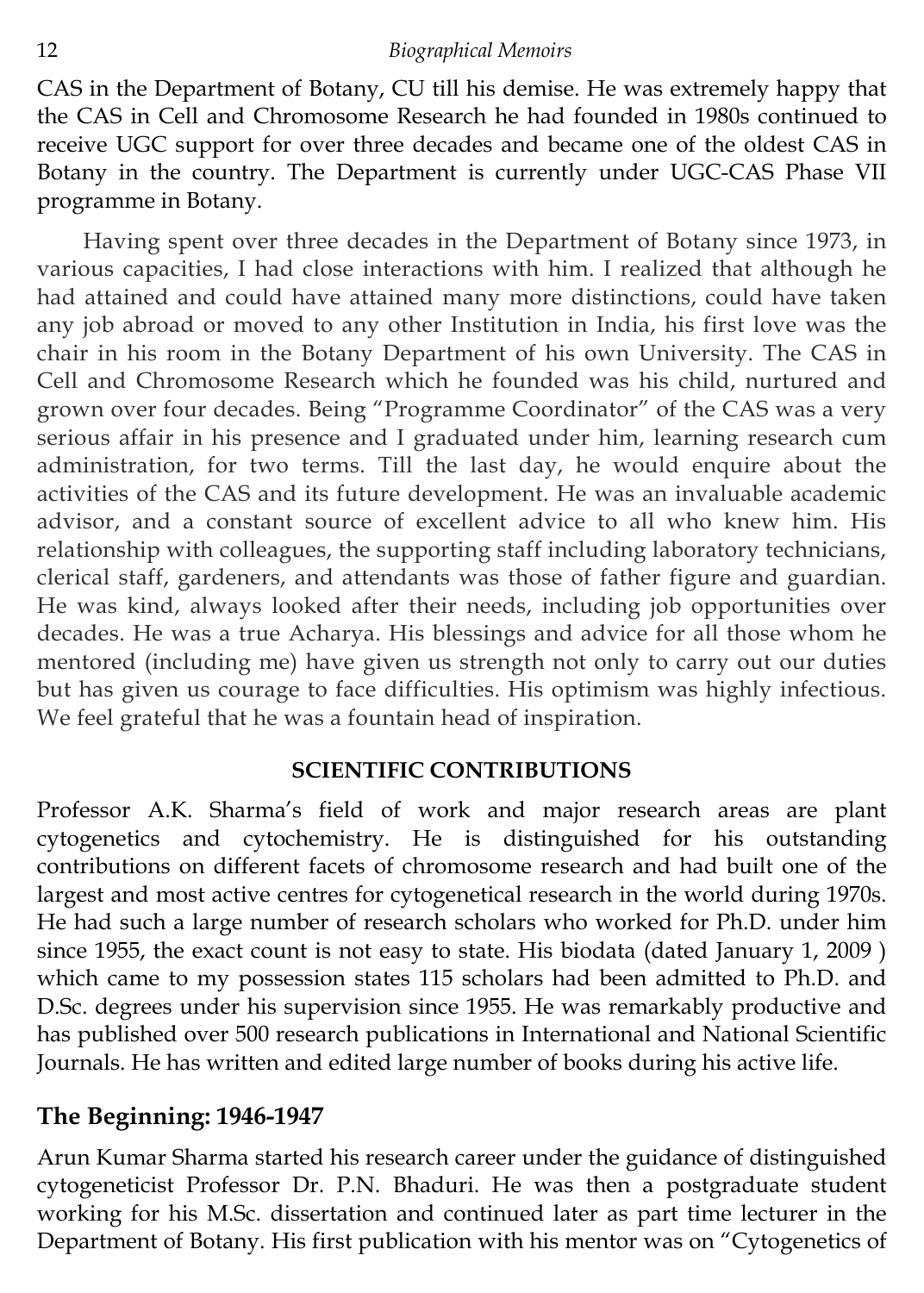*Datura fastuosa* L." in the Department of Botany, Calcutta University. Professor S.P. Agharkar was the Head of the Department during that time and he has been acknowledged in this paper. In this study, Bhaduri and Sharma (1946) showed that the formation of a ring of four and multivalent formation in *Datura* may be due to duplication of chromosomes by irregular pre-meiotic mitosis without assuming previous translocations. Following Dr. Bhaduri's suggestions, a detailed cytological investigation of incompatibility between the two garden plants *Cosmos bipinnatus*  Cav. and *C. sulphureus* Cav. (family Compositae) was also carried out by him in 1947. From this study, he reported that in both cases (*C. bipinnatus* and *C. sulphureus*) the original basic chromosome number was 5, and the secondarily balanced polyploid nature of the species had been explained on the basis of amphidiploidy. Cytological evidences put forward in this paper (Sharma, 1947) had also shown that the incompatibility between the two species can be correlated with the physical differences present in the chromosome complement of the two species.

# **D.Sc. Thesis: 1955**

The outstanding and novel contributions in his thesis began with training under his teacher-mentor Professor Bhaduri. However, Professor Bhaduri left the Department of Botany, CU to join Indian Agricultural Research Institute, New Delhi in 1947 and young Arun continued to work independently. Arun was his favourite student and Professor Bhaduri was fully confident about Arun's promise. Among the students who did Ph.D. under Professor Bhaduri, Sumitra Sen (later a member of the faculty in the CAS, Dept. of Botany, CU) recalls that whenever she had any doubt on chromosome analysis, she was sent from Presidency College (where Professor Bhaduri later joined in 1958) to Ballygunge Science College, Department of Botany, for the slides to be checked by Dr. A.K. Sharma.

 The thesis submitted for the degree of Doctor of Science (D.Sc.) in Botany under University of Calcutta in August'1955 by Sri A.K. Sharma (AKS) as a Lecturer in Botany, entitled "Chromosome structure and constitution of meristematic and adult nuclei of sexually and vegetatively reproducing plants", consisted of 50 published papers, in journals of high repute such as Nature, Chromosoma, Genetica, Stain Technology and Caryologia.

Major areas of research in the thesis include:

**New techniques for study of plant chromosomes:** Part of his thesis included a series of published papers dealing with clarification of chemical nature of plant chromosomes through techniques specially evolved for the purpose (Sharma, 1950). The importance of trichloroacetic acid (TCA) as an agent for the removal of nucleic acids from their combination in nucleoprotein was known by that time. AKS tried to find out whether any differential activity of the euchromatin and heterochromatin with fuchsin sulphurous acid appears after treatment with TCA using root-tips of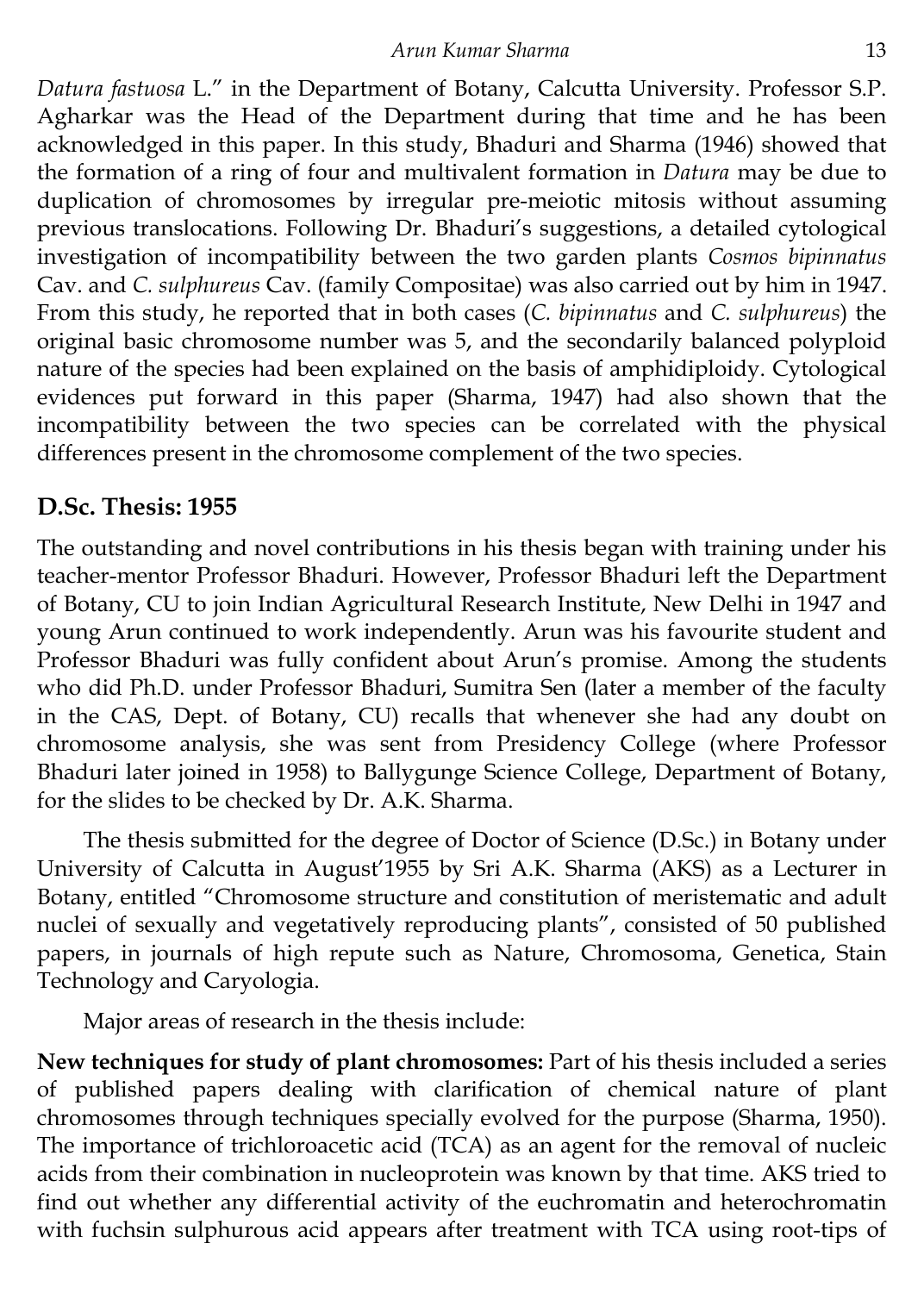*Allium cepa* L. and *Hordeum vulgare* L. His results demonstrated the importance of TCA in the feulgen reaction, as well as the reactivity of TCA and N-hydrochloric acid with the nucleic acids and his research was published in Nature (Sharma, 1951).

 AKS and Dipti Bhattacharjee (who was then teaching in Bethune College, Kolkata), continued this study in different plant materials on the effect of TCA on both chromosomes and nucleoli. The results from this study, published in Nature (1952), revealed that hot TCA in low concentration brings about an increase in the intensity of staining with acidic dyes and complete disintegration of the nucleolar protein.

 A.K. Sharma with Archana Mookerjea and Chitra Ghosh (1953) developed a method for demonstration of alkaline phosphatase activity in plants during mitosis and meiosis and discussed on the validity of the technique for the *in situ* localization of phosphate in various monocotyledonous plants.

 In another part of his thesis, AKS included publications dealing with fixation of plant chromosome that have been worked out in connection with a varied group of plants investigated (Sharma, 1956). Use of oxyquinoline, heterocyclic bases, veratrine, galic acid, coumarin, aesculin, phenols, hormones, *p*-dichlorobenzene etc. were recommended, some especially for plants with high chromosome numbers. After a series of trials in different plant materials, he recommended that good permanent smear preparation with fully clarified chromosome structure could be obtained if the materials, before smearing, were fixed in appropriate concentration of oxyquinoline at suitable temperature and optimized the schedule of the method for permanent mounts of chromosomes after squashing (Sharma and Bhattacharya, 1952).

 For chromosome analysis in monocotyledons, he used coumarin for high resolution of primary constriction in *Haemanthus kalbreyeri* Baker (2n= 18), *Crinum amoenum* Ker Gawl. ex Roxb. (2n=22 and 18 in different cells). Even with limited microscopic facilities (magnification 800-900X) available with him, the black and white photographs taken by AKS were excellent with clear chromosome morphology (Sharma and Bal, 1953). The action of different prefixing agents on plants with high chromosome number was attempted and *p*-dichlorobenzene was recommended for chromosomes scattering in *Dieffenbachia* spp., *Eleusine* spp*.* and *Ocimum* spp. (Sharma and Mookerjea, 1955). He also studied effects of chemicals (alloxan, phenols and few purine derivatives) on chromosomes and suggested that chemicals used for pretreatment may also cause chromosome fragmentation both in monocotyledonous and dicotyledonous plants (Sharma and Roy, 1955).

 The study of chromosomes of palms has always been considered as a very difficult task and there was lack of data on the vast number of genera of Palmae. He undertook the cytology of tropical palms, using the alkaloid aesculin obtained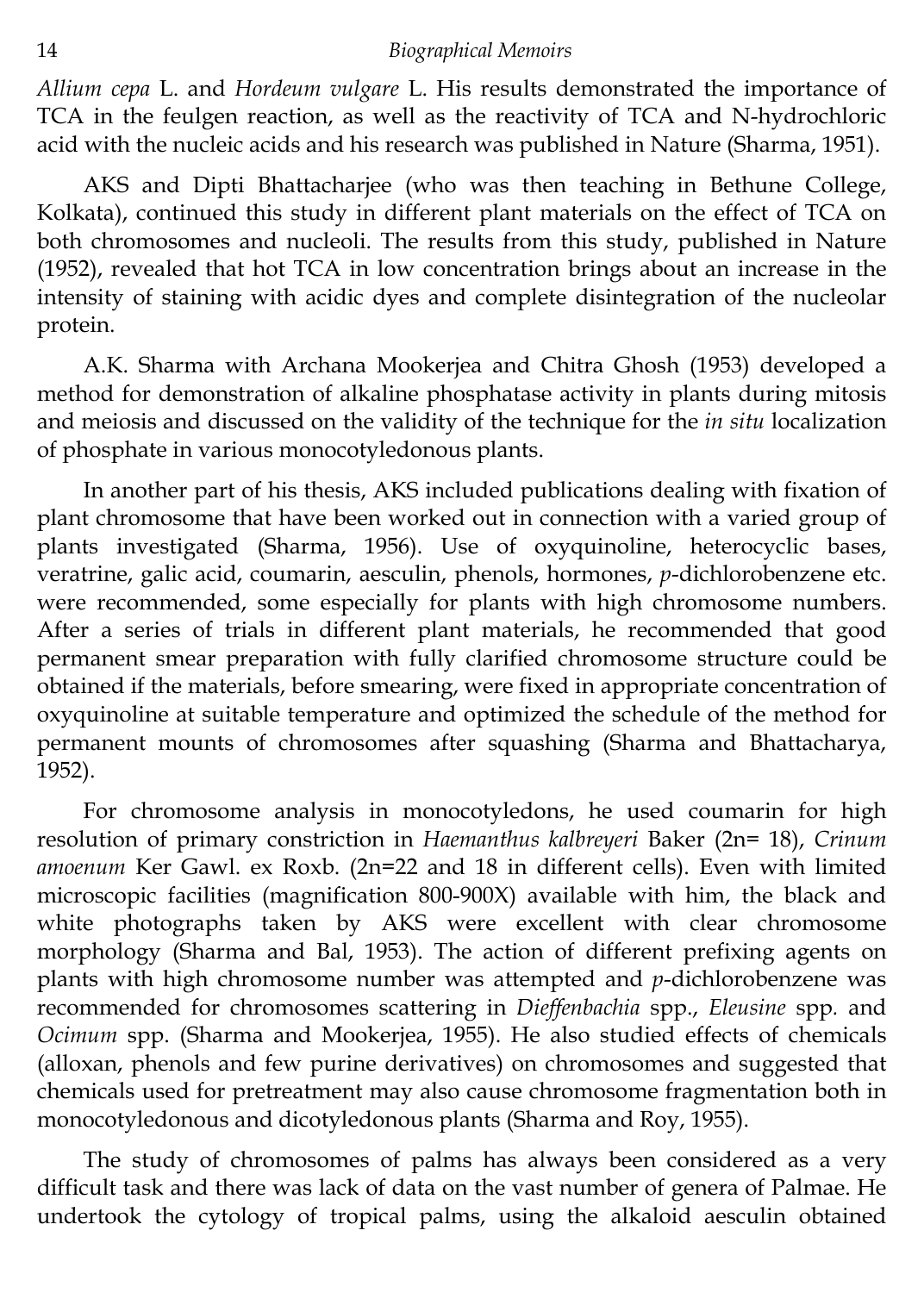excellent results and the new technique for Palms was published in Nature (Sharma and Sarkar, 1955). In fact the word 'difficulty' in chromosome preparation from plant specimens almost became outmoded in his vocabulary because of his intense resolution and astute vision.

**Chromosome behaviour in relation to origin of species:** The second part of his D.Sc. thesis comprises 18 published papers establishing the inconstancy in chromosome number in the somatic tissue of vegetatively reproducing plants and this feature had been demonstrated to play a distinct role in the origin of new species. While dealing with somatic chromosomes of *Caladium bicolor* var. *verschaffeltii* (Lem.) Engl., a commonly cultivated horticultural Indian aroid, he noted an interesting peculiarity in the chromosome behaviour of vegetative tissue. In addition to normal cells with 14 pairs of chromosomes with a constant karyotype, cells differing from the normal ones in chromosome structure and/number in the same root tip were observed. Meiosis was abnormal and seed setting was not detected (Sharma and Das, 1954). The investigation was then extended to other varieties of *Caladium bicolor* and in all cases, such abnormal nuclei were found to occur in large numbers, along with normal ones, in somatic cells. The gross similarities in the karyotypes of the individual varieties and also the fact that an abnormal type of chromosome in one species was found to become a normal type in another, led them to conclude that these features might have a profound role in speciation, being not necessarily dependent on sexual reproduction (Sharma and Das, 1954). These authors believed that if such abnormal nuclei might be considered to be present in the growing region of the daughter corm as well, and the later might give rise to individuals, different from the parental type. Thus a new concept of speciation was proposed based on studies on the chromosome behavior of large number of vegetatively propagating plants belonging to families Amaryllidaceae, Liliaceae, Aroideae and Dioscoreaceae including the ornamental ones, especially those with obligate vegetative propagation (Sharma and Ghosh, 1954; Sharma and Bal, 1954; Sharma and Bhattacharya, 1954; Sharma and De, 1955; Sharma, 1956; Sharma and Sharma, 1956).

 AKS also extended this study to families of angiosperms whose members propagated principally through sexual means and observed the regular behavior of chromosomes with no significant irregularity in the somatic tissue, supporting that evolution in these groups of plants was principally effected by structural and genetic changes operating through sexual means of reproduction. Based on the cytological considerations, Sharma and Ghosh (1954) suggested that evolution within the family Umbelliferae took place along different lines, initiated by structural changes of chromosomes. He also extended his work on chromosome analysis and behavior in *Scirpus*, *Fimbristylis*, *Cyperus* (Cyperaceae), *Eleusine, Setaria, Pennisetum* (Poaceae).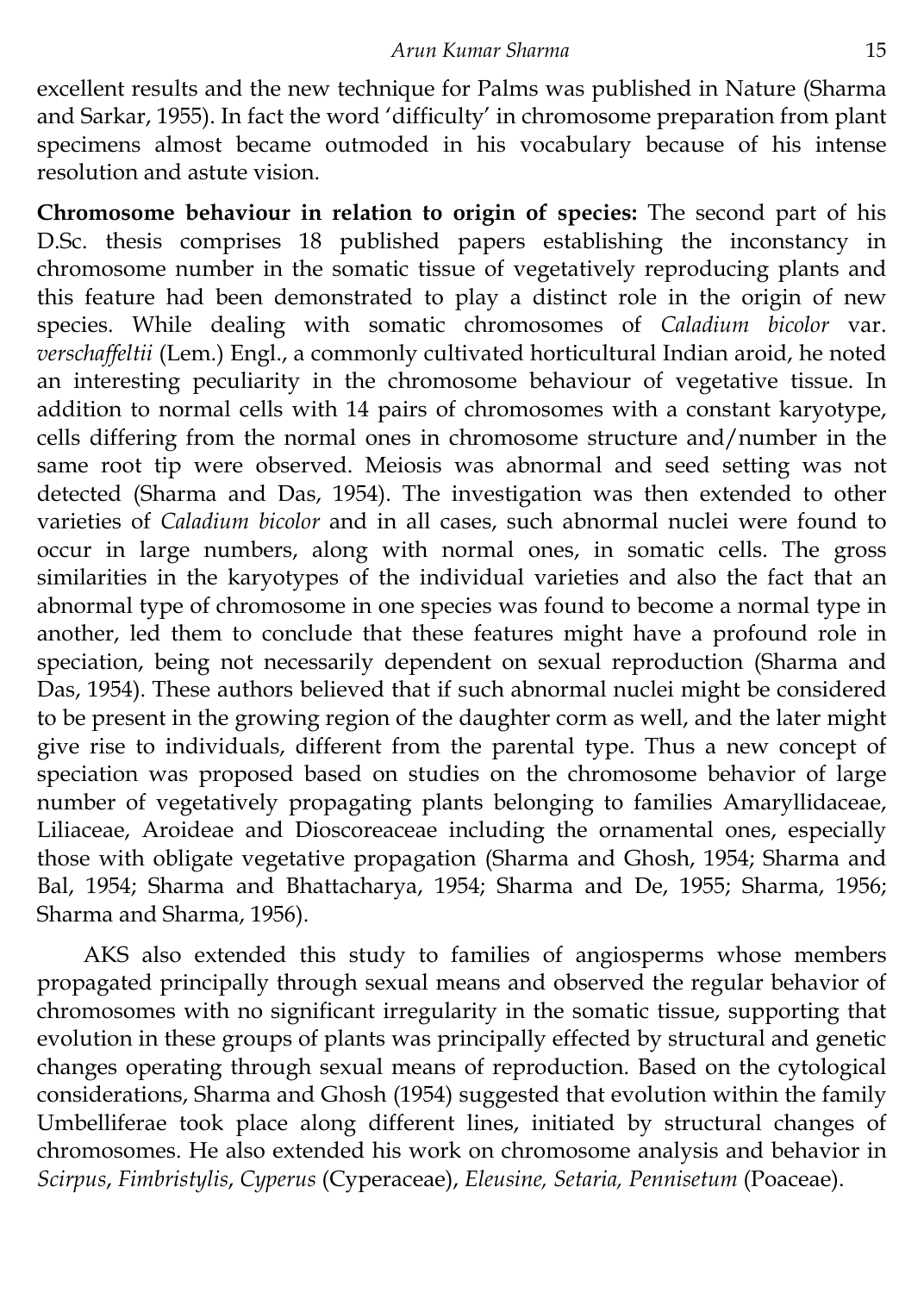On the basis of the cytogenetic analysis of different dioecious members of the family Menispermaceae (*Tiliacora, Tinospora, Stephania* and *Cocculus*), AKS commented that "though all the species are characteristically dioecious, bearing male and female flowers in different plants, no evidence of the presence of sex chromosomes could be detected. In such plants it seems likely that sex is determined by certain special genes located in some of the autosomes" (Sharma and Bhattacharya, 1955).

**The problem of the nature of adult nuclei and induction of divisions in them**: During late 1940s, when the "endopolyploidy concept" in differentiated cells was being proposed, AKS was interested to find out the principle underlying the endopolyploidy of differentiated cells in plants and their division through various agents. Sharma and Sen (1954) induced divisions in differentiated cells of *Allium cepa*  L. and demonstrated endopolyploidy in permanent cells following nucleic acid treatments. The polyploid nature of the adult nuclei was further demonstrated following treatments with a number of nutrient substances, vitamins and a number of hormones etc. (Sharma and Mookerjea, 1955).

 I am tempted to quote the preface of his D.Sc. thesis, which is self-explanatory, and reflection of the personality of the budding scientist. AKS wrote "*Lastly, I would consider my work to be a success if my efforts in the face of difficulties, which often appeared to be unsurmountable in the execution of this varied scheme of work, get appreciation from my revered colleagues. It had been my utmost endeavour to investigate and present my findings as accurately as possible. If, even inspite of my utmost and sincere efforts, any shortcomings are noted, I hope that these would kindly be viewed in a proper perspective of the situation, affording but limited facilities for this type of work. In any case, I have been fortunate enough to have a sincere group of students, working under me, whose collaboration in the development of my ideas, I am glad to acknowledge with deep gratitude. Some of my papers have therefore been published jointly with them, as would be evident from the list of papers submitted at the beginning of the thesis*."

# **The major findings of Arun Kumar Sharma:**

The main contributions of Professor Sharma and his group cover different facets of chromosome research, including

- (i) Innovation of methods for the study of physical and chemical nature of chromosomes and identification of chromosome segments. Several new schedules have been worked out enabling analysis of chromosomes from any organ.
- (ii)Analysis of chromosomes of different group of plants and their role in evolution. In addition to conventional techniques, C-banding techniques were optimized in several species to understand evolutionary significance of the heterochromatin. The systematic status of different genera of both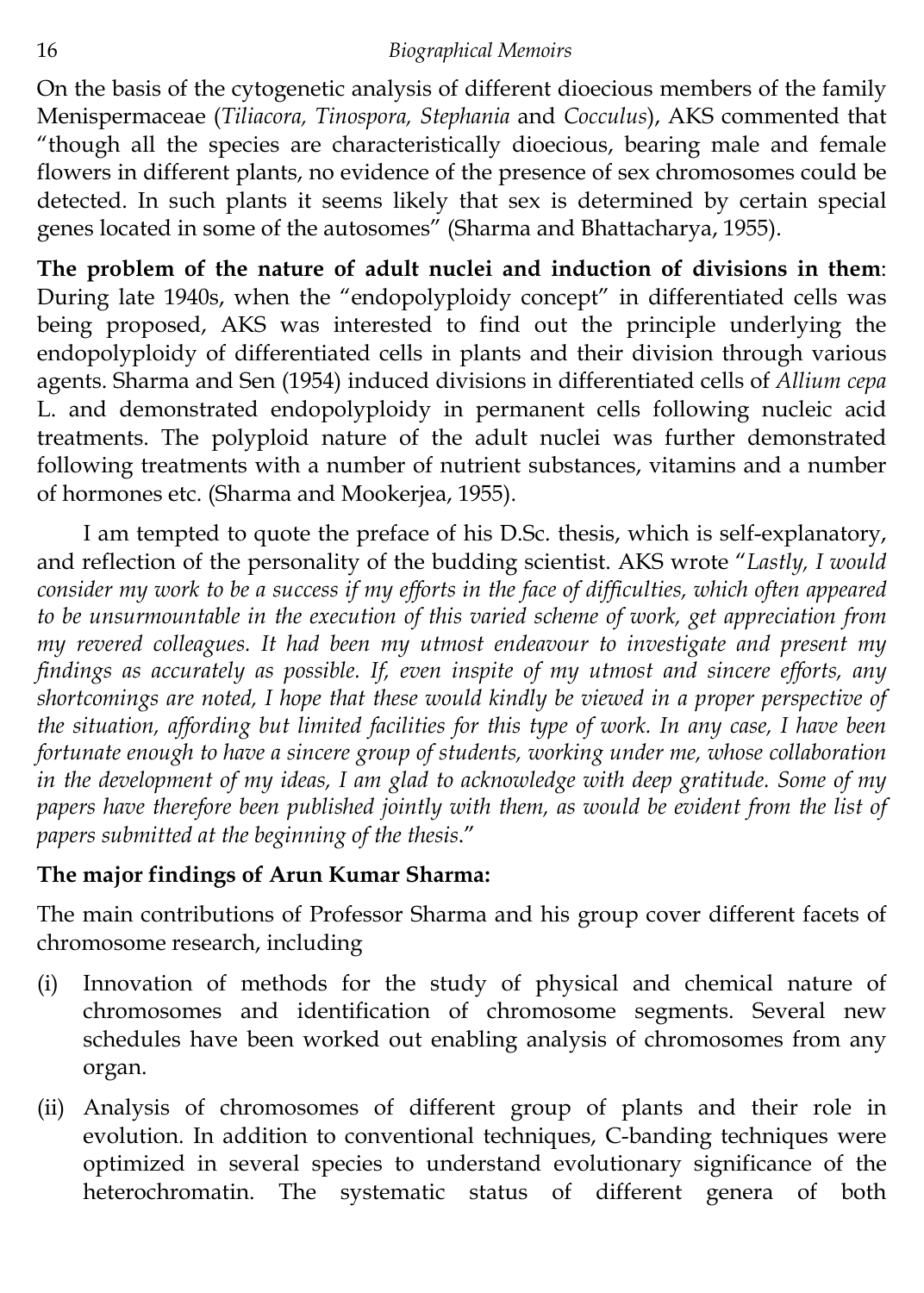monocotyledonous and dicotyledonous species have been assessed and their evolutionary pathway clearly delineated.

- (iii) Establishment of a new concept about speciation in plants: The concept involves that in asexually reproducing species, the somatic tissue represents a chromosome mosaic in which the normal complement occurs in highest frequency. The altered complements enter into the propagation of daughter shoots and new genotypes originate without involving the complicated act of fertilization.
- (iv) Chemical basis of chromosomal control of differentiation: Methods have been devised for the analysis of the chromosomes in differentiated (or adult) nuclei. The induction of cell rejuvenescence could be attained by fully utilizing different plant growth hormones and herbicides. The polytenic state in the differentiated nuclei was established to be due to deficiency of sugar moiety of nucleic acid. Polyteny has been shown to be a method adopted by chromosomes for the supply of fresh strands of DNA for uninterrupted transcription without involving cell division. According to this theory, in the mature organ the differentiation as such remains a continuous process despite the limited transcribing capacity of DNA molecule.
- (v) Analysis of principles underlying the effect of physical and chemical agents on chromosomes with their utilization both *in vivo* and *in vitro*: One of the important findings is the demonstration of water alone as the pretreatment and mutagenic agent under certain specific conditions.
- (vi) The concept of chromosome dynamism: An analysis of chemical nature of chromosomes in differentiated organs of plants through *in situ* estimation of DNA and protein as well as extraction and analysis has revealed that the chemical nature of chromosomes maintaining the basic DNA content, may vary from organ to organ, involving specially amplification of DNA and difference in ratios of basic and non-basic proteins. The above studies on chromosome structure and behavior have revealed that increase in complexity in chromosome structure has been associated with the evolution of genetically controlled flexibility of their behavior. The theory of chromosome dynamism thus explains the mechanism through which chromosomes exert control over phasic differentiation as well as reproduction and evolution. The role of repeat DNA sequences in stress conditions in plants, their positive control on generation time, mitotic cycle and other factors has been demonstrated by him and his associates in several genera. It has been further shown that highly homogeneous repeat are involved in the control of stability, whereas lesser repeats are responsible for generating variability at the intraspecific level in legumes.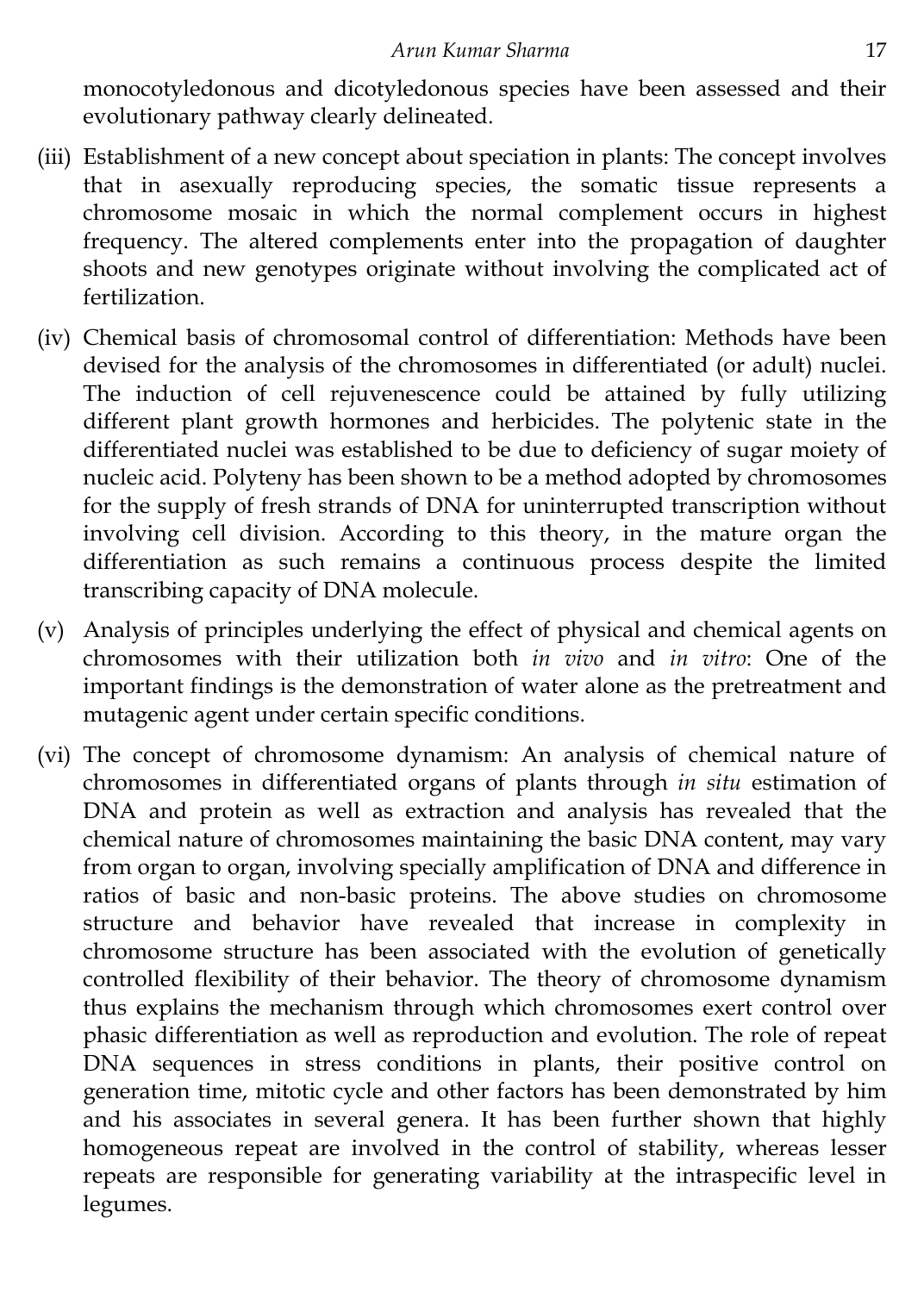(vii) Chromosome research in relation to plant tissue culture*:* Plant cell and tissue culture techniques has been utilized by his group extensively in different species including medicinal plants. Such studies have shown that chromosome behavior and *in vitro* response can be utilized as a measure of genetic diversity. Methods have been devised for rapid propagation and enhancement of secondary metabolites in several species.

# **Magnitude of Contributions in Plant Cytogenetics and Cytotaxonomy in 50 years (1948-1998):**

Professor A.K. Sharma has given a reorientation to angiosperm taxonomy on the basis of cytogenetical data collected from investigations on different families. He and his associates worked on large number of plants and a vast diversity of plant groups which included monocotyledons, dicotyledons, gymnosperms, pteridophytes as well as algae. Using techniques standardized in his laboratory, he guided students to explore both plants with minute chromosomes and with large chromosomes. His "thumb" pressure (in chromosome preparations by conventional squash/smear technique) was very unique and taught personally to students in M.Sc. classes in early career as well as to research scholars.

 A total of 3725 species/subspecies/populations/varieties/cultivars under 796 genera from 120 families have been explored for chromosome number, karyotype analysis, cytotaxonomy and phylogeny by him and his associates during the period 1948-1998. Among these, the cytogenetics of dicotyledons constituted the major component of theses under his guidance encompassing cytotaxonomy of ~96 families, 481 genera and 1419 species. Within the monocotyledons, cytogenetical analysis was carried out in  $\sim$ 17 families, 295 genera and 789 species. Among the Angiosperms, most of the work was on Leguminosae, Euphorbiaceae, Ranunculaceae, Apiaceae, Solanaceae, Amaryllidaceae, Liliaceae, Orchidaceae and Poaceae.

 Additionally, a number of species belonging both to dicotyledonous and monocotyledonous families (Sharma and Bhattacharya, 1960; Sharma and Dey, 1960) studied in the cytogenetics laboratory were shown to contain accessory chromosomes. In connection with a plant collection tour in the Eastern Himalayas, during the summer of 1960, a species of *Allium, A. stracheyi* Baker (2n= 14) was collected by him. Both diploids and polyploids were found to occur, the diploids containing B-chromosomes varying from 2-10 in number. Interestingly, polyploids were conspicuous by absence of B-chromosomes (Sharma and Ayenger, 1961). He hypothesized that the B-chromosomes in diploids possibly help the individual to compete with polyploids by enlarging the adaptive capacity.

 Majority of gymnosperms are gigantic, woody in nature and it is difficult to procure reproductive and meristematic cells for cytogenetical analysis. Professor Sharma with his student Mandira Chaudhuri (thesis, 1961) standardized protocol for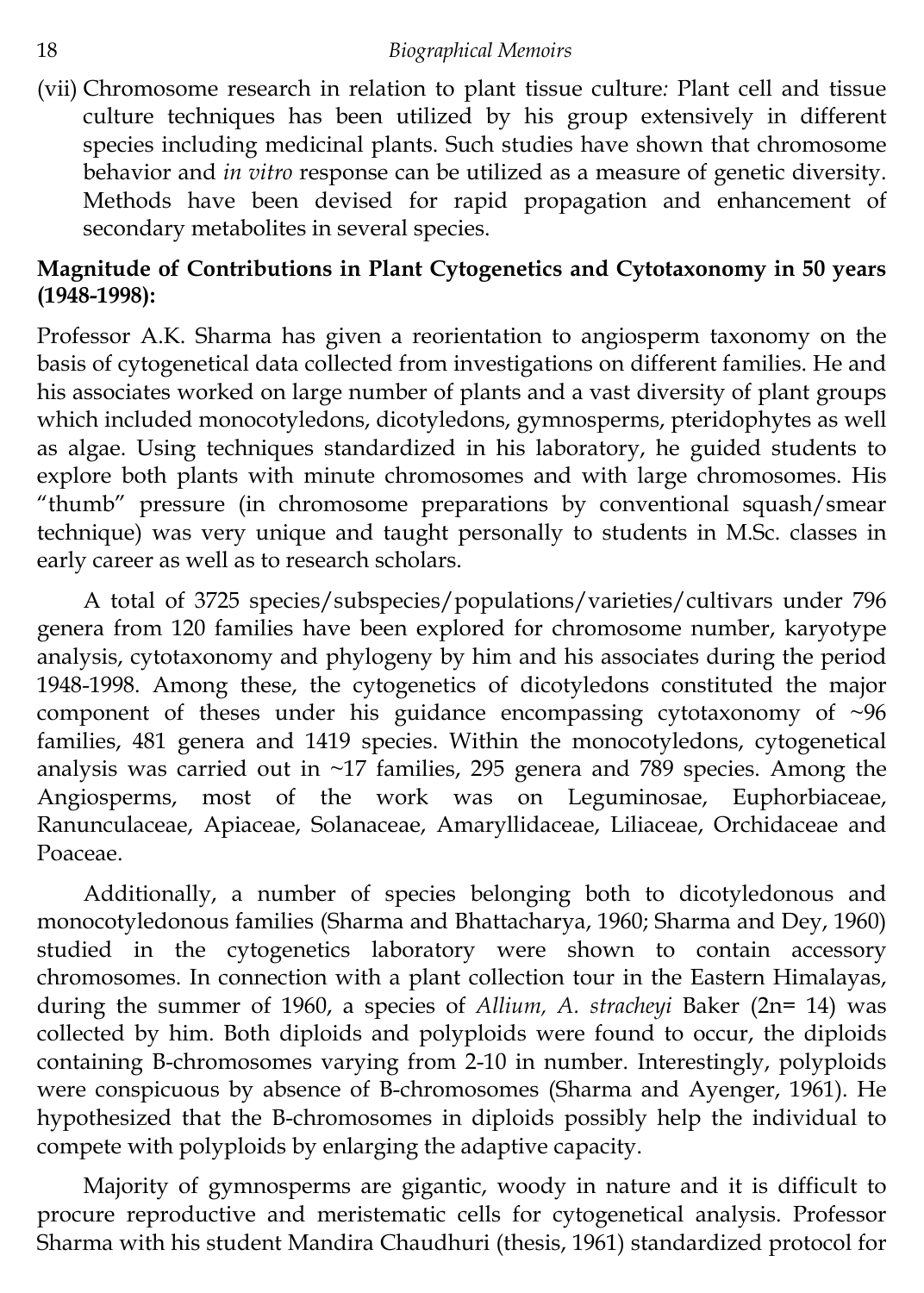chromosome analysis in *Cycas* sp. The male and female plants of three species of *Cycas* showed same chromosome number (2n=22), however in two species *C. rumphii*  Miq*.* and *C. circinalis* L.*,* male plants showed heteromorphy in karyotype analysis. In Pteridophytes, he guided thesis on Cytotaxonomy of Osmundaceae (Arati Majumder, thesis 1959). Meiosis in *Osmunda regalis* L. showed clearly 22 bivalents and somatic cells with 44 chromosomes; *Adiantum gracile* Fée (Polypodiaceae) showed variability with n=45 or 60 bivalents. In *Lygodium japonicum* (Thunb.) Sw. well scattered metaphases showing 2n=108 chromosomes were reported. In later years, investigations on structure and behaviour of chromosomes and DNA estimation in heterosporous and heterothallic pteridophytes such as species belonging to Equisetaceae (*Equisetum debile* Roxb. ex Vaucher 2n=216), Isoetaceae and Marsileaceae was also carried out under his supervision (K.C. Das, thesis 1998).

 Although microscopic plant body, with fragile vegetative and reproductive structures and difficulties in capturing proper divisional stages created major problems in cytological studies in algae, initiatives were also taken up by Professor Sharma with his student Probir Chatterjee (thesis, 1971), who standardized protocol for synchronized mitotic division of antheridial filaments and contributed to the study of cytology and cytotaxonomy of Characeae. His thesis shows excellent preparations of chromosomes of *Chara* sp., *Nitella* sp. etc. This was also taught to postgraduate students in practical classes when Dr. Probir Chatterjee joined the faculty in the Department of Botany, CU.

 The clarification of chromosomal details is a prerequisite for all projects on improvement in biological systems and the elucidation of genetic diversity. The value of these researches on chromosomes, in addition to their fundamental importance, lies in their utilization in agriculture, horticulture and medicine. The contributions on cytogenetics by Professor Sharma and his associates at the CAS, Department of Botany, CU, as described above (including many unpublished work), has been digitized through DBT funded-IBIN (Indian Bioresource Information Network) programme jointly with School of Ecology and Conservation, UAS, GKVK, Bangalore and the DVD on "50 years of research on Plant Chromosomes 1948-1998 by Professor A.K. Sharma and associates'' was released by Department of Biotechnology (GOI) during 100<sup>th</sup> Session of Indian Science Congress on 5<sup>th</sup> January 2013 at Kolkata in the presence of numerous admirers and dignitaries. Dr. Manju Sharma, former Secretary, DBT (GOI) and Dr. Renu Swarup, Senior Adviser, DBT (GOI), felicitated Professor A.K. Sharma on the occasion.

 Besides his own research activities he has significantly contributed to the policy, planning and formulation of scientific and technical programmes for the growth of Science in general in India and various domains of plant science. Professor Sharma has also worked on problems related to environment, originally emanating from his studies on genetic effects of physical and chemical agents. His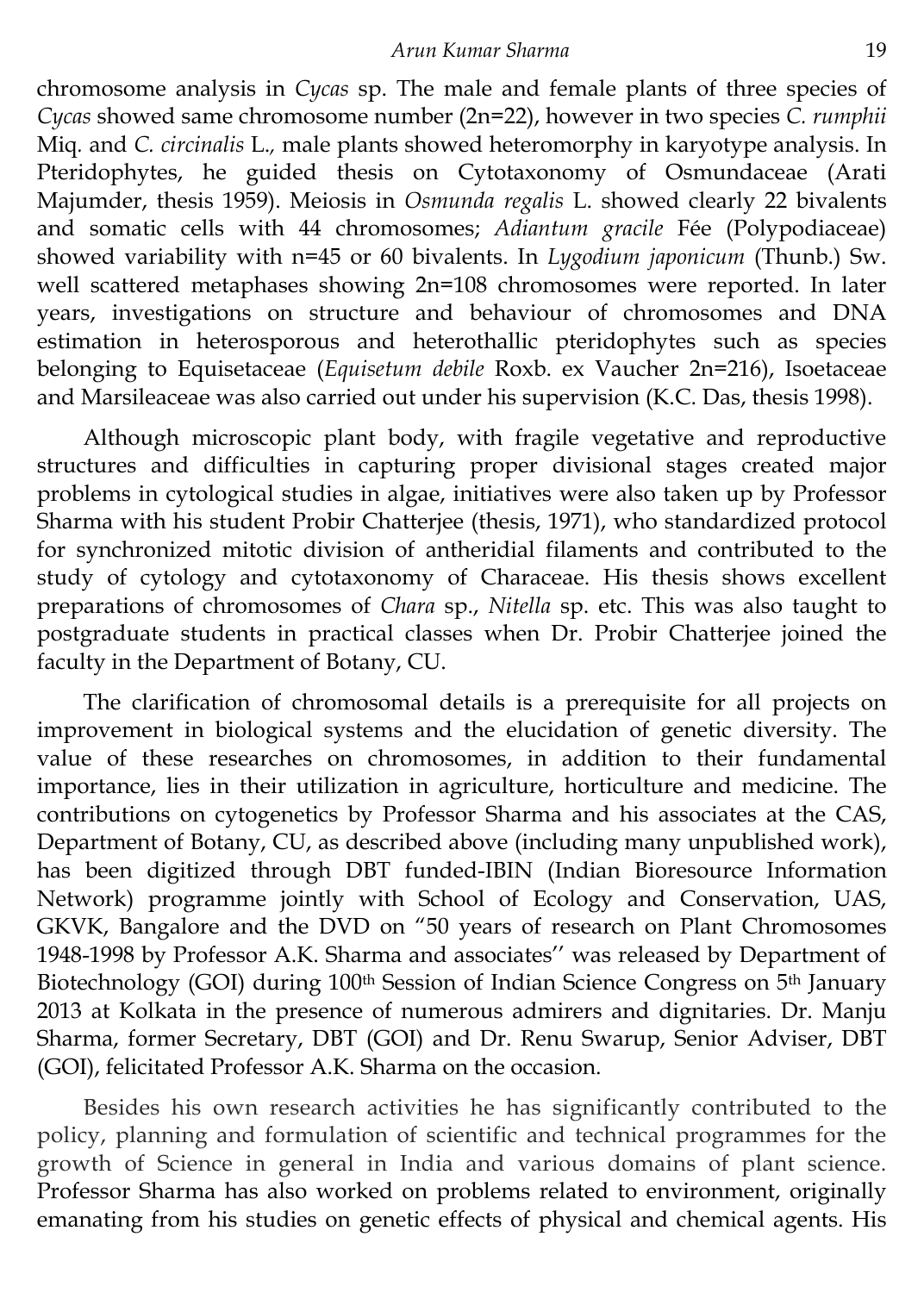Presidential Address at the 68th Session of the Indian Science Congress on "The Impact of the Development of Science and Technology on Environment" has provided incentives for the introduction of a number of programmes for conservation of environment and abatement of pollution in India. Since then, he had been engaged in different programmes on "Man and Biosphere", and on biological systems as indicators of environment. His involvement in International Bio-indicator Programme has prompted him to publish treatises on "Cell biological tests for bioindication" by International Union of Biological Science, Paris and Pennsylvania Academy of Sciences, USA.

# **MEMBERSHIP, AWARDS & HONOURS & ASSOCIATION WITH NATIONAL & INTERNATIONAL SOCIETIES**

Professor Arun Kumar Sharma's career is marked with numerous academic distinctions and honours. Professor Sharma was 34 year old when he started receiving invitations, in recognition of his work, for delivering Lectures and attending meetings abroad. At the International Congress of Genetics held at Montreal, Canada in 1958, he chaired the Session on Chemical Mutagens. He was the leader of the Indian delegation to the International Congress of Genetics held at The Hague, Holland in 1963. He attended the International Congress of Histo-Cytochemistry on invitation as Panel expert in Frankfurt, in 1964. During 1963-64, he visited different laboratories in West Germany, England, France, Italy, Hungary, Finland, Sweden and Switzerland on invitations. He was the Sectional Chairman of International Genetics Congresses held in Tokyo (Japan) and Seattle (USA) in 1968- 69. He attended the 2nd and 3rd International Chromosome Conferences held at Oxford on invitation and visited different laboratories of Europe during 1967 and 1970. As an official delegate of INSA in 1973, he attended the International Union of Biological Sciences at Ustaoset (Norway). He was the Leader of official delegation to the International Botanical Congress, Leningrad (1975) and General assembly of the XXth International Union of Biological Sciences, Bangalore (1976). He attended the International Chromosome Conference, Helsinki (1977) on invitation. Professor Sharma participated as invited speaker in the "Tropical Botany Conference" held at Aaarhus, Denmark in 1978. As an official delegate of Government of India, he attended the United Nations Conference on Science and Technology for Development (UNCSTD) held at Vienna in 1979, and as Leader of the official delegation, the International Cell Biology Congress in Berlin in 1980.

 His visits abroad for image building of Indian Science and interaction with professional community, are innumerable. He was the Chairman of the Global seminar on the "Role of Scientific Societies in Development" sponsored by American Association for Advancement of Sciences, Indian National Science Academy and Indian Science Congress Association (1980). He visited different Universities of Japan and Australia under INSA-JSPS programme for a collaborative project and on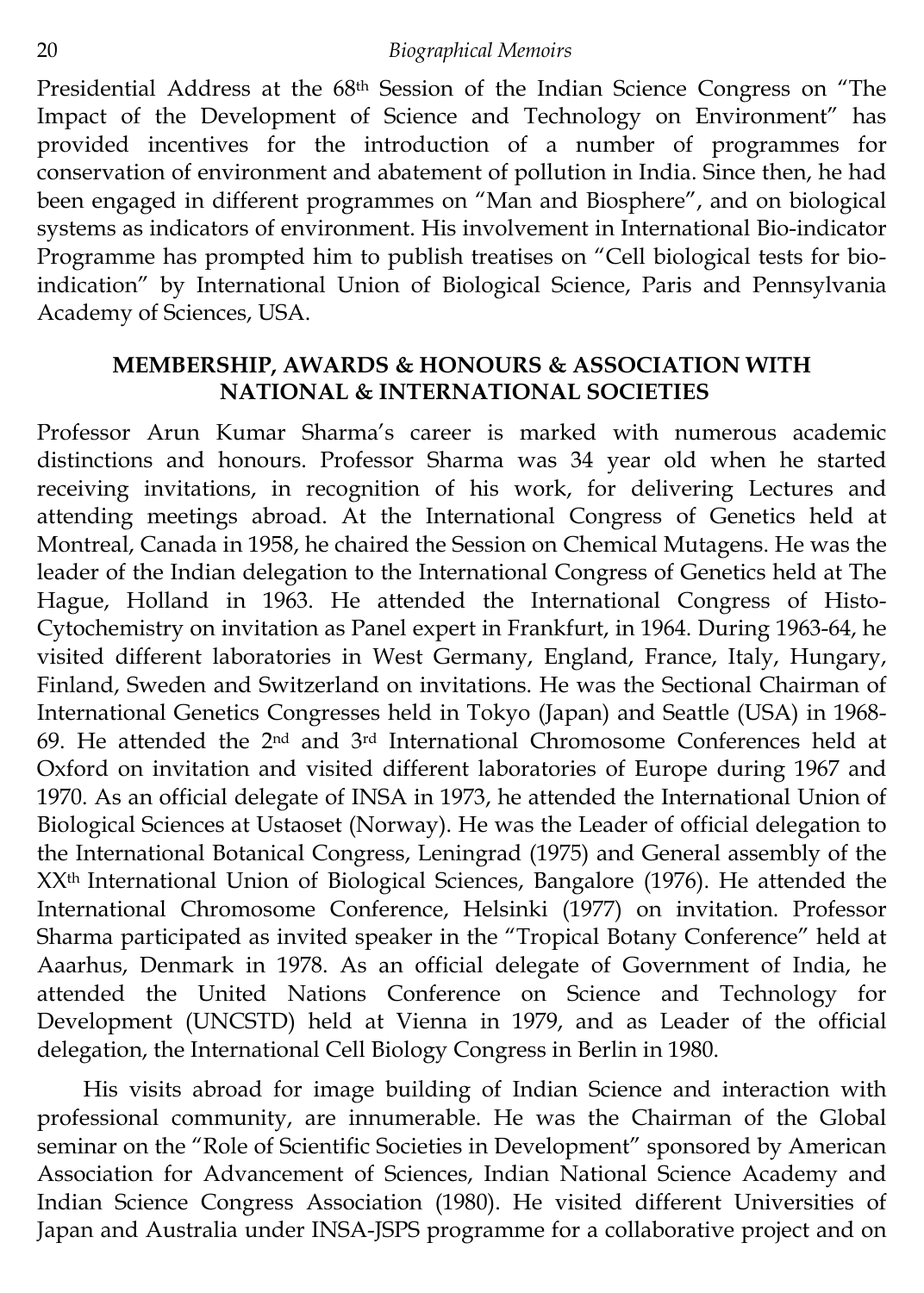invitation from the Government of Australia respectively (1981). He was the leader of Indian delegation to IUBS General Assembly, Ottawa (1982). He attended the Detroit annual meeting of AAAS and the US National Academy of Sciences, French Academy of Sciences for discussion on collaboration and the Polish Academy of Sciences for Indo-Polish agreement on exchange of scientists between Academies. He also visited Japan, Thailand, Malaysia, Philippines and Singapore for discussions with respective Academies and delivering lectures (1983).

 Professor Sharma as President of the Indian National Science Academy (INSA) and later as Founding President, Federation of Asian Scientific Academies and Societies (FASAS, since 1984), visited a number of Academies in different countries of Asia, Europe and USA, on invitation for giving lectures in 1983-1988 each year, 1990, 1992, 1993-1999 each year.

 Professor Sharma held several positions in International bodies. He was the Chairman of the FASAS Commission on Science and Technology for Development in Asia in 1990. He played an important role as Chairman, Biological Sciences Fellowship Committee of the Third World Academy of Sciences, Trieste (1991-1998).

 He acted as Convenor and Chairman—Asian Group–2nd and 3rd General Assembly, The Third World Academy of Sciences (1985, 1987). He contributed as Co-Chairman, Global Continuing Committee on role of Scientific and Engineering Society in Development (AAAS-INSA-ISCA) during 1980s. He acted as Member, Executive Committee-International Union of Biological Sciences, Paris during 1982- 1985 and as Member, IUBS Steering Committee on "Biological Monitoring of the State of Environment" during 1983-1990. He contributed as Member of the Advisory Board of the International Congress of Cell Biology held in 1984 at Tokyo; Member of Programme Committee, XI International Genetic Congress held in 1988 in Toronto, Canada; Member, Board of Trustees, International Foundation for Science, Stockholm (1984-1987) and as Chairman, G-15 Committee on Gene Bank (India) in 1992.

 Professor A.K. Sharma was Member of Scientific Advisory Committee to the Cabinet of Government of India during 1983-1985. He has served as Member of Policy making bodies/Advisory committees of Government of India.

 He acted as Chairman, Biological Research Committee, Council of Scientific & Industrial Research, GOI during 1980-1983 and 1986-1991; Convenor, Biology Panel, University Grants Commission (1976-1978 and 1980-1985); Member, Science and Engineering Research Council, Department of Science and Technology, GOI (1978- 1986); Chairman, Man and Biosphere Committee, Department of Environment, GOI (1981-1989); Member, Governing Body, Indian Council of Medical Research (1978- 1985); Chairman, Advisory Committee, Botanical Survey of India (1981-1986); Chairman, Research Advisory Council, Central Institute of Medicinal and Aromatic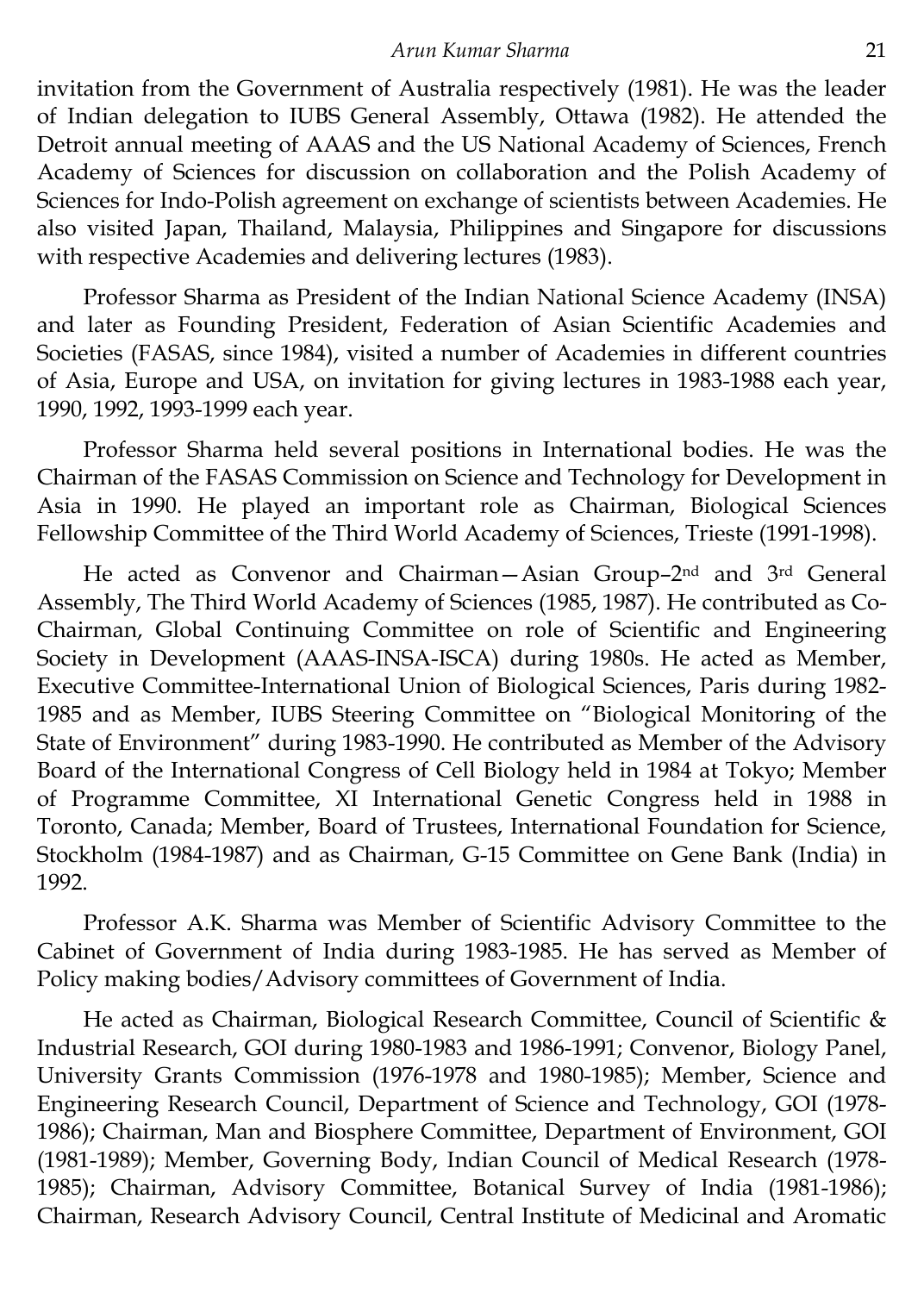Plants, Council of Scientific & Industrial Research (1982-1987); Member, Governing Body, Council of Scientific & Industrial Research, GOI (1982-1983); Chairman, Birbal Sahni Institute of Paleobotany, Lucknow (1981-1987); Chairman, Eco-Development of the Himalayas-Working Group-Department of Environment, GOI during (1985- 1988); Chairman, Bio Productivity Panel-Department of Non-Conventional Energy Sources, GOI (1980-1985); Chairman, Research Council, National Botanical Research Institute (CSIR), Lucknow (1988-1990); Chairman, Regional Plant Resource Centre, Govt. of Orissa (1988-2013); Chairman, Crop Biotechnology, Department of Biotechnology, GOI (1990-1996); Member, Governing Body, National Council of Science Museums, GOI (1990-1998); Chairman, Executive Council for Birla Industrial & Technological Museum, Kolkata (1990-1998); Chairman, Plant Biotechnology Committee and Biofuel Committee, Department of Biotechnology, GOI (since 1997); Chairman, Steering Committee, National Bioresource Development Board, (since 2000); Chairman, Plant Science Research Committee, CSIR (1998); Chairman, West Bengal State Biodiversity Board (2004-2011).

 Professor Sharma, has mentored the National Institute of Plant Genome Research (NIPGR) even before its conception. The Institute came into existence in the year 1998 and Professor Sharma was instrumental in establishing and shaping the institute of National importance. Professor Sharma was one of the founding members of the Governing Body, and Society of the Institute and extended his invaluable contribution in the development and progress of NIPGR from the year 1998 till 2014. Additionally, Professor Sharma chaired the Scientific Advisory Committee (SAC), NIPGR from the very first year (1999) to 2014, and during this period he has immensely contributed in giving direction and guidance to the research activities of the Institute.

### **AWARDS AND HONOURS**

Professor Arun Kumar Sharma has received wide international recognition for his contributions in cytogenetics and cytochemistry as also for his services to the cause of Science and Society. He was awarded the coveted Shanti Swarup Bhatnagar Prize for 1967 in Biology by Council of Scientific & Industrial Research; Jawaharlal Nehru Fellowship in 1972; UGC National Fellowship, 1972 (could not accept); Paul Brühl Memorial Medal (1972) by the Asiatic Society; Birbal Sahni Medal (1974) by the Indian Botanical Society; Silver Jubilee Commemoration Medal of the Indian National Science Academy (1976); 1st J.C. Bose Award in Life Sciences by the University Grants Commission (1976); UGC National Lecturer, (1977, jointly with Professor Archana Sharma); Federation of Indian Chamber of Commerce and Industry Award (FICCI, 1979); Padma Bhushan by the President of India (1983); Golden Jubilee Professorship by the Indian National Science Academy (1985-1990); O.P. Bhasin Foundation Award in Biotechnology (1992); G.M. Modi Science Foundation Award (1994); First J.C. Bose Memorial Medal (1994) and Sir Ashutosh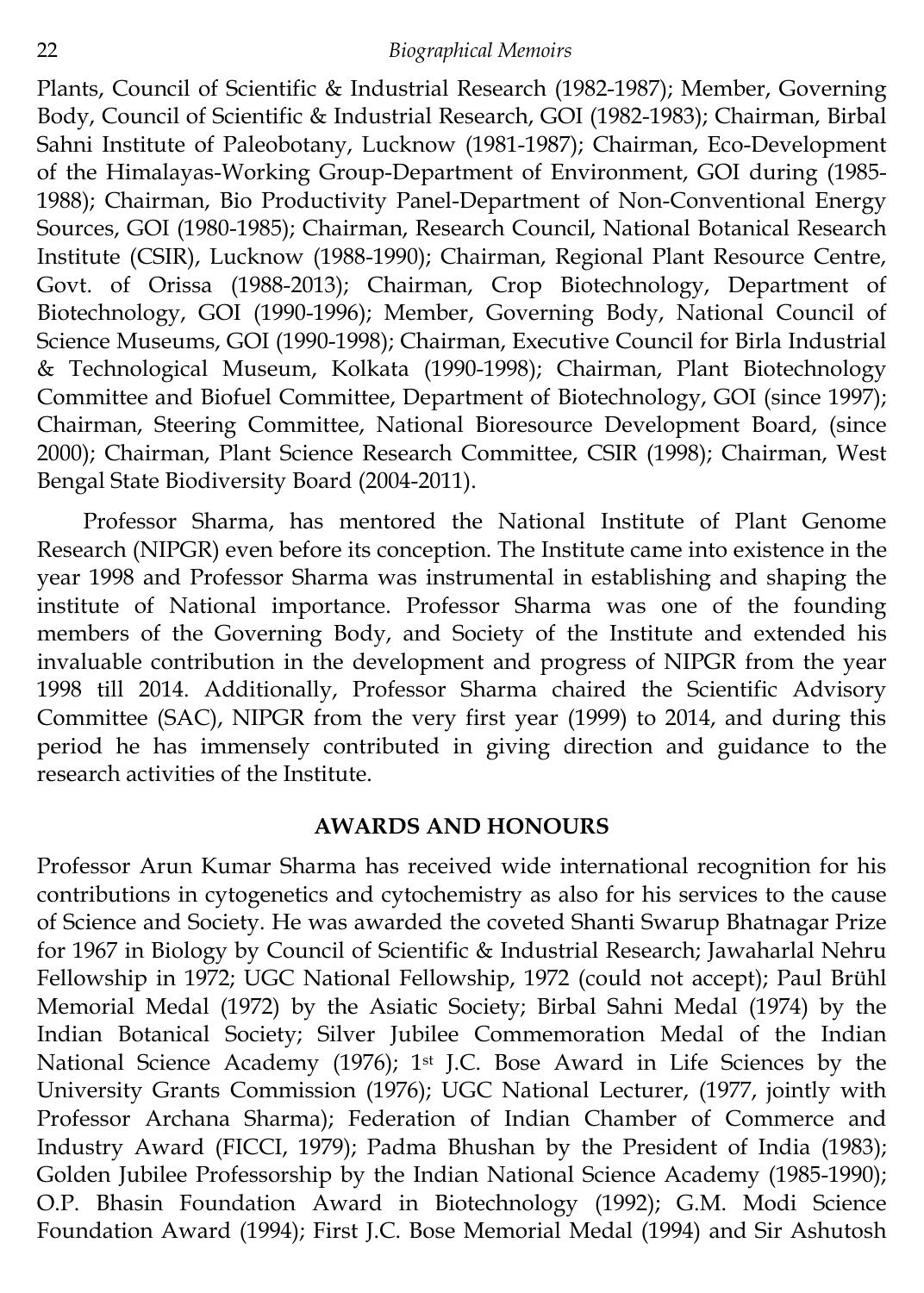Mukherjee Memorial Prize (1995) by the Indian Science Congress Association; Meghnad Saha Medal by the Indian National Science Academy (1998); P.N. Mehra Memorial Award (1998); Eminent Teacher of Distinction (1998) by University of Calcutta; Satabdi Award (Centenary Award) in Biological Sciences by the Indian Science Congress Association (1999); Vasvik Award by Vasvik Foundation (2001); Rathindra Puraskar, Visva Bharati (2008); Tagore Peace Award, Asiatic Society (2010).

 He received D.Sc. (*h.c*.) from the Benaras Hindu University, Varanasi and from several Universities in West Bengal, *viz*., University of Burdwan, Burdwan; University of Kalyani, Kalyani; University of North Bengal, Dist. Darjeeling; Vidyasagar University, Midnapore; University of Gour Banga, Malda.

# **Membership of Learned and Professional Societies**

Professor A.K. Sharma was elected Fellow of the Indian National Science Academy in 1970; Fellow of the Indian Academy of Sciences in 1975; Fellow of the National Academy of Sciences (India), in 1980 and Fellow of the National Academy of Agricultural Sciences, New Delhi in 1992. He was Fellow of the Academy of Sciences for the Developing World (TWAS, Italy); Corresponding Fellow, Argentinian Academy of Sciences and Corresponding Academician, Puerto Rican Academy of Sciences.

 He held innumerable official positions in Scientific bodies and Societies in India and abroad. Some of the positions held in Scientific bodies in India- President, Indian National Science Academy (1983-1984); Vice President, INSA (1977-78). He was elected General President, Indian Science Congress Association (1981); General Secretary, ISCA (1975-1978) and President, Botany Section (1973), ISCA; President, Indian Society of Cytologists and Geneticists (1976-1978); President, Botanical Society of Bengal (1977-1983); President, Genetic Association of India & Society of Cell Biology (1979-1980); President, Indian Botanical Society (1980). He was President, Indian Association of the Cultivation of Science (1997-2000); Vice-President, Asiatic Society (1997). He also participated as Biological Secretary of the Asiatic Society; Secretary of the Indian Science News Association, Member of Council INSA, IAS (Bangalore) and NASI (Allahabad). He was elected President of the National Academy of Sciences (India) in 2011-2012.

# **EXTRA CURRICULAR ACTIVITIES**

The quintessential academician that he was, did he have any other interest outside academics? Yes, he was a voracious reader from his young days and endowed with an astounding memory. He could recite poems of Rabindranath Tagore, which he read in early life, even in the twilight of his life. Though not a singer, he keenly listened to Rabindrasangeet but felt disturbed by too many musical interludes in a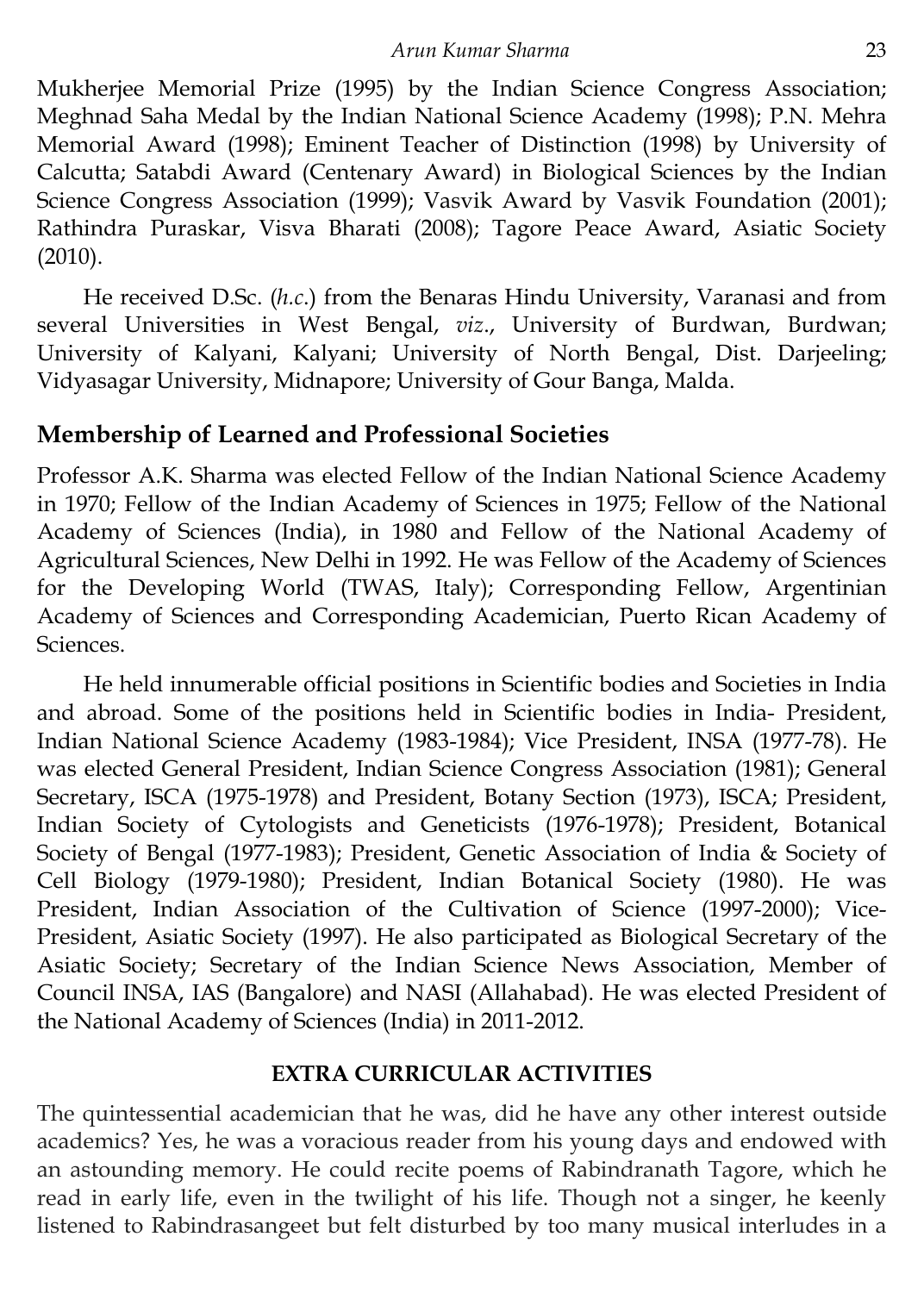song, which, he thought, came in the way of the singer's expressions. That apart, like any Bengali worth the salt, football was a great fascination. During his student days, he, along with an uncle (who was close to him in age), would walk down to the Maidan to witness their favourite club, Mohun Bagan in action. A family member recalls that once, while trying to enter the ground through the ramparts, a crowd that included him got apprehended by the "gora" cops and chased away by the fearsome mounted police patrolling the Maidan. Wearing a dhoti as was customary those days, the experience of running away out of reach of the long arm of the law was anything but pleasant for Arun and his uncle. His interest in sports took a turn towards cricket and he would invariably keep himself posted with India's performance in international matches. This interest peaked when Sourav Ganguly burst on to the International cricket scene like a breath of fresh air for an icon-starved Bengal. Professor Sharma's heartbeats resonated with Sourav's on-field performances. His reactions to what Sourav was doing both on-field and off-field, wholly biased in favour of this feisty lad, brought out the child inside the erudite Professor.

 In the Department of Botany, he took great interest in the annual reunion of the past students, research scholars, faculty and staff members. He would always make it certain to attend the reunion function, along with Professor Archana Sharma, and it was an event for his old students to come and meet him. He would wait, for lunch with the faculty, many of whom retired from time to time, many unable to come and attend, but since inception, the Sharmas were invariably the centre of attraction on the reunion day of the Department of Botany. His enthusiasm was unparalleled even during later years attending the last reunion held on 30thApril 2017. He also took great interest in the activities of the Alumni Association of the Department.

### **LATER YEARS AND LAST DAYS**

After the demise of his dear wife Archana in 2008, Professor Sharma preferred to stay alone in his flat at Meghamallar, Gariahat Road, being a very independent person leading a disciplined life throughout, never depending on others for personal needs. He continued taking part in the academic activities though his loneliness was evident to persons close to him. He had started editing the proposed book series on "History of Science in India', in 2013 (initially conceptualized in 2011). However, his health was failing. After a surgery in June 2014, he asked Sri Bimal Sharma, his cousin, to stay with him for three weeks in his flat. The Swamijis of Ramakrishna Mission Institute of Culture (RKMIC), who took great care of his medical needs then, tried to persuade him to relocate at RK Mission International Guest house, near his house. However he refused to leave. He soon suffered a head injury, had to be admitted for brain surgery in August, 2014. After surgery, he recovered, to the relief of one and all and the Mission authorities succeeded in persuading him by saying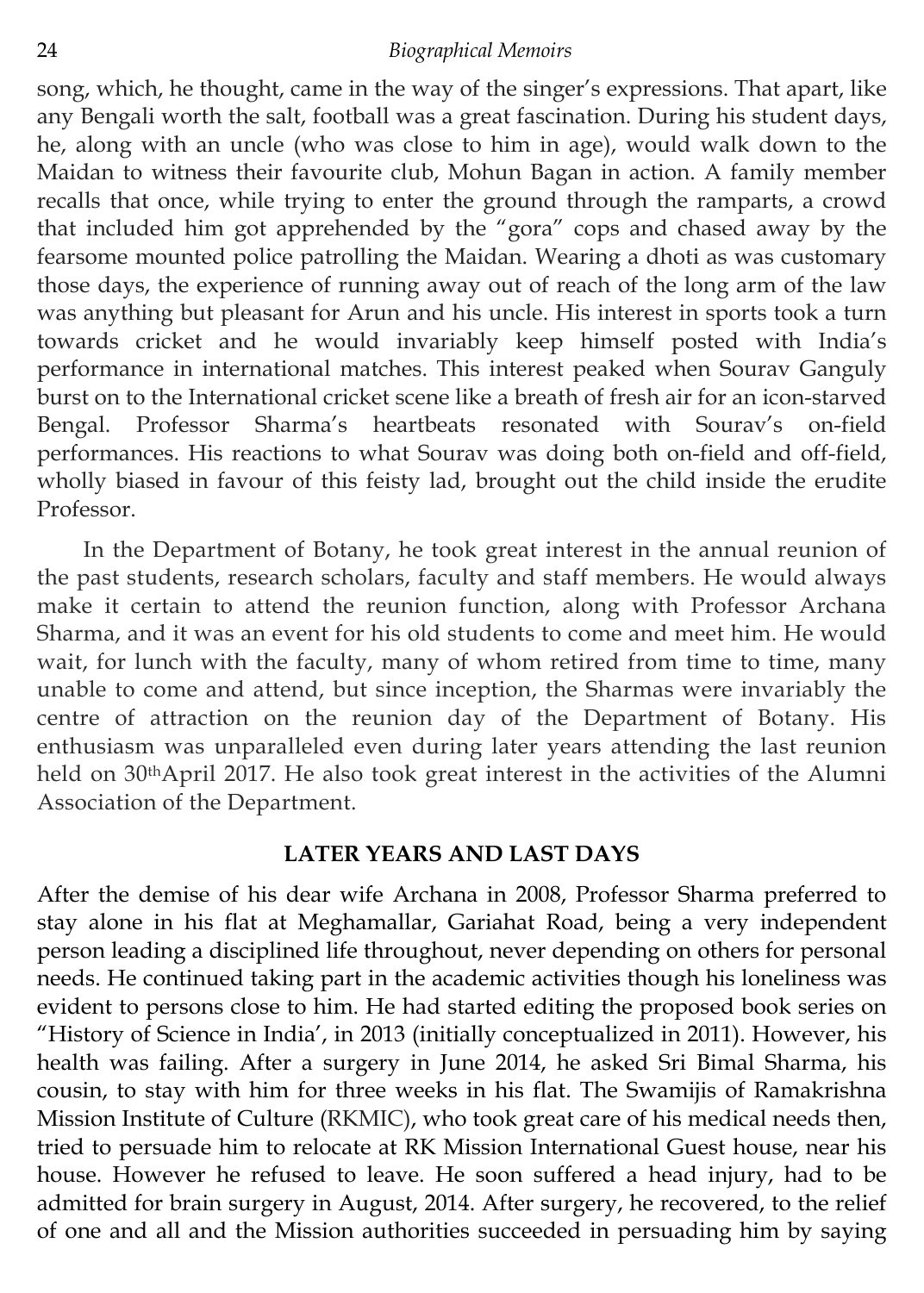"You are one of us" and since August, 2014, Professor Sharma was resident of room number 104, of RKMIC, Golpark, till the last day. He was provided with all facilities at the Mission. The Secretary, Swami Suparnanandaji Maharaj, visited him every day in the morning hours. His health improved and he started working on the Editions of "History of Science in India" sponsored by National Academy of Sciences, India, and the RK Mission Institute of Culture. The eight volumes had to be completed, with numerous interactions with contributors and all administrative staff, with continuous editing and re-editing as the language of the book had to be simple, without much of technical jargon as it was meant for common readers. Professor A.K. Sharma, who was over 90 years of age, recovering from a brain surgery, tirelessly worked and completed editing all the eight volumes for publication as scheduled.

 Swami Chidrupanandaji (Joydeb Maharaj) of Ramkrishna Mission Institute of Culture, Golpark, Kolkata, kindly agreed to share some of his experiences with Professor Sharma particularly during his stay at RKMIC in the later part of his life. Joydeb Maharaj recalls "Professor Sharma was a member of Managing Committee of RK Mission and later served the Mission as Vice-President of the Managing Committee till the last day. I remember, he used to be very punctual for all his meetings in the Mission, rather he would be present before time. I met him for the first time in the Library of RKMIC, while he was selecting books to be purchased by the Mission. He was responsible for selection of science books of the Institute's library which he diligently performed together with other distinguished members such as Shri Amalendu Dasgupta, Shri Dhiresh Bhattacharjee and others. I observed him closely during his stay at the Mission. He was an exceptional person, a true Karma Yogi. He used to regularly attend meetings and seminars at the RKMIC and later became associated with the Research wing of the Institute. He used to spend time twice a week in the evenings at the Research wing. He would always discuss about events or experiences related to scientific research elsewhere but he could not be counted among those who engaged in self praising. In fact, he was never vocal about his personal ups and downs. Once in 2011, on a Sunday, I was surprised to find Professor Sharma at 'Bancharam' sweet shop in Gariahat (near his residence) having some snacks for lunch. When asked about the reason, Sir casually replied that on most days he visited the shop for his lunch when his cook did not come. Considering this as a concern for his health, I went back to the Institute and appraised Swami Prabhanandaji and Swami Sarvabhutanandaji Maharaj about this. They gave me the responsibility to find a way to solve this problem. I went to his residence at 'Meghmallar' and asked him for Rs. 2500. When Sir asked me the reason, I promptly told him that it would be needed for an arrangement. Soon after, I bought two tiffin boxes and managed a worker of RKMIC to deliver the food regularly from Mission to his residence. Since then Sharmaji occasionally started communicating over the phone with me (Joydeb Maharaj).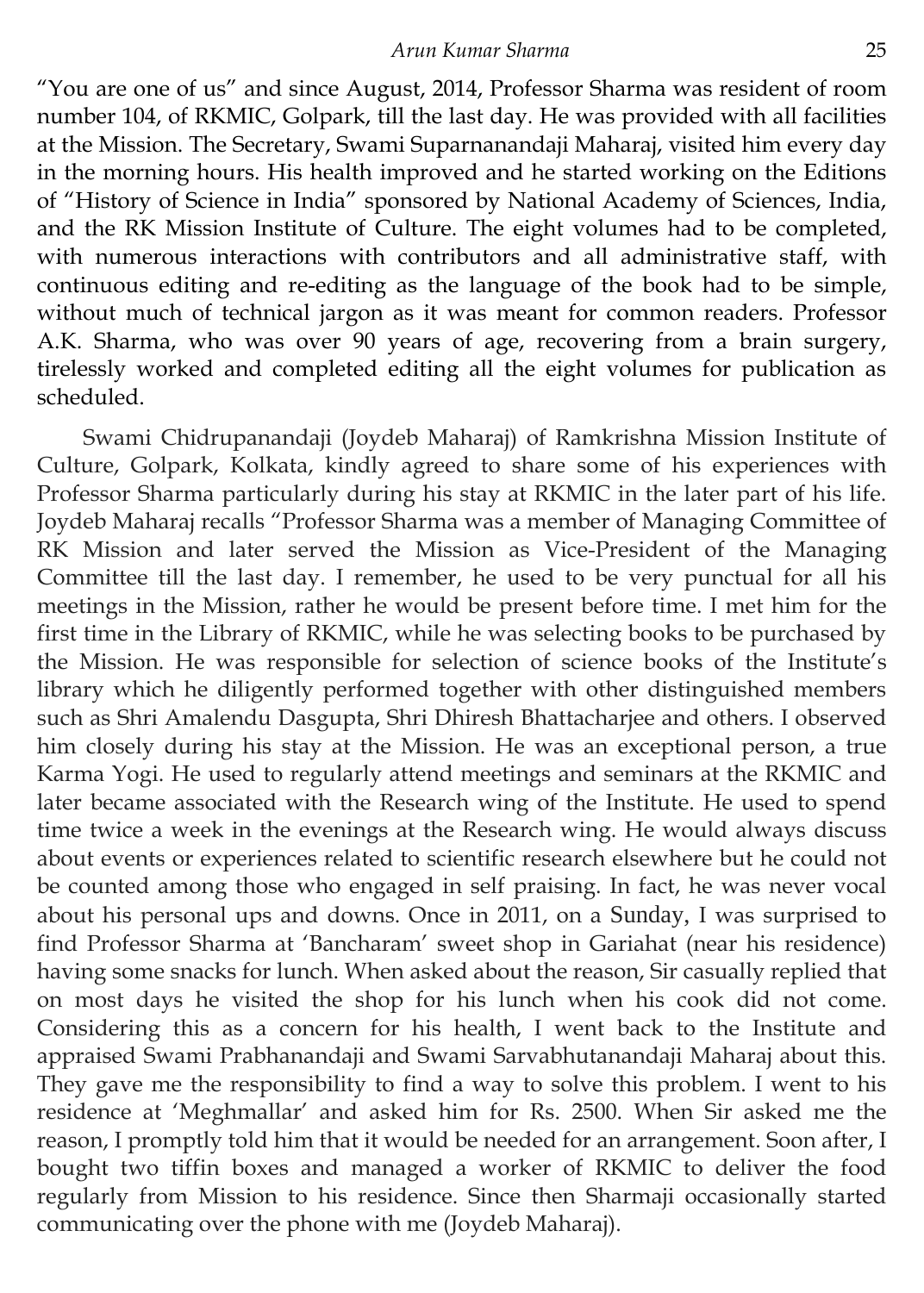In another incident of 2013, on the occasion of Swami Vivekananda's 150th birth anniversary, the Institute had to organize seven seminars in a single year. Professor Sharma helped me immensely in organizing the event, became involved in selecting eminent speakers from all over the world and suggesting the programme for the seminars. During a course of discussion, he suggested that as Swami Vivekananda was known to have great interest in the history of science in India, the Institute could publish a book on 'History of Science in India' highlighting different branches of science in separate volumes. His idea was appreciated by everyone present. He approached around 20 scientists from different fields and within a span of one year, eight volumes of the book was successfully published. This would have been indeed a very challenging task for anyone but Professor Sharma carried out the task with so much ease. Such was his ability to stick to commitments and strategically execute plans, disregarding physical discomforts. Around the same time, Professor Sharma suffered another sudden stroke while he was in his room at Ballygunge Science College, CU. He was escorted to Ramakrishna Mission Seva Pratishthan immediately and on his way he called for me. When I went to see him there, he told me that he was absolutely fine and wanted to go home. I smiled at him and requested him to give me a little time. On learning his condition from the doctors at Sevaprathishthan, I consulted our close friend and eminent Neurosurgeon Dr. R.P. Sengupta. Dr. Sengupta asked me to bring Professor Sharma immediately to the Institute of Neurosciences hospital. He recovered quickly after brain surgery and resumed his work schedule back at the Mission. Additionally, I would like to mention that Professor Sharma had to take chemotherapy sessions, leading to impairment in his movements and he had to use a wheelchair. What was really remarkable about him was that through all these emotional and physical adversities he followed his daily routine without fail. There was so much one can learn from him and his life. He woke up daily between 4:30 a.m. to 5 a.m. At 6 a.m. he used to take a walk for some time after which he would sit for study. He believed that investing at least two hours for oneself each day helps in making the rest of the day fruitful and for keeping good health. He greeted Swami Suparnanandaji who visited him every morning with a warm gesture, responding to his queries regarding his health with a sweet positivity, that he was well, that he had no problems. Every evening I used to visit him in his room after office hours, he would gladly welcome me and ask me how I spent my day. He would also narrate his daily routine of studies, writings or about his working experiences from past. Besides several qualities of this esteemed Professor, I would like to mention about his unfailing memory. He never forgot names of all the acquainted scientists and colleagues as well as events from his life. I have heard him speak over the telephone and the conversations which he initiated with '*Ami Arun Sharma bolchi*' sounded wonderful.

Inspite of his deteriorating health conditions, he presided in the last meeting at Ramakrishna Mission Institute of Culture as the Vice-President of the Committee. He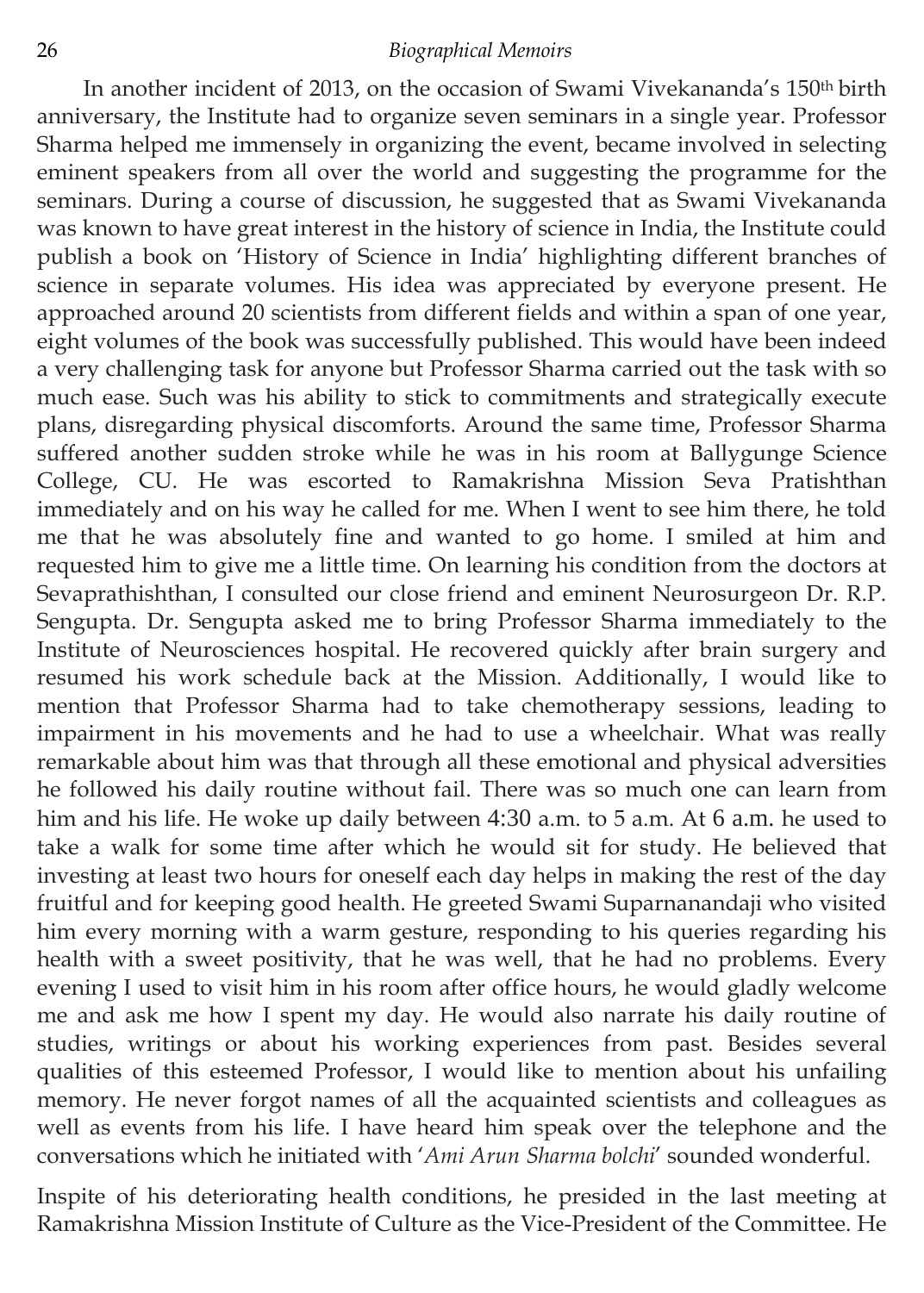was even unable to move his hands; still he somehow managed to put his signatures and carried all his official duties till the end with a smiling face. Professor Sharma was the personification of dedication, patience and hardwork. He was a humane person- a 'Dev manav'. When I reflect on his eventful life, I recognize that he not only served the scientific world but also paved the path for future generations to follow. Imprints of his peaceful work-life will remain etched in gold in our hearts forever."

## **ACKNOWLEDGEMENT**

I express my gratitude to Professor D.M. Banerjee, FNA, Editor, Biographical Memoirs-INSA, for inviting me to write this memoire of my revered teacher and mentor and for very helpful materials from INSA Archives. I record my sincere thanks to Professor S.K. Sopory, FNA and Dr. Alok Moitra, INSA, for encouraging me to embark on this assignment. I gratefully acknowledge the help received from Swami Suparnanadaji Maharaj, Secretary, RKMIC, Kolkata and Swami Chidrupanandaji Maharaj, RKMIC, for sharing his experiences and write up on later years; Shri Asish Sengupta and Shri Bimal Kumar Sharma, close relatives of late Professor A.K. Sharma, for write up on personal life and other very valuable inputs. I am indebted to Professor H.Y. Mohan Ram, FNA, for very kindly helping me, as always. Thanks are due to Professor Satyesh Chandra Roy for some inputs from his experiences and Dr. Niranjan Chakraborty, FNA, for sharing inputs on NIPGR.

> Professor SUMITA JHA , FNASc NASI Senior Scientist Centre of Advanced Study, Department of Botany University of Calcutta 35 Ballygunge Circular Road, Kolkata-700019 *E-mail*: sumitajha.cu@gmail.com

# **BIBLIOGRAPHY**

# **(a) Research Articles**

- 1946 (With BHADURI PN) Cytogenetics of *Datura fastuosa* L. *Bull. Torr. Bot. Club* **73(5):** 438-450.
- 1947 A cytological investigation of incompatibility between *Cosmos bipinnatus* Cav. and *C. sulphureus* Cav. *Bull. Bot. Soc. Beng.* **1:** 19-26.
- 1949 Indian Sphagnums. *Bull. Bot. Soc. Beng.* **3:** 99-111.
- 1950 (With GHOSH C) Oxyquinoline- as an ingredient in a new fixative for chromosome analysis. *Sci. Cult.* **16:** 268-269.
- Chromosome chemistry and the recent techniques for its study. *Sci. Cult.* **16:** 134-142.
- 1951 (With GHOSH C) Oxyquinoline- its possibilities in other cytological procedures. *Sci. Cult.* **16:** 528-529.
- Trichloracetic acid and Feulgen staining. *Nature* **167(4246):** 441-442.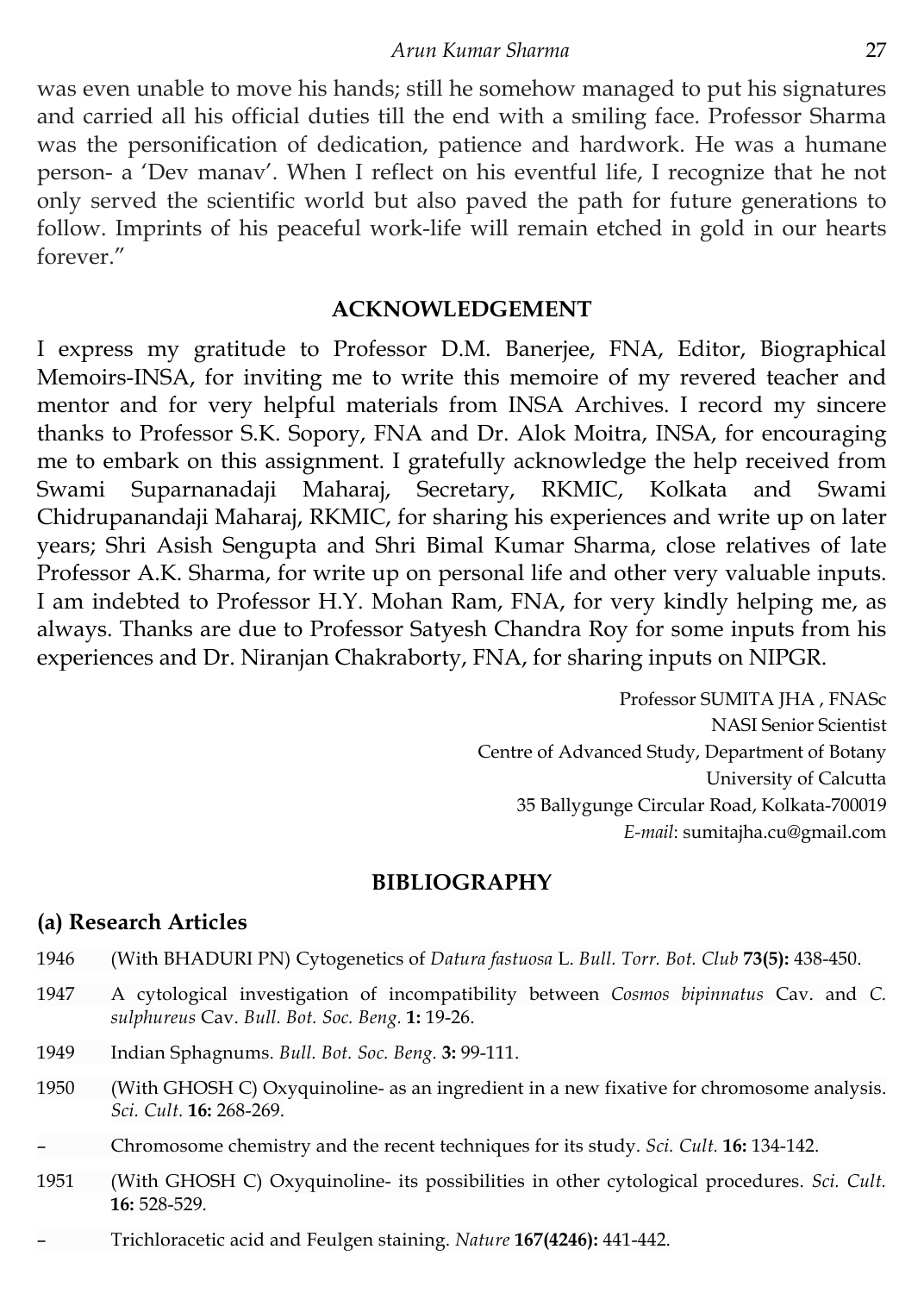| 28   | <b>Biographical Memoirs</b>                                                                                                                                                      |
|------|----------------------------------------------------------------------------------------------------------------------------------------------------------------------------------|
| 1951 | (With BHATTACHARJEE D) Phosphatase in mitotic and meiotic cycle of plant<br>chromosomes. Sci. Cult. 17: 268-269.                                                                 |
| 1952 | (With BHATTACHARJEE D) Permanent mounts of chromosomes after 8-oxyquinoline and<br>squashing. Stain Tech. 27(4): 201-203.                                                        |
|      | Desoxyribonucleic acid - The problem of its function, location and reactions. Port. Acta Biol.<br>3: 280-317.                                                                    |
|      | (With BHATTACHARJEE D) Effect of trichloracetic acid on nuclear proteins. Nature 169:<br>417-418.                                                                                |
| 1953 | (With BAL AK) Coumarin in chromosome analysis. Stain Tech. 28(5): 255-257.                                                                                                       |
|      | (With BHATTACHARJEE D) Somatic reduction in untreated leguminous plants. Genetica<br>$26(1): 410-414.$                                                                           |
|      | (With MOOKERJEA A and GHOSH C) Alkaline phosphatase technique in plant<br>chromosomes. Port. Acta Biol. 3: 341-354.                                                              |
| 1954 | (With MOOKERJEA A) Possibilities of the use of Hormones in chromosome analysis.<br>Caryologia 6(1): 52-62.                                                                       |
|      | (With DE DN) Gallic acid- Its importance in cytochemical studies. Caryologia 6(2-3): 180-189.                                                                                    |
|      | (With BHATTACHARYYA NK) Treatment of root tips in Phenol for the study of karyotype.<br>Curr. Sci. 23(7): 232-233.                                                               |
|      | (With SEN S) Study of the effect of water on nuclear constituents. Genet. Iber. 6: 19-32.                                                                                        |
|      | (With DAS NK) Study of karyotypes and their alterations in aroids. Agron. Lusit. 6: 23-48.                                                                                       |
|      | Further investigation on the cytology of the family Amaryllidaceae and its bearing on the<br>interpretation of its phylogeny. Genetica 6: 71-100.                                |
|      | (With GHOSH C) Cytogenetics of some of the Indian umbellifers. Genetica 27(1): 17-44.                                                                                            |
|      | (With MOOKERJEA A) Induction of division in cells-A study of the causal factors involved.<br>Bull. Bot. Soc. Beng. GC Bose Mem. 8: 24-100.                                       |
|      | (With SEN S) Induction of division through nucleic acid treatment. Caryologia 6(2-3): 151-<br>159.                                                                               |
|      | Alkaline phosphatase- its nature and activity in relation to nucleic acid activity of the cell.<br>Symposium on cell function Part IV Proc. 41 <sup>st</sup> Ind. Sci. Cong. 98. |
| 1955 | (With MOOKERJEE A) Paradichlorobenzene and other chemicals in chromosome work.<br>Stain Tech. 30(1): 1-7.                                                                        |
|      | (With ROY M) Orcein staining and the study of the effect of chemicals on chromosomes.<br>Chromosoma 7(1): 275-280.                                                               |
|      | (With SARKAR SK) A new technique for the study of chromosomes of Palms. Nature 176:<br>261-262.                                                                                  |
|      | (With MAZUMDAR A) Cytological peculiarity of Pteris longifolia and its importance in<br>evolution. Sci. Cult. 21: 338-339.                                                       |
|      | (With BHATTACHARYYA NK) Cytogenetics of some members of Menispermaceae. Bull.<br>Bot. Soc. Beng. 9(2): 159-169.                                                                  |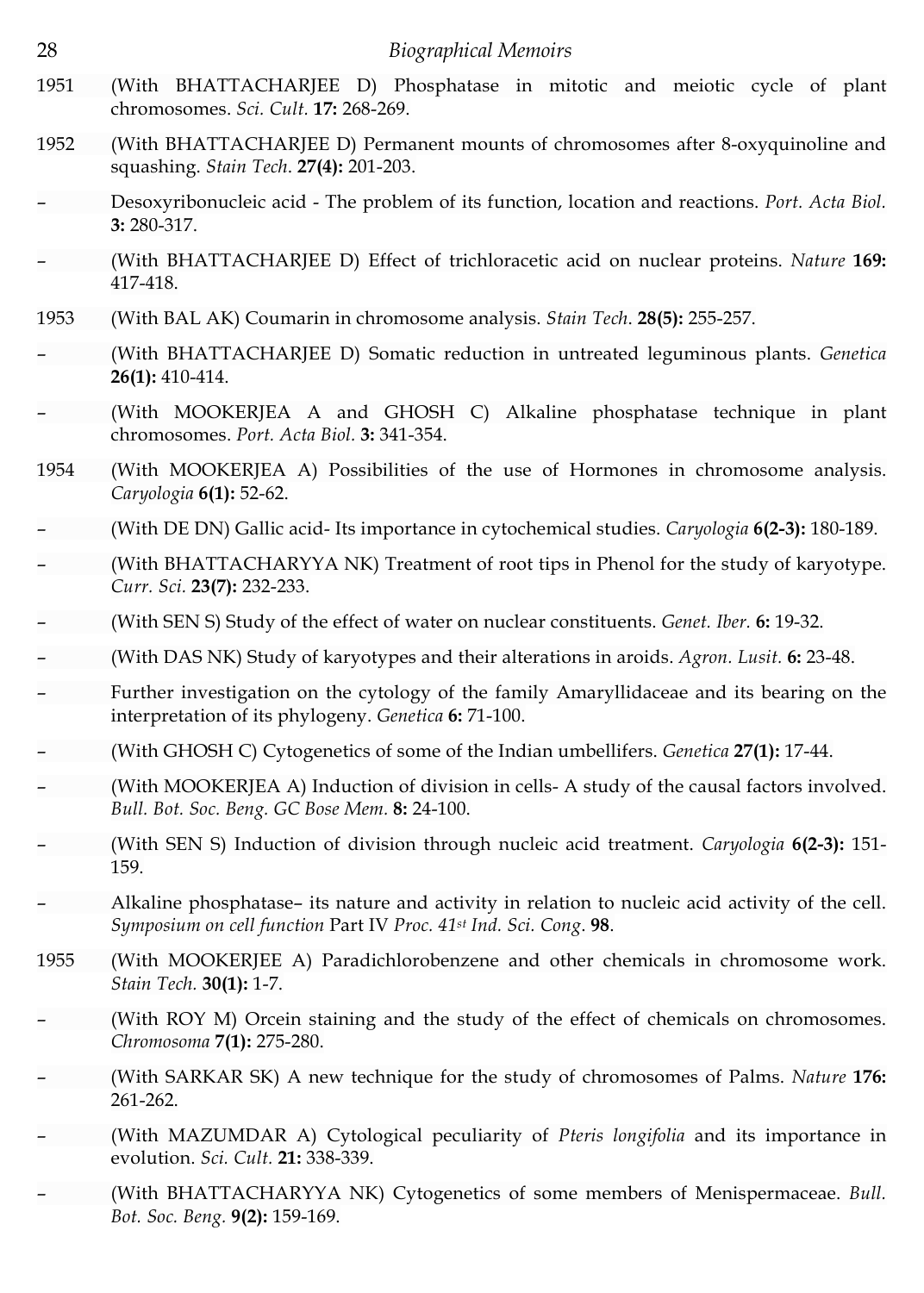- 1955 Cytology of some of the members of Commelinaceae and its bearing on the interpretation of phylogeny. *Genetica* **27(1):** 323-363.
- (With MUKHERJI RN) Cytology of two members of Alismaceae. *Bull. Bot. Soc. Beng.* **9:** 32-35.
- (With MUKHERJI RN) Induction of chromosomal abnormalities through chemicals in pollen mother cells of the *Allium cepa*. *Genet. Iber.* **7:** 57-64
- 1956 Improvements in chromosome fixation. *Sci. Cult.* **21:** 648-650.
- (With BHATTACHARYA NK) An investigation of the possibilities of the use of phenols in chromosome analysis. *Genetica* **28(1):** 121-142.
- (With DATTA A) Induction of chromosome division by ascorbic acid treatment *Phyton* **6(2):** 71-78.
- (With DE DN) Heterocyclic bases. An aspect of their use in Cytochemistry. *Phyton* **6:** 23-46.
- (With SARKAR SK) Veratrine: Its use in Cytochemistry. *Caryologia* **8:** 240-249.
- (With ROY M) The acid phosphatase test in the analysis of chromosome structure. *Phyton* **6:** 23-36.
- (With BHATTACHARYA B) Effect of inositol and Molybdic acid on somatic nuclei of plant cells. *Phyton* **7:** 15-22.
- (With MUKHERJI RK) Effect of irradiation on adult nuclei in plants. *Genetica* **28(1):** 143-164.
- (With Roy M) Irradiation its effect on young metabolic nuclei and phosphatase activity in plants. *La Cellule* **57(3):** 337-354.
- (With DE DN) Cytology of some of the millets. *Caryologia* **8(2):** 294-308.
- (With SHARMA A) Fixity in chromosome number of plants. *Nature* **177:** 335-336.
- (With MUKHERJI RN) Chromosome studies in some Indian Barley– II. *Proc. Indian Acad. Sci.*-Section B **43(6):** 279-287.
- (With BAL AK) A cytological investigation of some members of the family Cyperaceae. *Phyton* **6(1):** 7-22.
- (With BHATTACHARYA NK) Cytogenetics of some members of Portulaceae and related families. *Caryologia* **8:** 257-274.
- (With SARKAR SK) Cytological basis of differentiation in Palms. *Sci. Cult.* **22:** 175-176.
- (With BHATTACHARYYA B) A study of the cytology of four members of the Hydrocharitaceae as an aid to trace the lines of evolution. *Phyton* **6:** 121-132.
- (With DE DN) Polyploidy in Dioscorea. *Genetica* **28(1):** 112-120.
- (With GHOSH C) The cytology of the varieties of Polyanthus tuberosa with special reference to their interrelationship and sterility. *Genetica* **28:** 99-111.
- A new concept of a means of speciation in plants. *Caryologia* **9(1):** 93-130.
- (With ROY M) Chemical constitution and enzyme activity of chromosomes and related structure. *La Cellule* **58(1):** 107-133.
- Fixation of plant chromosomes- principles, limitations, recent developments. *Bot. Rev.* **22(10):** 665-695.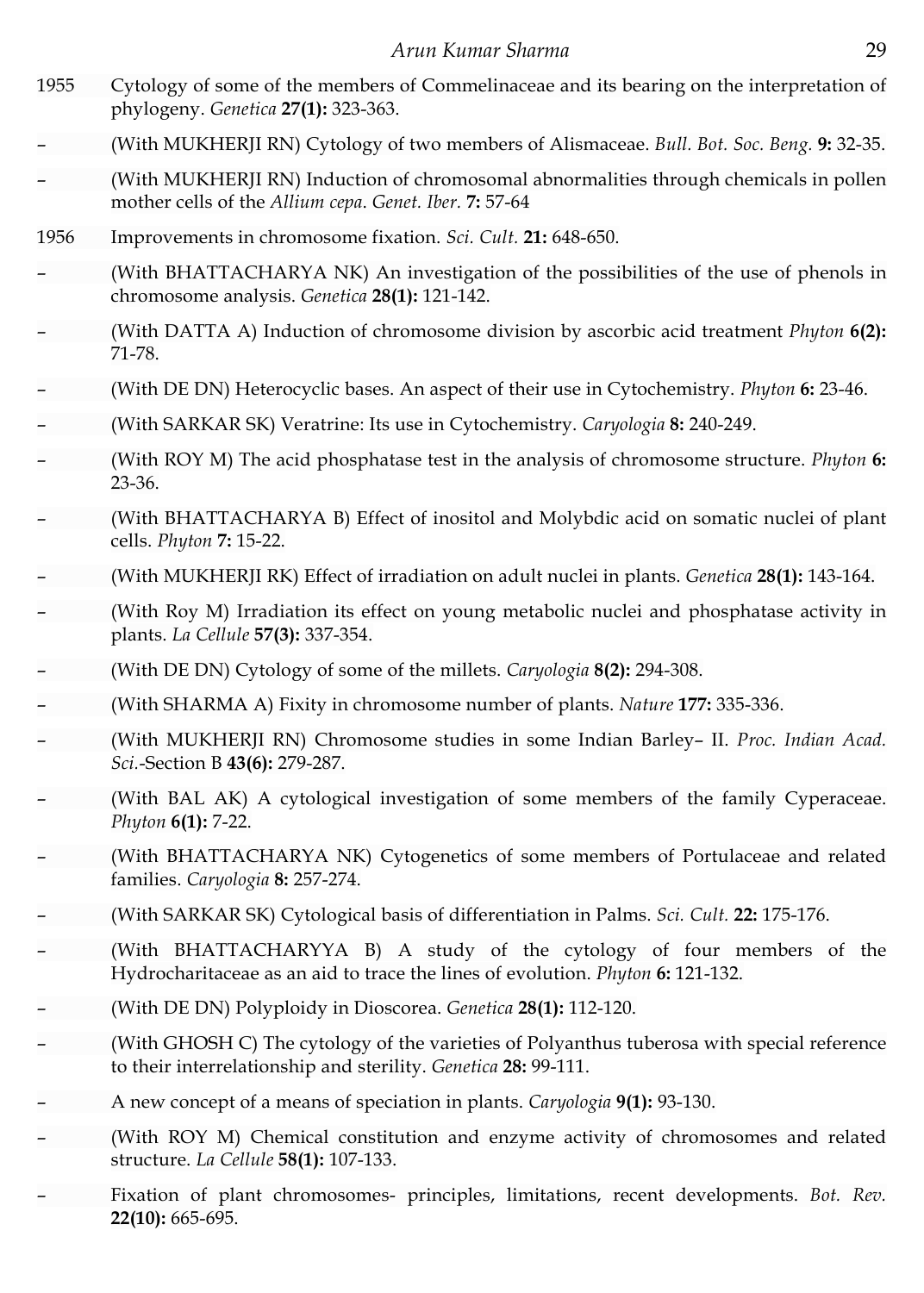| 30   | <b>Biographical Memoirs</b>                                                                                                                                       |
|------|-------------------------------------------------------------------------------------------------------------------------------------------------------------------|
| 1956 | (With MAZUMDAR A) Karyotypic variations in pteridophyta and their significance. Agron.<br>Lusit. 18: 243-249.                                                     |
|      | (With SARKAR SK) Cytology of two species of Onagraceae with special reference to the<br>structural hybridity of Clarkia. Phyton 7: 69-76.                         |
|      | (With SARKAR SK) Cytology of different species of palms and its bearing on the solution of<br>the problems of phylogeny and speciation. Genetica 28: 361-488.     |
|      | Chromosome studies in some Indian Barley I. Proc. Natl. Inst. Sci. Ind. 22.                                                                                       |
|      | (With BAL AK) A cytological study of a few genera of Amaryllidaceae with a view to find<br>out the basis of their phylogeny. Cytologia 21(4): 329-352.            |
|      | (With BHATTACHARYYA NK) A study on spontaneous chromosome fragmentation in<br>Vicia sativa Linn. Cytologia 21(4): 361-375.                                        |
|      | (With BHATTACHARYYA NK) Chromosome breakage through Paradichlorobenzene<br>treatment. Cytologia 21: 353-360.                                                      |
|      | (With BAL AK) A cytological study of a few genera of Amaryllidaceae with a view to find<br>out the basis of their phylogeny. Cytologia 21(4): 329-352.            |
|      | (With BHATTACHARYYA B) Vitamins: Their Property of Inducing Chromosome Division<br>in Adulty Cells of Plants: (With Platee VII and VIII). Caryologia 9(1): 38-53. |
| 1957 | (With SHARMA A) Vegetatively reproducing plants and their means of speciation. Sci.<br>Cult. 22: 628-630.                                                         |
|      | (With SHARMA A) Evidences of cytological basis of differentiation. Experientia 13(4): 143-<br>145.                                                                |
|      | (With SARKAR SK) A study on the comparative effect of chemicals on chromosomes of<br>roots, PMC & pollen grains. Proc. Ind. Acad. Sci. 45(6): 288-293.            |
|      | (With DATTA PC) Artificial polyploidy in coriander (C. sativum L.). Caryologia 10(1): 152-<br>158.                                                                |
|      | (With SHARMA A) Permanent smears of leaf tips for the study of chromosomes. Stain Tech.<br>32(4): 167-169.                                                        |
|      | (With BHATTACHARYYA B) Effect of chemical treatment on floral shoots. Ind. Agricul. 1:<br>27-33.                                                                  |
|      | (With BHATTACHARYYA B) Cytology of six species of Asparagus & Lilium. Phyton 8: 1-12.                                                                             |
|      | (With BAL AK) Chromosome studies in Citrus. Agron. Lusit. 19: 101-126.                                                                                            |
|      | (With SHARMA A) Investigations leading to a new theory of differentiation in plant cells.<br>Genet. Iber. 9: 143-162.                                             |
|      | (With TALUKDAR C) Structural heterozygosity of Cipura paludosa Aubl. Nature 180(4587):<br>662-663.                                                                |
|      | (With BHATTACHARYYA UC) Cytological studies in Begonia L. La Cellule 58: 307-330.                                                                                 |
|      | (With CHATTERJI AK) A cytological investigation of some Convolvulaceae as aid in<br>understanding their lines of evolution. Phyton 9: 143-157.                    |

– (With SHARMA A) Karyotype studies in *Cestrum* as an aid to taxonomy. *Genetica* **29(1):** 83-  $100.$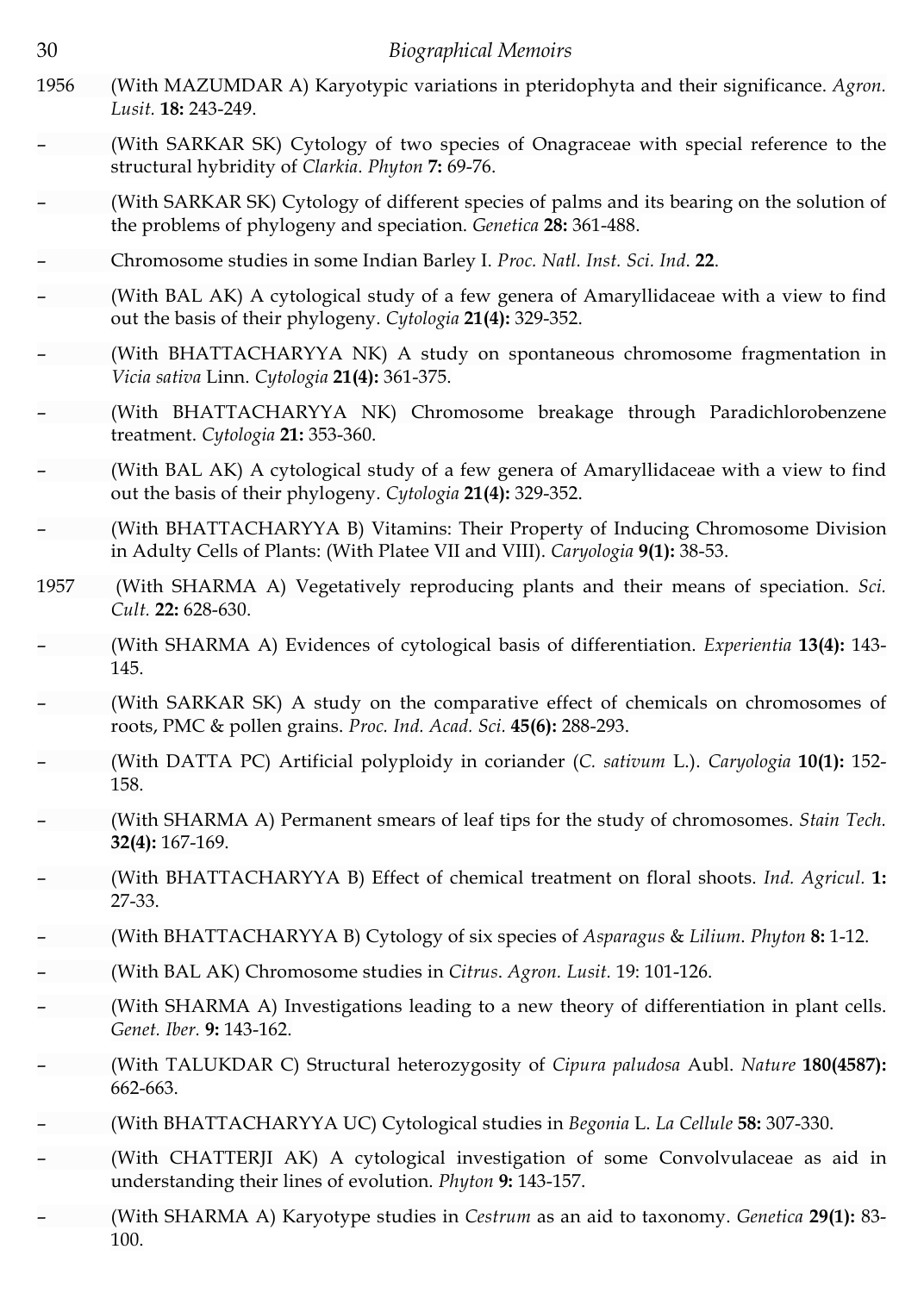- 1957 (With BHATTACHARYYA NK) Cytology of *Asphodelus tenuifolius* Cav. *Caryologia* **10(2):** 330- 339.
- (With BHATTACHARJEE D) Chromosome studies in *Sorghum* L. *Cytologia* **22:** 287-311.
- (With BHATTACHARYYA B) An investigation on the biochemical basis of tumour like growth in root-tips induced by chemicals. *Bull. Bot. Soc. Beng.* **11:** 1.
- (With BHATTACHARYYA NK) An investigation on the karyotype of the genus *Crinum* and its phylogeny. *Genetica* **28(1):** 263–296.
- (With SHARMA A) A theory regarding the stability of chromosome complement in a species. *Naturwiss.* **44(1):** 17.
- 1958 (With SHARMA A) Cytogentics and Plant breeding. *Prog. Sci. Ind.* **6:** 93-112.
- (With BHATTACHARYYA NK) Structure and behaviour of chromosomes of species of *Acacia*. *Phyton* **10:** 111-122.
- (With BHATTACHARYYA NK) Inconstancy in chromosome complements in species of Maranta & Calathea. *Proc. Natl. Inst. Sci. Ind.* **24**:101-117.
- (With SHARMA A) Analysis of chromosome morphology and possible means of speciation in *Jasminum*. *Cytologia* **23(2):** 172-185.
- (With ROY M) Cytological studies on jute and its allies. *Agron. Lusit.* **20**(1): 5-15
- (With SHARMA A) Recent advances in the study of chromosome structure. *Bot. Rev.* **24(8):** 511-549.
- (With SHARMA A) Further investigations on cytology of members of Commelinaceae with special reference to the role of polyploidy and the origin of ecotypes. *J. Genet.* **56(1):** 63-84.
- (With JASH M) Further investigation on the cytology of the Amaryllidaceae. *Phyton* **11:** 103- 110.
- (With CHATTERJI AK) Chromosome studies as a means of detecting the method of speciation in some members of Liliaceae. *Genet. Iber.* **10:** 149-178.
- (With BAL AK) A cytological study on the different varieties of *Codiacum variegatum* BL as a means of finding out the mechanism of their evolution. *Nucleus* **1:** 223-266.
- (With DATTA PC) Cytological investigations on the genus *Ipomoea* and its importance in the study of phylogeny. *Nucleus* **1:** 89-122.
- (With JASH M) Chromosome studies in several members of Euphorbiaceae with a view to find out their interrelationship. *Proc. Indian Sci. Congr*. **45(3):** 302-303.
- 1959 (With BHATTACHARYYA NK) Chromosome studies on two genera of the family Piperaceae. *Genetica* **29(1):** 256-289.
- (With VARMA B) Study of the effects of chemicals of endosperm chromosomes of *Cestrum diurnum* Linn. *Cytologia* **24(4):** 498-506.
- (With BHATTACHARYYA NK) Cytological studies on different species of *Mentha* with special reference to the occurrence of chromosomal biotypes. *Cytologia* **24:** 198-212.
- (With CHAUDHURI M) An aspect of Gammexane (Hexachloro-cyclohexane) effect on chromosomes. *Curr. Sci.* **28(12):** 498-499.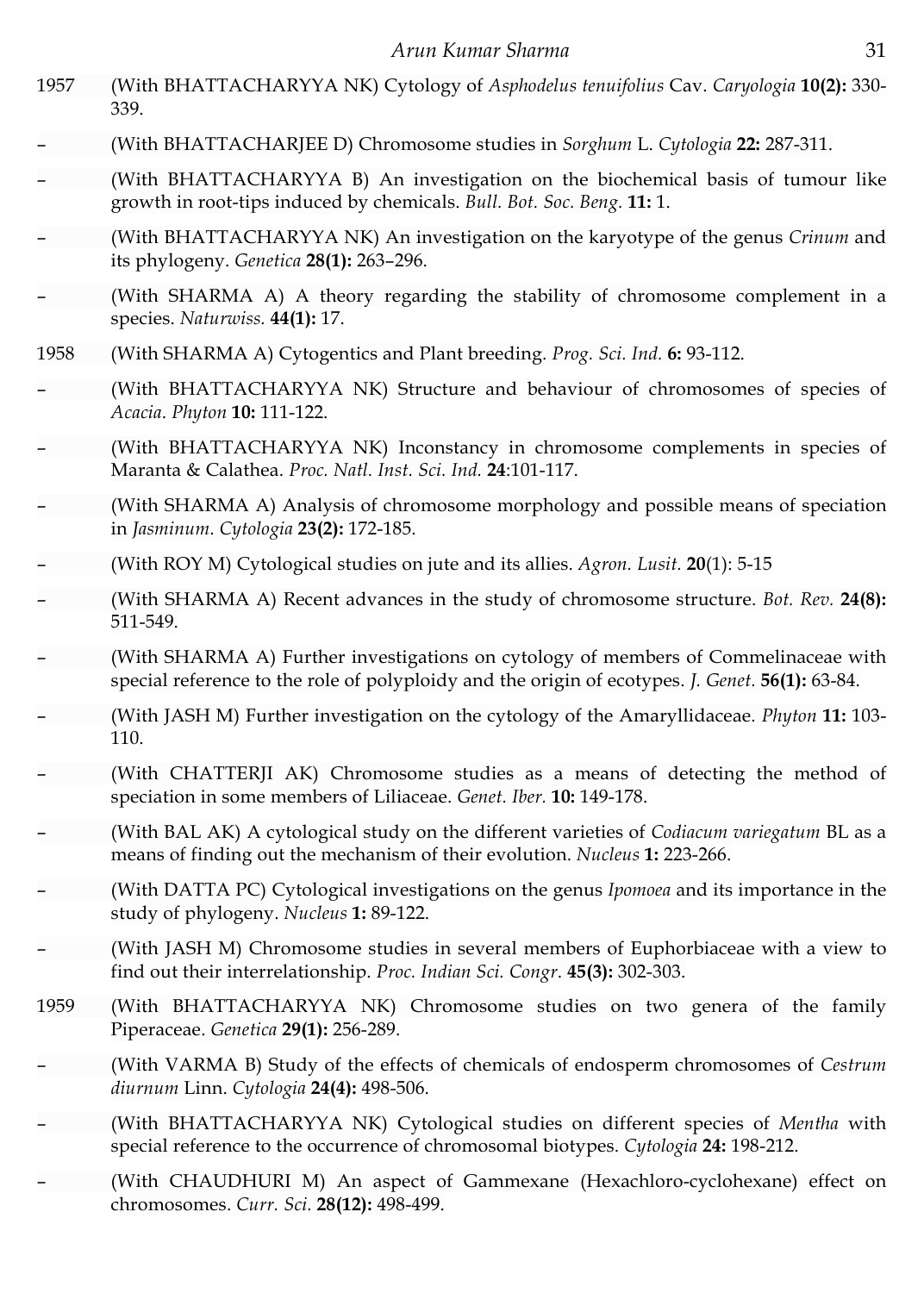|      | wpiwew crienweic                                                                                                                                                                    |
|------|-------------------------------------------------------------------------------------------------------------------------------------------------------------------------------------|
| 1959 | (With BHATTACHARYYA NK) Chromosome studies on four different species of<br>Cinnamomum. Jap. J. Bot. 17: 43-54.                                                                      |
|      | (With BAL AK) A comparative effect on the bark extract of two members of Apocynaceae on<br>plant tissue. Port. Acta Biol. 6: 45-64.                                                 |
|      | (With GUPTA A) Chromosome breakage with plant pigments. Nature 184(4701): 1821.                                                                                                     |
|      | (With BHATTACHARYYA NK) Further investigations on several genera of Umbelliferae<br>and their interrelationships. Genetica 30(1): 1-62.                                             |
|      | (With SHARMA A) Chromosomal alterations in relation to speciation. Bot. Rev. 25(3): 514-<br>544.                                                                                    |
|      | (With VARMA B) The somatic chromosomes of 5 species of Aristolochia. Phyton 12: 101-108.                                                                                            |
|      | (With BAL AK) Further investigation into the cytology on the varieties of Polyanthus tuberosa<br>with special emphasis on the occurrence of biotypes. J. Uni. Ganhats. 10.          |
|      | (With DATTA PC) Application of improved technique in tracing karyotype differences<br>between strains of Lathyrus odoratus L. Cytologia 24(3): 389-402.                             |
|      | (With MUKHOPADHYAY S) A new technique for karyotype study of Oryza. Rice News<br>Teller 7: 4 (October Issue).                                                                       |
|      | (With BHATTACHARYYA NK) Cytology of several members of Zingiberaceae. La Cellule<br>59: 209-346.                                                                                    |
|      | (With TALUKDAR C) Cytotaxonomical studies on some members of the Iridaceae with<br>special reference to the structural heterozygosity of Cipura paludosa Aubl. Nucleus 2(1): 63-64. |
|      | (With GUPTA A) Induction of chromosome breakage through plant pigments. Nucleus 2:<br>131-160.                                                                                      |
|      | (With DATTA A) Effect of riboflavin on plant nuclei. Genet. Iber. 11: 129-144.                                                                                                      |
|      | (With JHURI L) Chromosome analysis of grasses. Genet. Iber. 11: 145-174.                                                                                                            |
|      | (With BHATTACHARYYA NK) Experimental Study to Compare the Effect of X-ray on the<br>Somatic Chromosomes of a Few Species of Monocotyledons. Cytologia 24(2): 244-258.               |
| 1960 | (With CHATTERJI AK) Effect of asparagine on plant nuclei. Caryologia 12: 404-413.                                                                                                   |
|      | (With BHATTACHARYYA NK) An investigation on the scope of a number of pretreatment<br>chemicals for chromosome studies in different groups of plants. Japanese J. Bot. 17: 152-162.  |
|      | (With DATTA PC) Chromosome studies in species of Dracaena with special reference to their<br>means of speciation. J. Genet. 57(1): 43-76.                                           |
|      | (With CHATTERJEE T) Chromosome studies of some members of Polygonaceae. Caryologia<br>13(2): 486-506.                                                                               |
|      | (With CHATTERJEE T) Ranuculus scbiatus L.-its cytology and response to Gammexane<br>treatment. Ind. Agricul. 4: 81-89.                                                              |
|      | (With CHATTERJEE T) Cytological studies on three species of Oxalis. Caryologia 13: 755-765.                                                                                         |
|      | (With SHARMA A) Amino acid interference in chromosome metabolism. Nucleus 3: 215-224.                                                                                               |
|      | (With TALLIVIAR C) Chromosome studies in members of the Indecess and their                                                                                                          |

– (With TALUKDAR C) Chromosome studies in members of the Iridaceae and their mechanism of speciation. *Genetica* **31(1):** 340-384.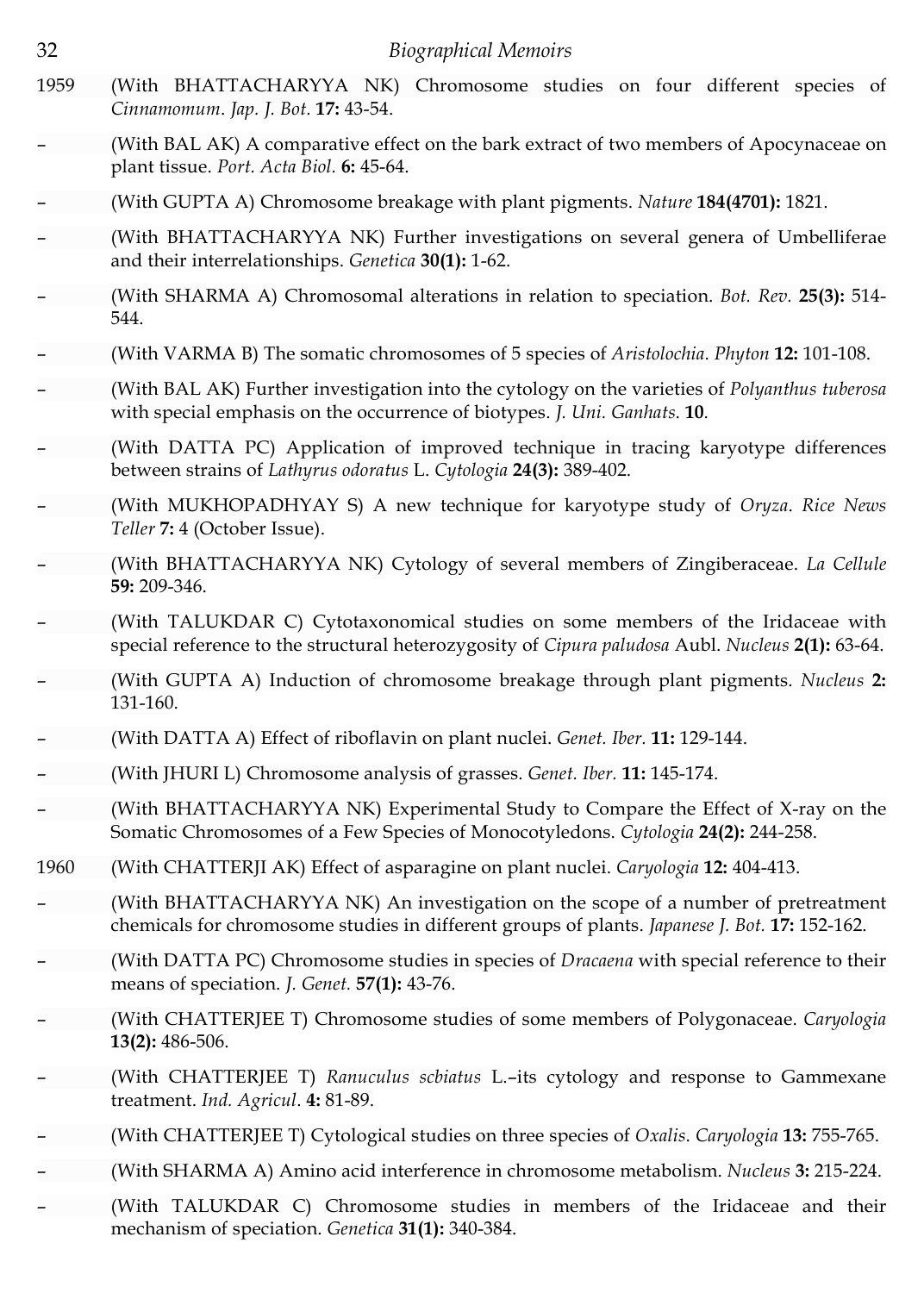- 1960 (With CHATERJEE T) Chromosome studies in *Ixora*. *Genetica* **31(1):** 421-447.
- Plant Cytogenetics. *Annu. Rev. Biochem. Allied Res. Ind.* **31**.
- (With BHATTACHARYYA UC) Cytological investigations on Bougainvillea as an aid in interpreting the evolution and affinities in different species and varieties. *Nucleus* **3:** 19-76.
- (With JHURI L) Pollen abnormality and meiotic irregularity in *Zebrina pendula* Schnizl. *Bull. Bot. Soci. Beng.* **14:** 67-70.
- (With SHARMA A) Spontaneous and chemically induced chromosome breaks. *Inter. Rev. Cytol.* **10:** 101-136.
- 1961 (With CHATTERJEE T) Structural hybridity in a diploid *Taraxacum*. *Die Naturwissenschaften* **48(4):** 109-110.
- (With CHATTERJI AK) The chromosome numbers of a few more Orchid genera. *Curr. Sci.*  **30(2):** 75.
- (With TALUKDAR C) Effect of X-rays on meiotic chromosomes of *Cipura paludosa* Aubl. III *Proc. Natl. Inst. Sci. Ind.* **27B(1)**: 6-12
- (With SHARMA A) Chromosome studies of some varieties of *Narcissus tazetta* L. *Caryologia* **14(1):** 97-106.
- (With SHARMA A) An investigation of the cytology of some species of Liliaceae. *Genet. Iber.* **13:** 25-28.
- (With SHARMA A) A comparative study of the effect of RNA & DNA treatment on somatic nuclei in plant cells. *Histochem. Cell Biol.* **2(4):** 260-265.
- (With AIYANGAR HR) Occurrence of B chromosomes in diploid *Allium stracheyi* Baker & their elimination in polyploids. *Chromosoma* (Berl) **12(1):** 310-317.
- (With CHATTERJEE T) Phosphatase activity in plant cells with special reference to those treated with colchicine and gammexane. *Cytologia* **26(1):** 12-19.
- (With BHATTACHARYYA UC) X-Ray action on pollen mother cells, pollen grains & root cells of *Rhoeo discolor* Hance. *Proc. Natl. Inst. Sci. Ind.* **27**.
- (With BHATTACHARYYA UC) Cytological studies in *Begonia* II. *Caryologia* **14(2):** 279-301.
- (With BHATTACHARYYA UC) Further Investigation on the cytology of some members of Nyctaginaceae. *Ind. Agricul*. **5:** 19-28.
- (With SHARMA A) Application of diastase in cytological techniques. *Acta Histochemica.* **12:** 241-246.
- (With BHATTACHARYYA UC) Structure and behaviour of chromosomes in species of Anthurium with special reference to the accessory chromosomes. *Proc. Natl. Inst. Sci. Ind.* **27(5):** 317-328.
- (With DATTA KB) A cytological study to work out the trend of evolution in *Aglaonema* & *Richardia*. *Caryologia* **14(3):** 439-454.
- (With SHARMA M) A detailed analysis of the control of temperature on gammexaneinduced polyploidy and different cell injuries *Nucleus* **4(2):** 157-168.
- (With DATTA KB) Inter-stain differences in karyotypes of *Rapharus sativus* Linn. *Ind. Agricul*. **6:** 151-159.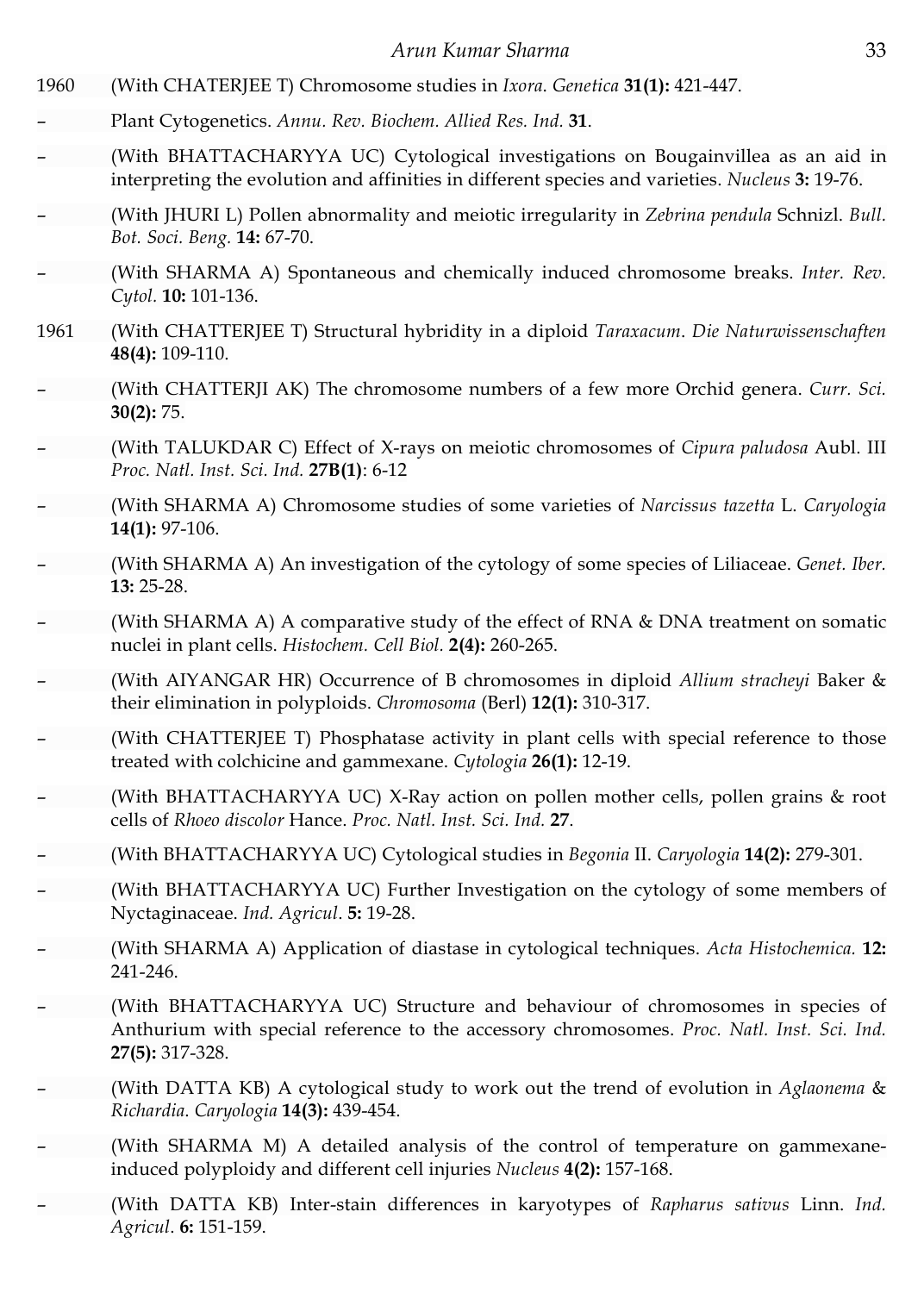| 34   | <b>Biographical Memoirs</b>                                                                                                                                                            |
|------|----------------------------------------------------------------------------------------------------------------------------------------------------------------------------------------|
| 1961 | (With SHARMA A) Cytology of some members of the family Iridaceae. Cytologia 26(3-4):<br>274-284.                                                                                       |
|      | (With CHATTERJEE TP) Nuclear response to haemoglobin treatment. Annali Di Botanica 27:<br>$1 - 7.$                                                                                     |
| 1962 | (With CHAUDHURI M, CHAKRABORTY DP) Isopsoralene and its use in karyotype<br>analysis. Stain Tech. 37.                                                                                  |
|      | (With DATTA KB) Radiomimetic effects of plant pigments. Folia Biol. 10: 156-169.                                                                                                       |
|      | (With BHATTACHARYYA UC) The different effect of colchicines on seeds and seedlings of<br>Trigonella foenum graecum L and the influence of temperature on the effect. Phyton 18: 39-50. |
|      | Recent advances in the study of chromosome structure. Proc. Summer Schl. Bot.- Darjeeling<br>June 2-15.                                                                                |
|      | (With BHATTACHARYYA UC) A cytological study of the factors infleuncing evolution in<br>Agave. La Cellule 62: 259-279.                                                                  |
|      | (With SHARMA A) Polyploidy and chromosome evolution in Hibiscus. La Cellule 62: 281-<br>300.                                                                                           |
|      | (With CHATTERJI AK) Chromosome size as a factor in radiosensitivity. Nucleus 5(1): 67-74.                                                                                              |
|      | (With CHAUDHURI M) An investigation on the viscosity changes in the cell caused by<br>coumarin and its derivatives. Nucleus 5: 137-142.                                                |
|      | (With CHATTERJI AK) An investigation of the genomic influence on radiosensitivity. Proc.<br>Natl. Inst. Sci. Ind. 28B: 478-484.                                                        |
|      | (With SHARMA A) A study of the importance of nucleic acids in controlling chromosome<br>breaks induced by different compounds. Nucleus 5(2): 127-136.                                  |
|      | (With CHATTERJI AK) Cytology of two genera of caryophyllaceae with special reference to<br>the mechanisms of speciation in Gypsophila. Ind. Agricul. 6: 21-30.                         |
|      | (With DATTA KB) An investigation on the cytotypes of Haworthia. Genet. Iber. 14: 131-155.                                                                                              |
| 1963 | (With CHAUDHURI RK) Localised chromosome breakage following phenol treatment on<br>Vicia faba & Allium sativum. Biologia Bratislava 18: 126-131.                                       |
|      | (With MUKHOPADHYAY S) Chromosome study in Agapanthus & the phylogeny of its<br>species. Caryologia 16(1): 127-137.                                                                     |
|      | (With CHAUDHURI M, CHAKRABORTI DP) Chemical basis of the action of natural<br>coumarin and its derivatives on chromosome breakage. Acta Biol. Med. Germ. Band. 11: 433-<br>441.        |
|      | (With CHATTERJEE T) Radiation study as a means of working out the strain differences of<br>Pisum sativum L. Folia Biol. 11(2): 159-166.                                                |

- (With SARKAR AK) Influence of temperature on the manifestation of colchicine action. *Rev. Prot. dez. e. Biol.* **4:** 29-36.
- (With CHAUDHURI RK) Differential susceptibility of *Lathyrus* chromosomes to PDB and coumarin treatment. *Rev. Prot. dez. E. Biol.* **4:** 21-27.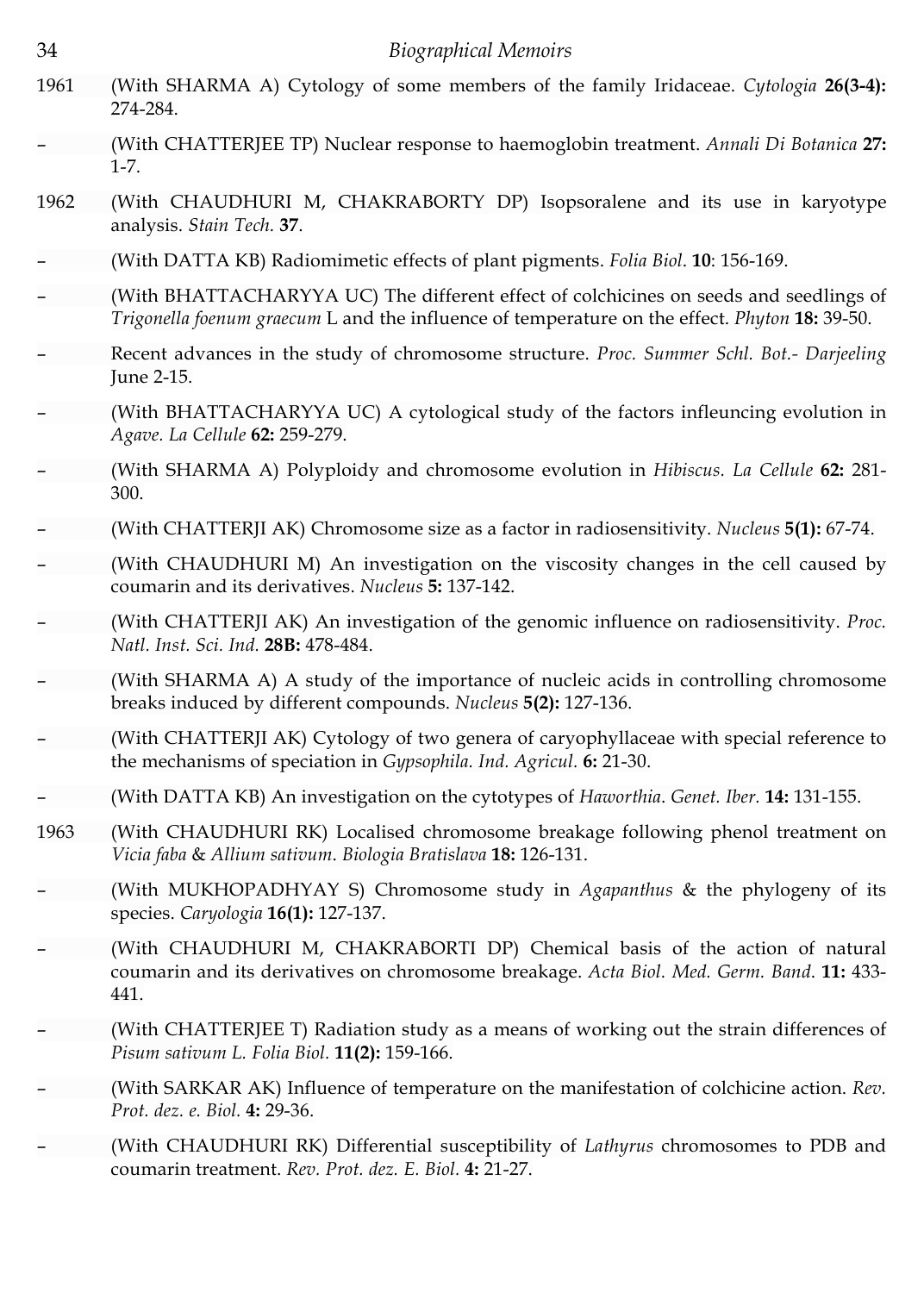- 1963 (With MUKHOPADHYAY S) Cytotaxonomic investigation with the aid of an improved method on the family Verbenaceae with special reference to the lines of evolution. *J. Genet.* **58(3):** 358-386.
- (With SARKAR AK) Differential effects of chemicals on euchromatin and heterochromatin. *Nucleus* **6:** 135-140.
- (With MALLICK R) Interrelationships of the different chemical constituents of chromosomes of plant cells. *Nucleus* **6:** 157-180.
- (With SARKAR AK) Cytological analysis of different cytotypes of *Colocasia antiquorum*. *Bull. Bot. Soc. Beng.* **17:** 16-22.
- (With CHAUDHURI RK) Factors controlling the effect of chlorophyll on chromosomes. *Annali Di Botanica* **27:** 555-564.
- 1964 (With MUKHOPADHYAY S) Karyotype constancy in different strains of *Lens esculenta* Moench. as worked out through recent techniques. *Indian Agr*. **7:** 103-111.
- (With SARKAR AK) Investigations on chemical protection against radiation damage *Phyton*  **21:** 47-53.
- (With TALUKDAR C) The effect of moisture on radio-sensitivity in root-tips of *Vicia sativa*  Linn. *Nucleus* **7:** 23-28.
- (With CHAUDHURI M) Cytological studies as an aid in assessing the status of *Sansevieria, Ophiopogon* and *Curculigo*. *Nucleus* **7:** 43-58.
- (With SHARMA A) The Influence of Nucleoprotein on the Manifestation of Drug effects on chromosomes of plant cells. *Second International Cong. Histo- & Cytochem*. p. 218.
- (With CHATTERJI AK) Cytological study as an aid in the Interpretation of the systematic status of the different genera of Araliaceae. *Cytologia* **29(1):** 1-12.
- (With SARKAR AK) Studies on the cytology of *Caladium bicolor* with specieal reference to the mode of speciation. *Genet. Iber*. **16:** 21-47.
- (With SARKAR AK) A study on the structure and behaviour of chromosomes in different species of *Yucca*. *Saertay AF Bot. Tidsskr.* **60:** 180-190.
- (With CHATTERJEE T) Effect of oxygen on chromosomal aberration induced by hydroquinone. *Nucleus* **7:** 113-124.
- Cytology as an aid in Taxonomy. *Bull. Bot. Soc. Beng*. **18:** 1-4.
- (With MALLICK R) The role of nucleic acids and proteins of chromosomes in the manifestations of Colchicines and Gammexane action. *Bull. Bot. Soc. Beng.* **18:** 205-213.
- (With CHATTERJI AK) Amino acid constitution of chromosomes. *J. Histo & Cytochem*. **12(4):** 266-270.
- 1965 (With TALUKDAR C) Effect of gammexane on pollen mother cells of *Alluim cepa*. *Biologia Bratislava* **20**: 105-108.
- (With MUKHOPADHYAY S) Cytological study of two genera of Araceae and correct assessment of their taxonomic status. *Genetica Agraria* **18**: 603-616.
- (With BANIK M) Cytological investigation of different genera of Amaranthaceae with view to trace their relationships. *Bull. Bot. Soc. Beng.* **19(1):** 40-50.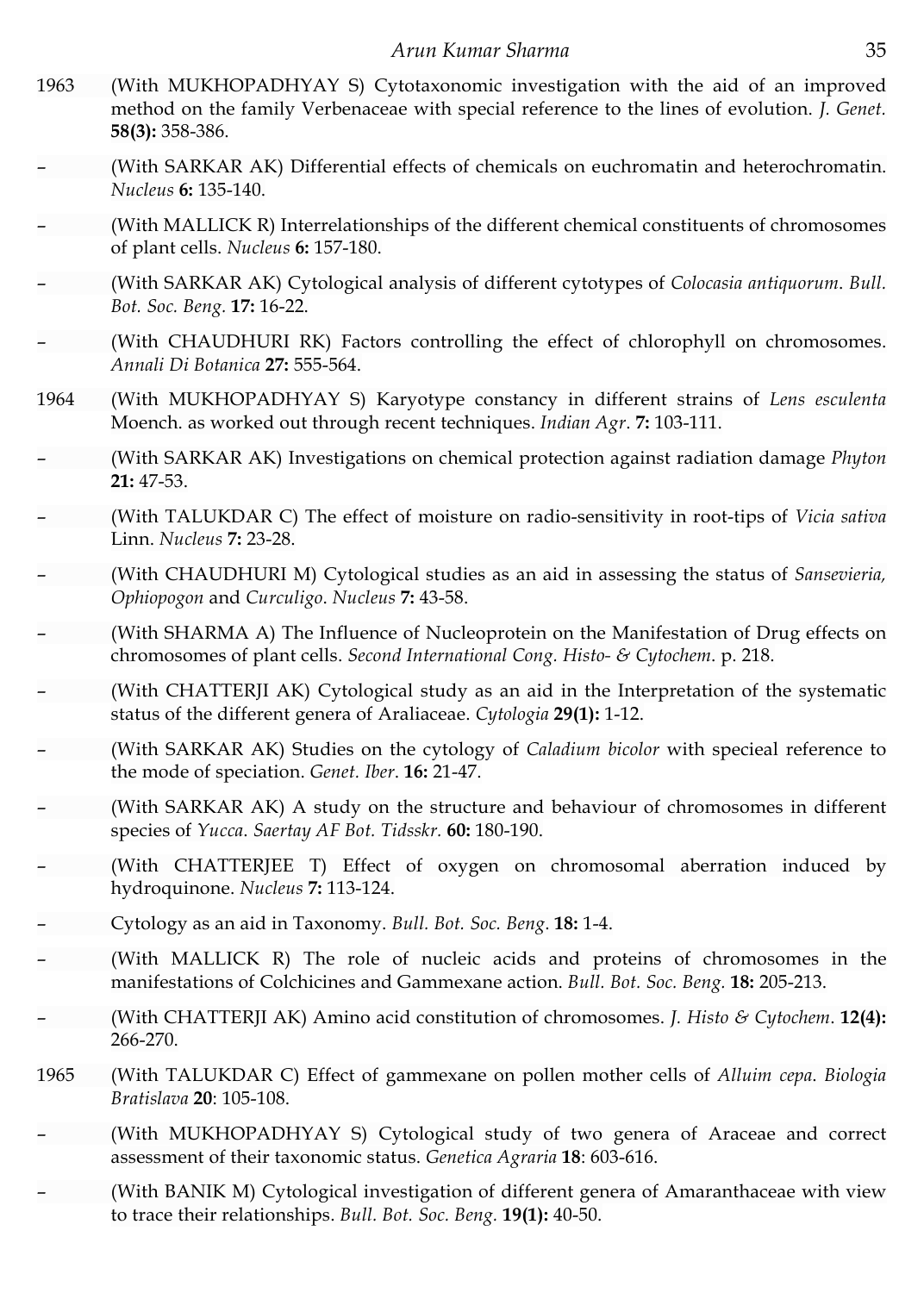| 36   | <b>Biographical Memoirs</b>                                                                                                                                                                                                                    |
|------|------------------------------------------------------------------------------------------------------------------------------------------------------------------------------------------------------------------------------------------------|
| 1965 | (With MUKHOPADHYAY S) Chromosome studies in Typhonium & Arisaema with a view to<br>find out the mode of origin and affinity of the two. Cytologia 30: 58-66.                                                                                   |
|      | (With MALLICK R) Interrelationships and evolution of the tribe Aloineae as reflected in its<br>cytology. J. Genet. 59(2): 20-47.                                                                                                               |
|      | (With GHOSH S) Chemical basis of the action of cresols and nitrophenols on chromosomes.<br>Nucleus 8: 183-190.                                                                                                                                 |
|      | (With SARKAR AK) Chromosome study on different genera of Combretaceae. J. Ind. Agri. 9                                                                                                                                                         |
|      | (With MUKHOPADHYAY S) Application of improved method on karyotype analysis of<br>different species and varieties of Oryza. Oryza 2: 25-37.                                                                                                     |
| 1966 | (With CHATTERJI AK) Cytological studies on Orchids with respect to their evolution and<br>affinities. Nucleus 9(2): 177-203.                                                                                                                   |
|      | Proceedings of symposia held in connection with Mendel's centenary celebrations<br>Symposium I Genetics & Biometry Symposium II Developmental Biology Symposium III<br>Genetics & Cytology Symposium IV Molecular Biology. Nucleus 9: 204-236. |
|      | (With MALLICK R) Chromosome studies in Indian Pandanales. Cytologia 31: 402-410.                                                                                                                                                               |
|      | (With BHATTACHARYA GN) A cytotaxonomic study on some taxa of Araceae. Genet. Iber.<br>18: 1-26.                                                                                                                                                |
| 1967 | (With BHATTACHARYA GN) A study on the response of chromosome to antibiotic<br>treatment. Acta Biologica Academiae Scientiarum Hungaricae 18(1): 67-75.                                                                                         |
|      | (With DEY D) Chromosome studies in the genus Centaura. Folia Biologica 15.                                                                                                                                                                     |
|      | (With RAJU DT) Cytological analysis of six species of Chlorophytum. Bull. Bot. Soc. Beng. 21:<br>37-46.                                                                                                                                        |
|      | (With TALUKDAR G) Cytochemical study of Human Malignant neoplasms. Nucleus 10(2):<br>208-215.                                                                                                                                                  |
|      | (With DEY D) A comprehensive cytotaxonomic study on the family Chenopodiaceae. J.<br>Cytol. Genet. 2.                                                                                                                                          |
|      | (With GHOSH S) Cytotaxonomy of crassulaceae. Biologisches Zentsalblatt Band 86: 313-336.                                                                                                                                                       |
|      | (With CHATTERJEE T) Cytotaxonomy of Helobiae with special reference to the mode of<br>evolution. Cytologia 32(2): 286-307.                                                                                                                     |
|      | (With SARKAR AK) An investigation of the factors responsible for chromosome breakage<br>by plant pigments. Genet. Agra. 21: 77-85.                                                                                                             |
| 1968 | (With TALUKDAR G) Cytochemical study of Induced Malignant Tumours in Rat. Ind. J.<br>Exp. Bio. 6(2): 67-69.                                                                                                                                    |
|      | (With CHATTERJEE T) Cytological studies on different genera of three tribes of<br>Compositae. Bull. Bot. Soc. Beng. 22: 101-104.                                                                                                               |
|      | Facets & problems of chromosome analysis. Sci. Cult. 34: 69-71.                                                                                                                                                                                |
|      | (With TALUKDAR G) Assessment of factors controlling techniques for differential<br>localization of RNA & DNA. Nucleus 11: 106-110.                                                                                                             |
|      | Dynamicity in structure and behaviour of chromosomes. Proc. XII Inter. Genet. Cong. Tokyo<br>174.                                                                                                                                              |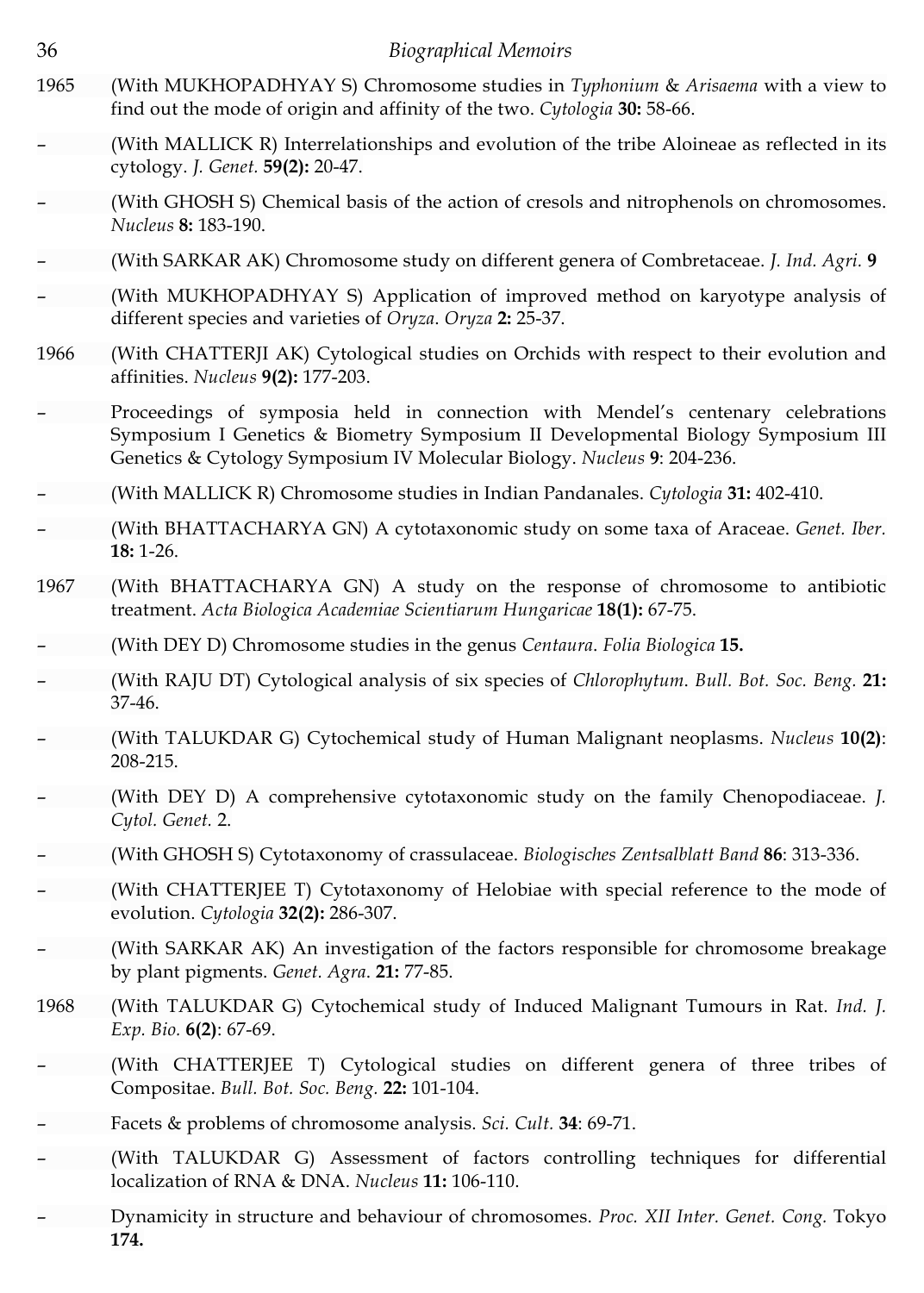- 1968 (With GHOSH S) Cytotaxonomy of Ficoideae. *Cytologia* **33(3-4):** 439-452.
- (With GHOSH I) Cytotaxonomy of Dracaena. *J. Biol. Sci.* **11:** 45-55.
- (With RAJU DT) Structure and behaviour of chromosomes in *Bauhinia* and allied genera. *Cytologia* **33(3-4):** 411-426.
- (With GHOSH S) A comparative study of the effects of x-rays, p32 and colchicines on plant chromosomes. *J. Cyt. Genet.* **3:** 54-59.
- 1969 A Dissertation. On the occasion of the presentation of the SS Bhatnagar award for 1967, CSIR, New Delhi.
- Evolution of structure and function of chromosome. *Nucleus* **12(1):** 86-92.
- (With GHOSH S) A comparative study of the effects of certain chemical agents on chromosomes. *Acta Biol. Acad. Sci. Hung.* **20(1):** 11-21.
- Problems of the structure and behaviour of chromosomes. *La Kromosome* **75:** 2449-50.
- (With CHATTERJEE TP) Amino acid metabolism and spindle effect. *Ind. J. Hered.* **1:** 107-123.
- (With RAJU DT) Cytological studies on some members of Amaryllidaceae. *Bull. Bot. Soc. Beng*. J Sen Memorial vol. 399-410.
- (With CHATTERJEE T) Cytotaxonomy of Cichorieae. *Genetica* **40(1):** 577-590.
- (With GHOSH I) Chromosome studies in *Dioscorea*. *Plant Sci.* **1:** 1-9.
- (With GOSH S) A comparative study of the effects of certain chemical agents on chromosomes. *Acta. Biol. Acad. Sci. Hung.* **20(1):** 11-21.
- 1970 (With CHATTERJEE T) Chromosome breakage through water treatment. *Rev. Roumaine. Embryol. Cytol.* **7:** 1-10.
- (With BHATTACHARYYA GN) Cytological study of some members of Compositae. *Bull. Bot. Soc. Beng.* **24:** 31-36.
- (With RAJU DT) Chromosome analysis in the genus *Manfreda*. *J. Gauhati Univ. Sci.* 18-19.
- 1971 Focus on pollution– editorial. *Sci. Cult.* **37:** 61-65.
- (With CHATTERJEE TP) An analysis of the effects of cell separating agents. *Biol. SerA. Bot.*  **26:** 309-316.
- (With GHOSH I) Cytotaxonomy of the family Bromeliaceae. *Cytologia* **36(2):** 237-247.
- (With BANERJEE M) Effects of certain physical and chemical agents on the chromosome of different varieties of *Allium cepa*. *Ind Agric.* **15:** 199-206.
- (With ROY SC) Cytotaxonomic studies on Indian Ranunculaceae. *Nucleus* **14:** 132-143.
- (With BANERJEE PK) Comparative thin layer chromatography of normal and colchiploid Ipecac. *J. Ind. Bot. Soc. Golden Jub*. **50:** 302-307.
- (With BANERJEE M) A cytotaxonomical analysis of several genera of the family Iridaceae. *Plant Sci*. **3:** 14-29.
- (With CHATTERJEE A) Cytological studies on Indian representatives of the genus *Viola*. *J. Genet.* **61(1):** 52-63.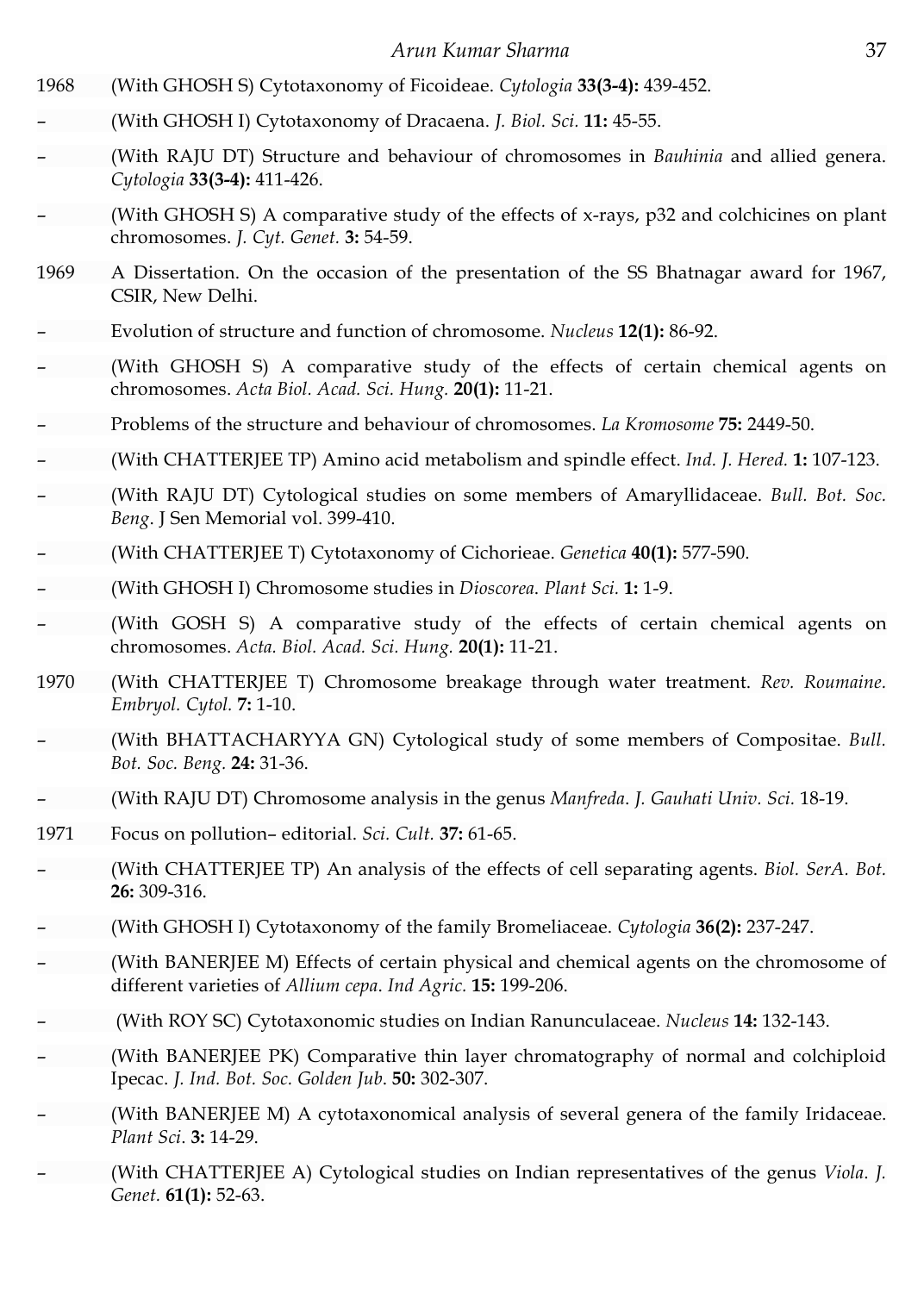| 38                       | <b>Biographical Memoirs</b>                                                                                                                                                                   |
|--------------------------|-----------------------------------------------------------------------------------------------------------------------------------------------------------------------------------------------|
| 1972                     | Progress of Botany. In "A decade (1963-72) of Science in India", Ind. Sci. Cong. Assoc.<br>Diamond Jubilee Vol p 1-246.                                                                       |
| $\overline{\phantom{0}}$ | (With CHATTERJEE P) Effects of phenols on nuclear division in Chara zeylanica. Nucleus<br>15(3): 214-218.                                                                                     |
|                          | Polyploidy and chromosome size. In Chromosome Today 3 Oliver and Boyd London 248-252.                                                                                                         |
|                          | Genes, Virus and Cancer. Everyman's Science 7: 107-110.                                                                                                                                       |
|                          | Dynamicity of chromosomes- understanding and application. J. Sci. Ind. Res. 31: 545-546.                                                                                                      |
|                          | (With ROY SC) Cytological studies of Indian orchids. Proc. Ind. Nat. Sci. Acad. 388: 72.                                                                                                      |
|                          | (With CHATTERJEE P) Effect of phenols on nuclear division in Chara zeylanica. Nucleus 15B:<br>214-8.                                                                                          |
| 1973                     | A quarter century with chromosomes. Presidential address, section of Botany, Indian<br>Science Congress, Diamond Jubilee Session Chandigarh.                                                  |
|                          | Share of Biological Sciences in R & D allocation. Sci. Cult. 39: 285.                                                                                                                         |
| 1974                     | (With CHATTERJEE P) Effect of X-rays on nuclear division in Chara braunii. Gm. J. AP. Akad.<br>Sci. (special number - Current trends in Botany) 11: 67-74.                                    |
| 1975                     | Genetics and Society editorial. Sci. Cult. 41: 1-3.                                                                                                                                           |
|                          | Chromosome banding and repeated DNA. J. Indian Bot. Soc. 54: 1-8.                                                                                                                             |
|                          | (With GHOSH P) Embryo culture as a tool of securing viable mutants after EMS treatment. J.<br>Cytol. Genet. Cong. Suppl. 87-90.                                                               |
| 4                        | (With BHATTACHARYYA D) X-ray effects on a few varieties of Caladium bicolor Vent<br>(Araceae). J. Cytol. Genet. Congr. Suppl. Vol. 25-28.                                                     |
| $\overline{\phantom{0}}$ | (With BANERJEE PK) Chromosome study as an aid in tracing the evolution and affinities of<br>Indian species of Aconitum. In Form Structure and function in plants BM Johri Comm Vol 22-<br>29. |
|                          | The concept of chromosome dynamism-control of differentiation, reproduction and<br>metabolism in eukaryote. Nucleus 18: 93-97.                                                                |
| 1976                     | A new look at chromosome and its evolution Silver Jubilee Medal Lecture. Proc. Ind. Nat. Sci.<br>Acad. <b>42B</b> : 12-24.                                                                    |

- (With PAL A) Accessory chromosome and chromosome variability in *Smilax zeylanica* L. *Nucleus* **19(1):** 63-67.
- (With PAL A) Radiation treatment and diosgenin content in *Dioscorea bulbifera* L. *Proc. Ind. Nat. Sci. Acad.* **42B:** 156-161.
- (With BHATTACHARYYA R) Differential action of hormones in inducing abnormalities in chromosome behaviour and cell growth. *Recent Advances in Botany* 331-347.
- (With SIKKA K) The effects of some herbicides on plant chromosomes. *Proc. Ind. Natl. Sci. Acad.* **42B(6)**: 299-307.
- 1977 (With PAL A) Diosgenin Content of Old and New World Species of *Dioscorea* with special reference to the chromosomal races. *Ind. J. Exp. Biol.* **15:** 1109-1112.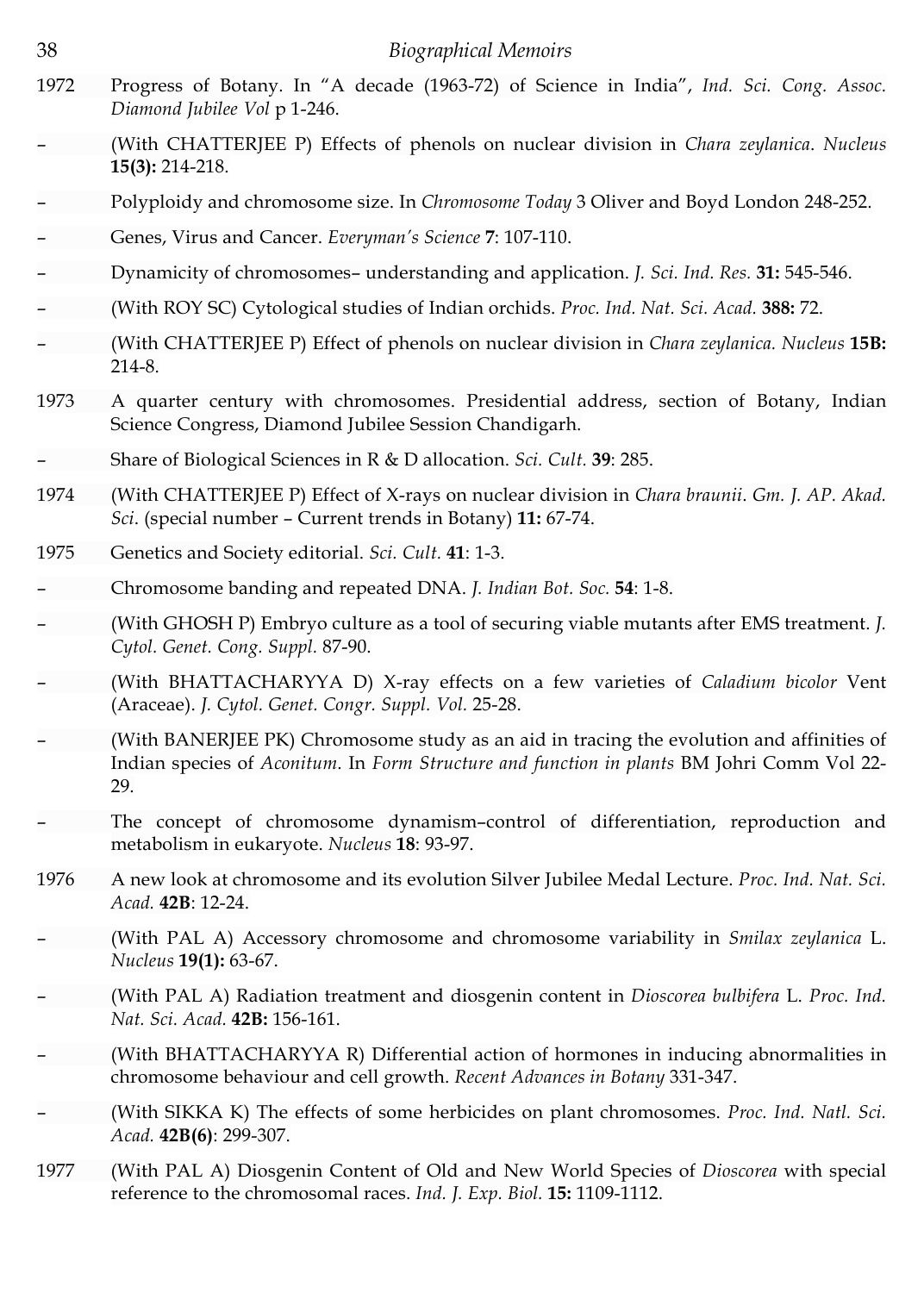- 1977 Cytogenetics and agriculture Symposium on Basic Sciences and Agriculture*, Ind. Natl. Sci. Acad.* 16-24.
- Orcein Banding in Chromosomes. Frontiers of Plant Sciences. Prof. P. Parija Felicitation Volume, 181-186.
- 1978 Additional Genetic Elements in Chromosome. *The Nucleus* **21:** 113-116.
- Change in chromosome concept. *Proc. Ind. Acad. Sci*. **87(8):** 161-190.
- 1979 (With BANERJEE M) Variations in DNA content. *Experientia* **35(1):** 42-43.
- (With GHOSH P, MITRA GC) Embryo culture as a tool for securing viable mutants in certain legumes after Gamma Ray Treatment. *Ind. J. Hered.* **2:** 15.
- (With PAL A) Certain chemical components of *Dioscorea alata* L as affected by x-irradiation. *Ind. J. Exp. Biol.* **17:** 144-147.
- (With SIKKA K) Chromosome evolution in certain genera of Brassiceae. *Cytologia* **44:** 467- 477.
- (With GHOSH P, MITRA GC) Effect of Gamma irradiation on callus growth of *Vigna sinesis* (L) Savi. *Curr. Sci.* **48:** 731-732.
- Present status and trends in Chromosome Research. *49th Annual Session Natl. Acad. Sci. Ind.* Presidential Address, Biol. Sec.
- (With LAVANIA UC) Giemsa C-banding polymorphism in *Lathyrus odoratus* L. *Nucleus* **22:** 34-37.
- (With LAVANIA UC) Trypsin-orcein banding in plant chromosomes. *Stain Tech.* **54(5):** 261- 263.
- (With GHOSH P, MITRA GC) Embryo culture as a method of securing viable mutants in *Vigna sinensis* var. black and *V. radiata* (B-105) after EMS treatment. *Proc. Ind. Natn. Sci. Acad.* **B45(6):** 605-612.
- (With GHOSH P) Chromosome analysis in suspension culture of *Vigna sinensis* var black and *Pisum sativum* L. *Caryologia* **32(4):** 419-424.
- 1980 Variability of nucleoprotein in nuclei from different plant organs. *Proc. II Int. Cong. Cell Biol.* Berlin pp 105.
- (With BHATTACHARJEE A) Karyological investigations on three genera of Ranunculaceae. *Acta Bot. Indica* **8**:1-10.
- (With LAVANIA UC) Giemsa C-banding in *Lathyrus* L. *Bot. Gaz.* **141(2)**: 199-203.
- (With PAL A) Analysis of cytotypes of *Dioscorea* and scope of increasing the diosgenin content. *La Cellule*. **73**: 117-134.
- (With LAVANIA UC) Giemsa C-banding, somatic association and orientation of interphase chromosomes in *Trigonella foenum-graecum* (L). *Caryologia* **33(1)**: 17-23.
- (With SAU H, CHAUDHURI RK) DNA, RNA and protein content of isolated nuclei from different plant organs. *Ind. J. Exptl. Biol.* **18**: 1519-1523.
- (With DE M) Cardenolide contents in different genotypes of *Thevetia neniifolia* and *Nerium odorum*. *Nucleus* India **23(3)**: 213-225.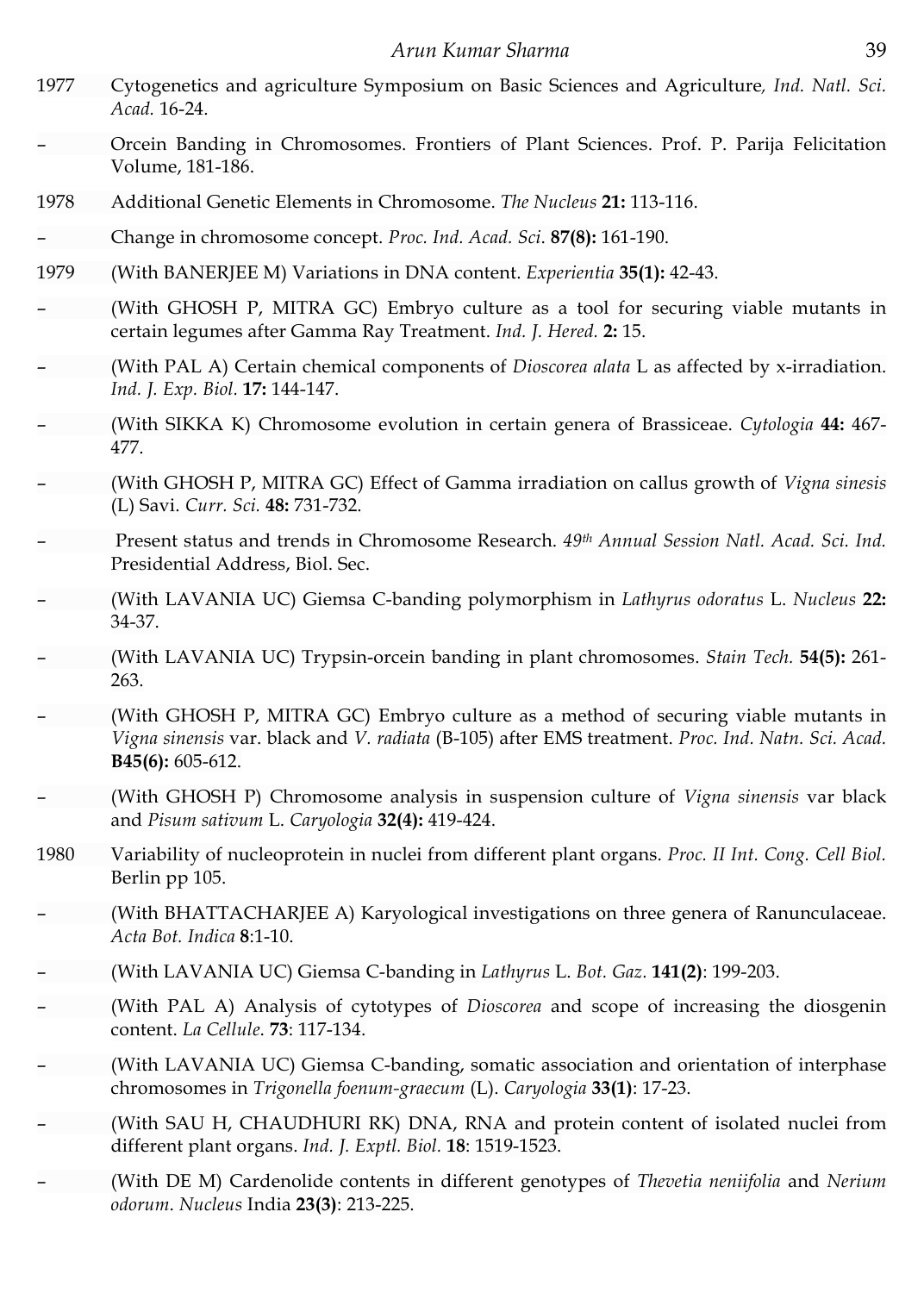| 40   | <b>Biographical Memoirs</b>                                                                                                                                                                                |
|------|------------------------------------------------------------------------------------------------------------------------------------------------------------------------------------------------------------|
| 1980 | (With SAHAY SN) Use of polygraphs as an aid in tracing affinities in Polygonaceae. In <i>Proc.</i><br>Natl. Acad. Sci. Golden Jubilee Commemoration Vol. 541-550.                                          |
|      | An introduction to genes and chromosomes. Sci. Rev., Ind. Sci. News Assoc. 1: 1-28.                                                                                                                        |
| 1981 | (With BANERJEE N) In vitro culture of leaf cell of Rauwolfia serpentina Benth. for the<br>induction of callus and roots with reference to cytodifferentiation. Cell and Chromosome<br>Newsletter 4: 17-19. |
|      | (With SINGH TP) Chromosome analysis as correlated with the chemical constituents and<br>status of two species of Ocimum. Agron. Lusit. 40: 287-298.                                                        |
|      | (With SINGH TP) Cytotypes and phenotypes in <i>Ocimum sanctum</i> - their characteristics.<br>Cytologia 46(4): 723-729.                                                                                    |
|      | Evolution of cell and chromosome in Eukryota. J. Indian Bot. Soc. 60: 1-8.                                                                                                                                 |
|      | DNA repeats and their terminology. The Nucleus 24: 87-92.                                                                                                                                                  |
|      | (With LAVANIA UC) An interphase model for mitotic chromosome organization in<br>Eukaryota. Biosystems 14(2): 171-178.                                                                                      |
|      | (With SINGH TP) Correlation of cytology and phytochemical constituents in Labiatae. Bol.<br>Soc. Broteriana Ser. 2. 53: 1257-1286.                                                                         |
|      | (With PAL A) Cytological and developmental aspects of callus in Costus speciosus. Proc.<br>COSTED Symp. Tissue Culture of Economically Important Plants, (ed) Rao AN. Natl. Univ.<br>Singapore, 85-89.     |
|      | Impact of the development of science and technology on environment- Presedential<br>Address. 66th Session Ind. Sci. Cong. 1-41.                                                                            |
| 1982 | Genetic diversity of some monocotyledonous crops and their wild relatives in the Eastern<br>Himalayas. Region Workshop Cons. Trop. Pl. Res. Asia SE New Delhi.                                             |
|      | (With LAVANIA UC) Heterochromatin in perspective. Curr. Sci. 51(4): 175-180.                                                                                                                               |
|      | Organisation of chromosome with special reference to the human system. Cell and<br>Chromosome Newsletter 5: 1-6.                                                                                           |
| 1983 | Additional genetic materials in chromosomes. In: Kew Chromosome Conference II. (eds)<br>Brandham PE, Bennett MD, George Allen & Unwin, London pp 35-42.                                                    |
|      | (With SAU H) Chromosome evolution and affinity of certain genera of Orchidaceae.<br>Cytologia 48: 363-372.                                                                                                 |
|      | (With JOSE J) Chromosome composition in relation to chemical constitution in varieties of<br>Piper Linn. The Nucleus 26: 78-86.                                                                            |
|      | (With CHATTOPADHYAY S) Genetic diversity in Costus speciosus (Koen). Sm. Cytologia<br>(Japan) 48: 209-214.                                                                                                 |
|      | (With CHATTOPADHAYAY S) Relative amounts of nuclear DNA in populations of Costus<br>speciosus (Koen). Curr. Sci. <b>52</b> : 653-658.                                                                      |
|      | Cultural evolution and environment. Nat. Geog. J. India. 29: 115-120.                                                                                                                                      |
|      | (With BANERJEE N) Cytotaxonomy, tissue culture and alkaloids of Rauwolfia L. Nucleus<br>$26(3): 197-207.$                                                                                                  |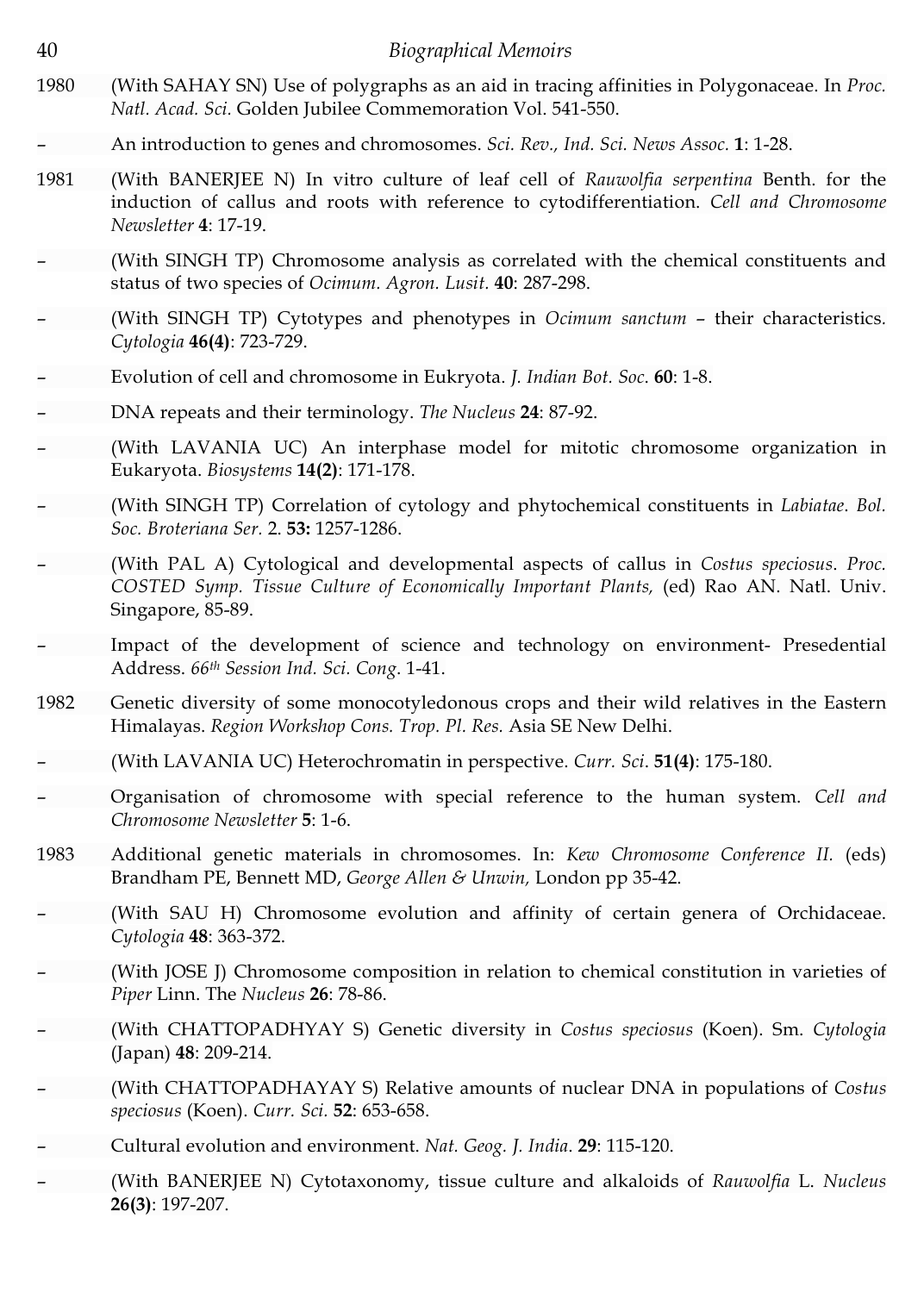- 1983 (With SINGH TP) Secondary constriction in chromosomes of *Ocimum* and its significance in species stability In: Current approaches in cytogenetics, (Eds) Sinha RP, Sinha U, Spectrum pp 83-86.
- 1984 (With LAVANIA UC) On the interchromosomal connections in plants. *Experientia* **40(1)**: 94- 95.
- (With MUKHOPADHYAY S) Genotype, environment and diosgenin content in *Costus speciosus. The Nucleus* **27**: 116-121.
- (With MUKHERJEE S) Varietal constancy in the amount of DNA in the roots of *Pisum sativum* L. *Pers. Cytol. Genet.* **4:** 51-54.
- Additional genes– An enigma in Biology*. Proc. Indian. Nat. Sci. Acad*. **50**: 1-9.
- (With SARMA JSP) Amount of DNA in different strains of maize and its importance in selection. *Proc. Indian Natl. Sci. Acad.*- Section B **50**: 107-112.
- (With MUKHOPADHYAY S) Feulgen microspectrophotometric estimation of nuclear DNA of species and varieties of 3 different genera of Marantaceae. *Proc. Ind. Acad. Sci. (Plant Sci)* **93(3)**: 337-347.
- Chromosome evolution in the monocotyledons an overview. *Chromosomes in Evolution* **II:** 169-188.
- (With BISWAS BK) Chromosome studies in the family Magnoliaceae. *Cytologia* **49**: 193-200.
- (With CHATTOPADHYAY S) Karyomorphological analysis on different populations of *Costus speciosus* (Koen). Sm. under different ploidy levels. *Bot. Helv.* **94:** 355-370.
- From the desk of the President- FASAS News (*Fed. Asi. Sci. Acad. Soc.*) **1:** 1-12.
- (With JOSE J) Chromosome studies in the genus *Piper* L. *J. Indian Bot. Soc*. **63**: 313-319.
- (With LAVANIA UC) Centromeric ring and arrangement of centromeres in interphase of *Lathyrus sphaenicus* as detected by C-banding. *Cytologia* **49**: 745-749.
- (With SENGUTPA J, MITRA GC) Organogenesis and tuberization in cultures of *Dioscorea floribunda*. *Plant Cell Tissue and Organ Culture*. **3(4)**: 325-332.
- (With LAVANIA UC) Interchromosomal connections as a parameter for somatic association in *Lathyrus sylvestris*. *J. Hered*. **75**: 511-512.
- (With LAVANIA UC) Mitotic spatial model: Arrangement of homologous chromosomes. *Genetica* **62(3):** 203–208.
- (With DE M) Cytological studies on intraspecific morphological variants in *Plumeria*. In: Perspectives in Cytology and Genetics. (Eds) Manna GK, Sinha U, **4:** 495-503.
- (With BANERJEE N) The content of DNA in organs of different species and varieties of *Vigna*. In: Perspectives in Cytology and Genetics. (Eds) Manna GK, Sinha U, pp 47-50.
- (With GHOSH P, MITRA GC) Response of excised embryos of legumes to mutagens in vitro. In: Perspectives in Cytology and Genetics. (Eds) Manna GK, Sinha U, **4:** 65-70.
- 1985 Additional DNA sequences –Topography, property, role and evolutionary significance. *Proc. Ind. Acad. Sci*. **94(2-3)**: 487-504.
- Anniversary Address: Genetics Today and Tommorow. *Proc. Ind. Natl. Sci. Acad.* Section-B **57(1):** 1-5.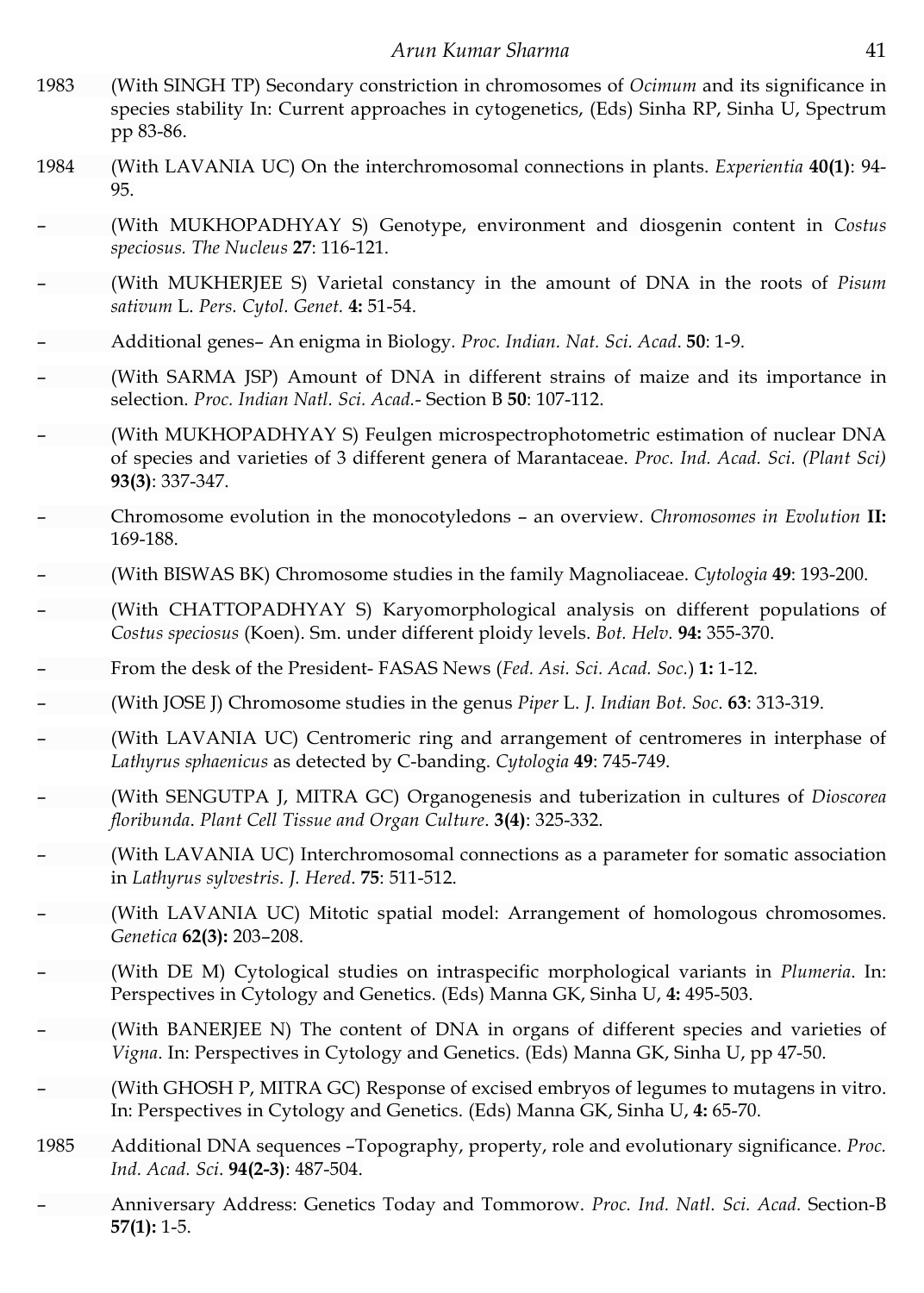| 42   | <b>Biographical Memoirs</b>                                                                                                                                                       |
|------|-----------------------------------------------------------------------------------------------------------------------------------------------------------------------------------|
| 1985 | (With SENGUPTA J, MITRA GC) Comparative effect of two different auxins on growth and<br>cytology of Dioscorea floribunda callus culture. Bang. J. Bot. 14: 62-67.                 |
|      | (With LAVANIA UC) Arrangement of the interphase chromosomes in the nucleus. J. Hered.<br>76: 395-396.                                                                             |
|      | Chromosome structure Perspective Report Ser 14 Golden Jubilee Pub Ind. Natl. Sci. Acad. 1-22.                                                                                     |
|      | Planning for development Address at Inaugural Session of Action Committee Meeting on<br>Environmental Education at Bangkok. UNEP 1-3.                                             |
|      | (With JOSE J) Structure and behaviour of chromosomes in Piper and Peperomia (Family:<br>Piperaceae). Cytologia. 50: 301-310.                                                      |
|      | (With RAO VLK) Protein patterns in species and varieties of Hordeum. The Nucleus 28: 203-<br>208.                                                                                 |
|      | (With BANERJEE A) Growth and chromosome analysis of callus of Rauwolfia serpentina<br>Benth. Trends Pl. Res. 362-366.                                                             |
|      | (With MUKHOPADHYAY S) Quantitation of diosgenin in callus culture of Costus speciosus<br>(Koen). Sm. J. Cytol. Genet. 20: 11-15.                                                  |
|      | (With BANERJEE N) Nucelar DNA and analysis of heterochromatin in different species and<br>populations of Rauwolfia L. Proc. Ind. Natl. Sci. Acad. Section-B 51: 505-510.          |
| 1986 | (With SINGH TP) Karyomorphological studies in Ocimum gratissimum L and O. viride Willd.<br>J. Cytol. Genet. 21: 15-20.                                                            |
|      | (With SARMA JSP) Karyomorphology of different strains of Maydeae. Cytologia. 51(3): 527-<br>547.                                                                                  |
|      | Evolution of chromosome structure and eukaryotic cell. Pers. Cytol. Genet. 5: 3-7.                                                                                                |
|      | (With SARMA JSP) Nonrandom arrangement of satellited chromosomes in maize and its<br>implication. Nucleus 29: 39-44.                                                              |
|      | (With SENGUPTA J and MITRA GC) Cytomorphological studies of Dioscorea floribunda<br>callus culture following gamma-irradiation. Nucleus 29: 116.                                  |
|      | Evolution of cell and chromosome structure in Eukaryote. Acta Biotheoretica (Netherlands).<br>$35(1-2): 69-76.$                                                                   |
|      | (With MUKHERJEE S) Estimation of in situ DNA content in organs of different strains of<br>Pisum sativum. Nucleus 28: 236-239.                                                     |
|      | (With SENGUPTA J and MITRA GC) Chromosomal behaviour in cultured cells of Dioscorea<br>floribunda. Cytologia 51(2): 219.                                                          |
|      | (With KUNDU AK) Intraspecific variation in motherwort, Leonurus sibiricus, chromosome<br>structure and amount of nucleic acid. Proc. Indian Natn. Acad. Section-B 52(4): 485-489. |
|      | (With MUKHERJEE S) In situ DNA quantitation in organs of different strains of Cicer<br>arietinum L. Cytobios. 48: 151-156.                                                        |
|      | (With BANERJEE N) Genome studies at inter- and intraspecific levels of Rauwolfia.<br>Phytobreedon. 2(2): 93-101.                                                                  |

– (With MUKHOPADHYAY S) Induction, maintenance and growth rate study of callus culture of *Costus speciosus* (Koen) Sm. *Pers. Cytol. Genet.* **5:** 204-211.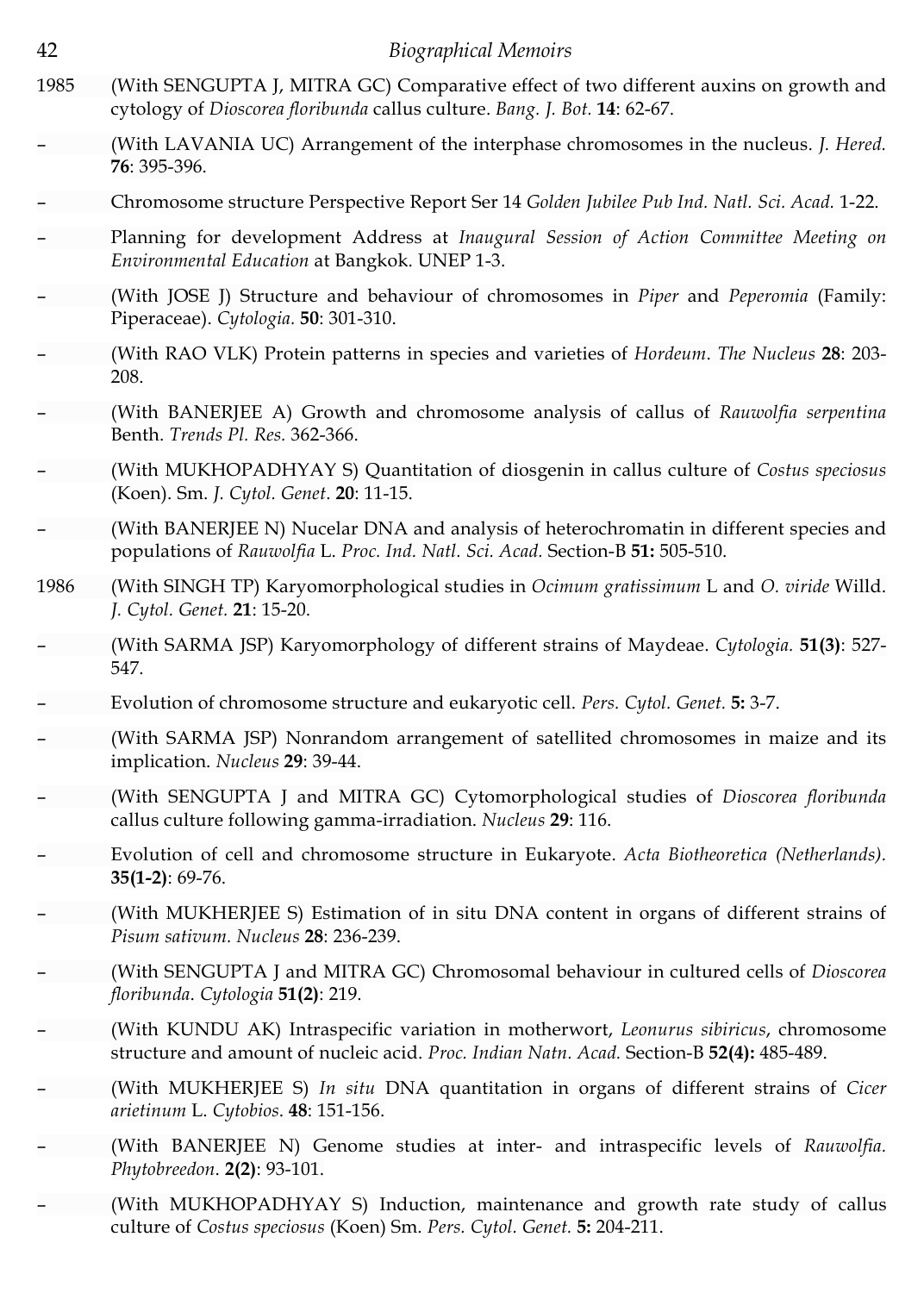- 1986 (With MUKHOPADHYAY S) Chromosome studies in *Calathea*. *Curr. Sci.* **55(22)**: 1146-1148.
- (With CHOWDHURY RK and MUKHERJEE S) DNA content and repetitive DNA in *Lathyrus sativus* at intraspecific level; in *Lathyrus* and *Lathyrism. Proc. Colloque Lathyrus (III World Medical Research Foundation),* New York. pp 80-85.
- (With MUKHERJEE S) Intervarietal relationships between chromosome size, nuclear DNA amount and protein content in *Cajanus cajan* (L) Millsp. *Pers. Cytol. Genet.* **5:** 735-740.
- 1987 Impact of biotechnology on microbes, plants and animals (Keynote Address in Inaugural Session) *Proc. Inter. Biotech. Conference Dacca.* (Eds) Ghani MO et al. pp 4-9.
- (With MUKHERJEE S) Structure and behaviour of chromosomes in the strains of *Cicer arietinum* L. *Cytologia* **52**: 707-713.
- (With MUKHERJEE S) Cryptic structural differences at the interstrain level of *Pisum sativum* L. *Cytologia* **52**: 793-800.
- (With MUKHERJEE S) Karyomorphological analysis of different species and varieties of *Calathea*, *Maranta* and *Stromanthe* of Marantaceae. *Cytologia* **52**: 821-831.
- (With RAO VLK) Amount of DNA and genotypic differences in *Hordeum*. *Cytologia* **52**: 593- 598.
- (With SENGUPTA J, MITRA GC) Study of chromosomes in two callus lines and in regenerated plants of *Kallstroemia pubescens*. *Cytologia* **52**: 767-770.
- 1988 Genetic toxicology: an introduction. *Cell Biol. Toxicol.* **4**: 451-452.
- (With BANERJEE N) In vitro response as a reflection of genomic diversity in long-term cultures of *Musa*. *Theor. Appl. Genet.* **76(5)**: 733-736.
- (With BANERJEE S) Polyploidy, nuclear DNA and hecogenin in four species of *Agave. Curr. Sci.* **57**: 554-556.
- (With CHATTOPADHYAY D) Sex difference and chromosomes in *Putranjiva roxburghii* Wall. *Curr. Sci.* **57**: 1017-1019.
- (With SARMA JSP) Chromosome structure rearrangements and genome relationship in Maydeae. *Feddes. Repertorium* (Berlin) **99**: 291-337.
- (With KUNDU AK) A rapid screening technique for detection of Diosgenin through in situ cytophotometry. *Stain Tech*. **63**: 369-372.
- (With BANERJEE N) Cytomixis in microsporocytes of *Rauwolfia serpentina* Benth. *Curr. Sci.* **57**: 267-268.
- (With BANERJEE S) Structural differences of chromosomes in diploid *Agave*. *Cytologia* (Tokyo) **53(2)**: 415-420.
- (With KUNDU AK) Cytomixis in Lamiaceae. *Cytologia* **53**: 479-474.
- (With CHATTOPADHYAY D) A new technique for orcein banding with acid treatment. *Stain Tech.* (USA) **63**: 283-289.
- 1989 (With BANERJEE S) Structure and behaviour of chromosomes in four different species of *Agave*. *Cytologia* (Tokyo) **54**: 667-672.
- (With BANERJEE N, MUKHOPADHYAY S) Cytogenetics of in vitro shoot bud proliferation of *Solanum sarrachoides*. *Proc. Ind. Acad. Sci.* (Plant Sciences) **98**: 1-6.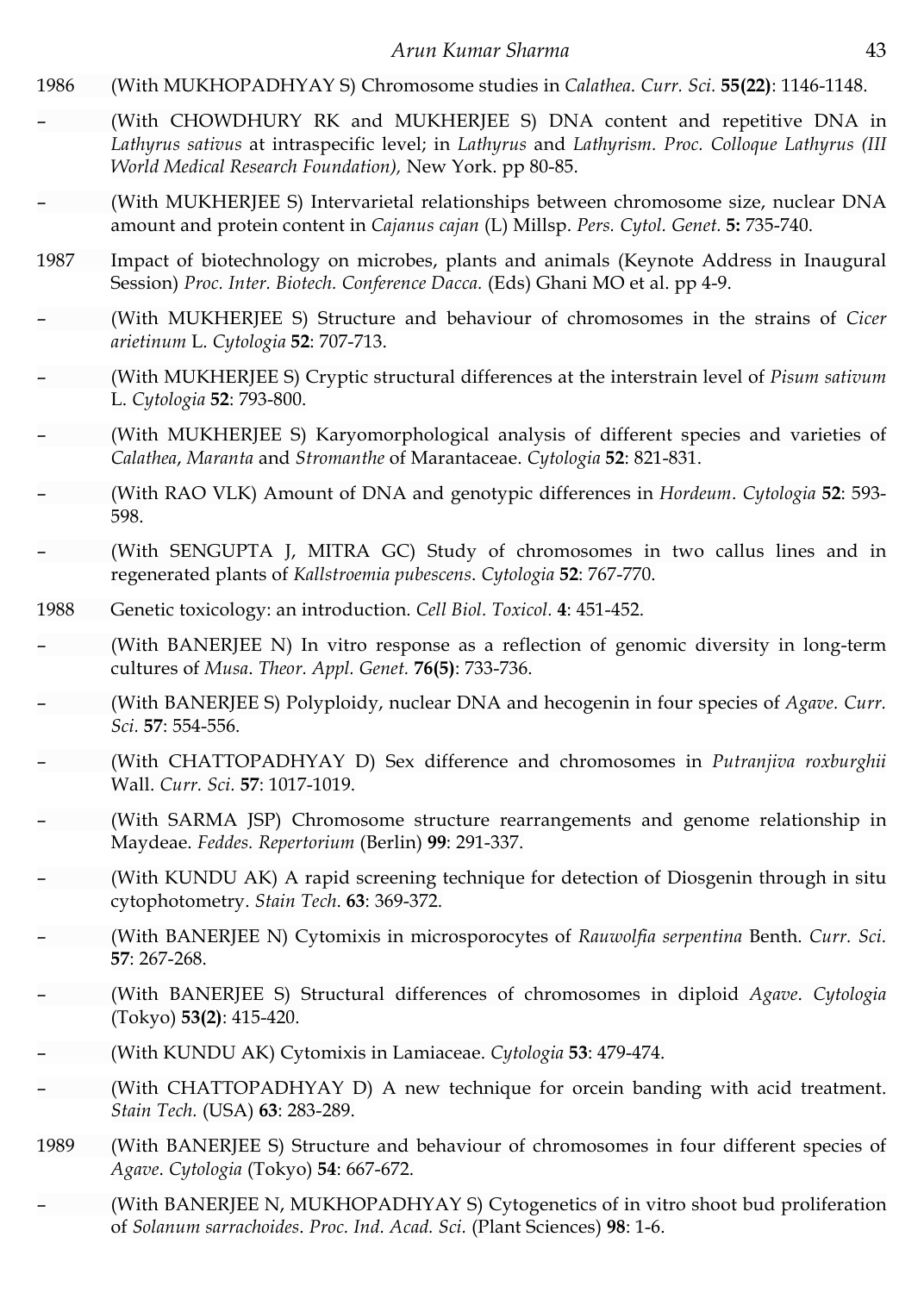| 44   | <b>Biographical Memoirs</b>                                                                                                                                                                                             |
|------|-------------------------------------------------------------------------------------------------------------------------------------------------------------------------------------------------------------------------|
| 1989 | (With SENGUPTA J, MITRA GC) Steroid formation during morphogenesis in callus cultures<br>of Dioscorea floribunda. J. Plant Physiol. (Canada) 135: 27-30.                                                                |
|      | (With SENGUPTA J) Responses to radiation and in vitro growth of two species of Luzula<br>with non-localized centromere. Proc. Ind. Acad. Sci. (Plant Sciences) 98: 489-493.                                             |
|      | (With KUNDU AK) Diosgenin and DNA content in Costus speciosus (Koen). Sm. Ind. J. Exp.<br>Biol. 27: 366-367.                                                                                                            |
|      | (With BANERJEE N) Chromosome constitution and alkaloid content in Rauwolfia L.<br>Apocynaceae. Cytologia (Tokyo) 54: 723-728.                                                                                           |
|      | (With BANERJEE S) Quantitation of diosgenin in different cytotypes of Costus speciosus and<br>its correlation with the amount of nuclear DNA. Cytobios (Cambridge) 58: 141-147.                                         |
|      | (With BANERJEE N, MUKHOPADHYAY S) Ontogenesis of in vitro shoot bud proliferation<br>in Solanum sarrachoides Sendt. Proc. Ind. Acad. Sci. (Plant Sciences) 99: 307-312.                                                 |
| 1990 | Environmental hazards and nuclear changes. Environ. Monit. Asses. Netherlands. Vol 14.                                                                                                                                  |
|      | (With MUKHOPADHYAY S) Chromosome number and DNA content in callus culture of<br>Costus speciosus (Koen). S. Sm. Genetica 80(2): 109-114.                                                                                |
| 1991 | (With SEN J, MITRA GC) An evaluation of somaclone of Dioscorea floribunda Mart. Gall.<br>Experientia 47: 284-288.                                                                                                       |
|      | (With SEN J) In vitro propagation of Coleus forskohlii Briq for forskolin synthesis Plant Cell<br>Rep. 9(12): 696-698.                                                                                                  |
|      | (With SEN J) Micropropagation of Withania somnifera from germinating seeds and shoot tips.<br>Plant Cell Tissue Org. Cult. 26: 71-73.                                                                                   |
|      | (With CHATTOPADHYAY D) Sex chromosome in higher plants - a general review Feddes<br>Rep. 102: 29-55.                                                                                                                    |
|      | (With MUKHOPADHYAY S, MUKHOPADHYAY MJ) In vitro multiplication and<br>regeneration of cytologically stable plants of Rauwolfia serpentina Benth through shoot tip<br>culture. Nucleus (Calcutta) 34: 170-173.           |
|      | (With CHATTOPADHYAY D) Chromosome studies and nuclear DNA in relation to sex<br>difference and plant habit in two species of Cucurbitaceae. Cytologia 56: 409-417.                                                      |
|      | (With SHARMA A) Bioindication and genetic monitering-status of test system, In: VI<br>International Conference Bioindicatores deteriorisationis regionis, Czechoslovak, Academy of<br>Sciences, Ceske Budejovice, p 18. |
| 1992 | (With CHATTOPADHYAY D) Chromosomal variation in callus tissues in cultures of<br>Coccinia indica a dioecious cucurbit. Cytobios 71: 171-180.                                                                            |
|      | (With SEN J, SAHU SP and MAHATO SB) Production of Forskolin in in vitro cultures of<br>Coleus forskohlii. Planta Medica 58: 324-327.                                                                                    |
|      | (With SHARMA A, TALUKDER G) Cytotoxic effects of sumicidin, a type II synthetic<br>pyrethorid on mice in vivo at 6, 12 and 24 hours after exposure. Cytobios 71: 85-91.                                                 |
| 1993 | (With MUKHERJEE S) In situ nuclear DNA content in perennial fast and slow growing<br>Acacias from arid zones. Cytobios 75: 33-36.                                                                                       |
|      | Some Ambiguities in Evolution. Palaeobotanist 42(1): 93-95                                                                                                                                                              |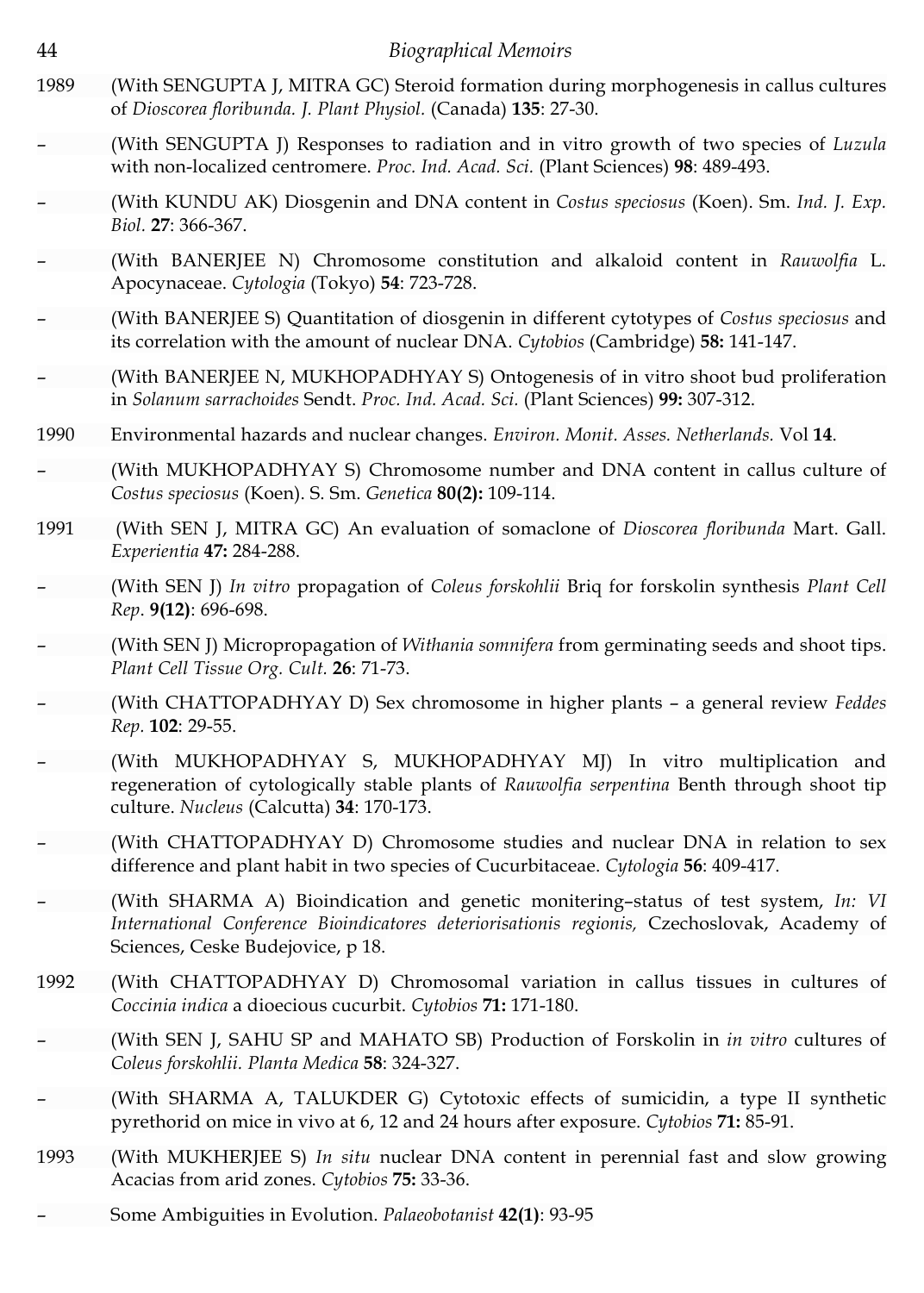- 1993 (With MUKHERJEE S, SEN J) Cytophotometric DNA estimation in *Luzula* species *Curr. Sci.* **65(12)**: 987-989.
- (With SEN J, SAHU NP, MAHATO SB) Forskolin production in untrasformed root culture of *Coleus forskohlii. Phytochemistry* **34(5):**1309-1312.
- 1994 (With MANDI KK) Chemical constituents of Zingiberaceae as taxonomic markers– a review. *The Nucleus* **37(3)**: 123-131.
- (With CHATTOPADHYAY D) In vitro propagation of dioecious *Coccinia indica* W & A. PN Mehra Commemoration Volume (Ed) Malik CP, Narosa Publ Co.
- 1995 Antiquity of plant kingdom and the molecular world. *Curr. Sci.* **68(1)**: 801-806.
- (With MUKHERJEE S) *In situ* nuclear DNA variation in Australian species of *Acacia. Cytobios* **83:** 56-94.
- (With Palit D) Somatic chromosomal variations in speciation of *Briza, Festuca, Cenchrus* and *Panicum* (Gramineae). *Cytobios* **84**.
- 1996 Biotechnology in conservation and utilization of biodiversity in SE Asia. *Biol. Inter.* 33 Younus T International Union of Biological Sciences Paris.
- (With MANDAL SK) Cytophotometry estimation of DNA in *Ottelia alisnoides* (d). Pers. and *Hydrilla verticillata* Royle. *Plant Sci. Res*. **18:** 12-19.
- 1997 Biotechnology– Innovations in Industrial Economy Biology International Nº 34, 12-14, International Union of Biological Sciences, Paris.
- Plant Biotechnology Past, Present and Future. 33rd Founder Memorial Lecture Shriram Institute for Industrial Research Delhi 110007.
- 1999 Application of Biotechnology in the Study of Biodiversity Satabdi lecture *Proc. Ind. Sci. Cong.* Chennai.
- Chromosome Research in the Next Millennium, Inaugural Lecture. *Proc. Ind.Cong.on Cytol. Genet*. Kalyani.
- Genetics and Biotechnology. Foundation Day Lecture at Indian Institute of Chemical Biology September 26.
- 2000 Landmarks in Chromosome Research MN Saha Memorial Lecture 1998 Indian National Science Academy Chennai. *Nucleus* **43**: 87-94.
- Plant Genomics Inaugural Lecture at National Conference on Plant Genomics Bose Institute.
- 2001 (With GHOSH P, MUKHERJEE S) Cytophotometric estimation of in situ DNA content in several species of Araceae. *Cytobios* **105(410)**: 177-183.
- 2005 Biodiversity, Basic issues. In: Biodiversity status and prospects. (Eds) Tendon P, Sharma M, Swarup R, Narosa, India pp 1-8.
- 2006 (With SHARMA A) Genome sequences and species diversity. AICCG President's corner. *Pers. Cytol. Genet.* **12:** 1-4.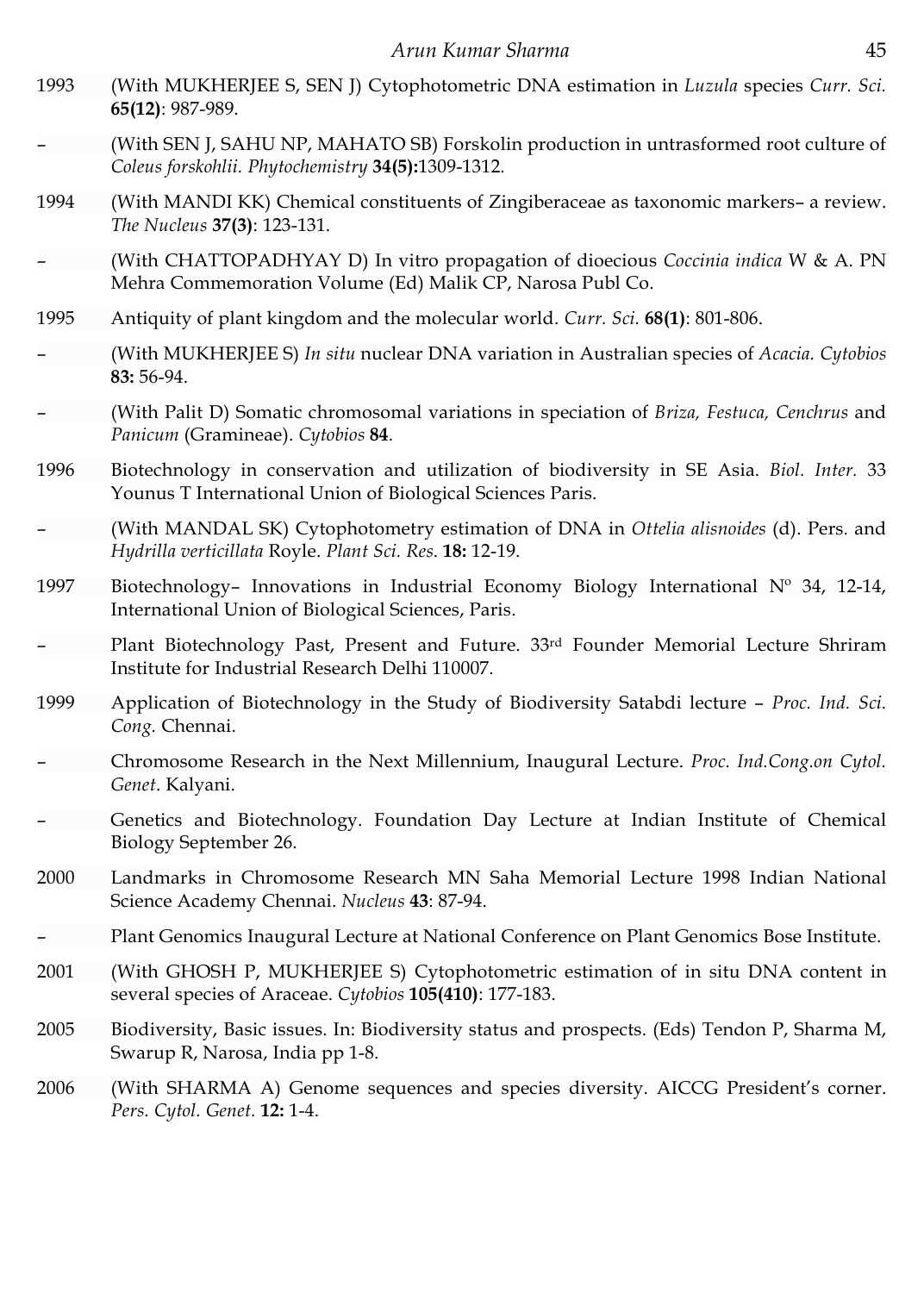## **(b) Books written/edited/book chapters**

## **(i)** *Books Written*

- 1965 (With SHARMA A) Chromosome Techniques- Theory and Practice. Butterworths & Co. Ltd. London, second, 1972, third, 1980.
- 1994 (With SHARMA A) Chromosome Techniques– A Manual. Harwood Academic Publishers, Switzerland, USA.
- 1999 (With SHARMA A) Plant Chromosomes Analysis, Manipulation and Engineering. Harwood Academic Publishers, Switzerland, USA.

### **(ii)** *Books Edited*

- 1983 (With SHARMA A) (Eds) Chromosome in Evolution of Eukaryotic Groups. Vol. 1. CRC Press, Boca Raton, Florida, USA, Vol. 2, 1984.
- 1985 (With SHARMA A) (Eds) Advances in Chromosome and Cell Genetics. Oxford and IBH Publishing Co. New Delhi, second, 1989.
- 1996 (With SHARMA A) (Guest Eds) Methods in Cell Science, Special issue: Synchronization in mammalian system: An introduction. Kluwer, Boston, **18(2)**: 75-81.
- 1999 (With SHARMA A) (Guest Eds) Methods in Cell Science, Special issue: Synchronozation in Plant Cells. Kluwer, Boston, **21(2):** 73-78.
- 2001 (With SHARMA A) (Guest Eds) Methods in Cell Science, Special issue: Chromosomes Painting– Principles, Strategies and Scope. Kluwer, Boston, **23(1)**: 1-5.
- 2003 (With SHARMA A) (Eds) Plant Genome- Biodiversity and Evolution. Vol. 1-7 (2003-2008). Science Publishers, Enfield (NH), USA.
- 2014 (Ed) History of Science in India. An Introduction and Volumes I-VIII, sponsored by NASI, Allahabad and RK Mission Institute of Culture, Kolkata; Published by, The RK Mission Institute of Culture, Kolkata.

## **(iii)** *Chapters in Books*

- 1967 Evolution and taxonomy of monocotyledons. In: Chromosome Today. (Eds) Darlington CD, Lewis KR, Oliver and Boyd, London.
- 1973 (With SHARMA A) Chromosome Techniques. In: Encyclopedia of microscopy and microtechnique (Ed) Gray P, New York, Van Nostrand, Reinhold, pp 77-81.
- 1974 Plant Cytogenetics. In: The Cell Nucleus, Vol. **2:** 263-291, (Ed) Busch H, Academic Press, New York, London.
- 1979 Complexity in structure and behaviour of chromosomes of eukaryote. In: Recent Research in Plant Sciences (Ed) Bir SS, Kalyani Publishers, Ludhiana, pp 353-358.
- Chromosomes and distribution of Monocotyledons in the Eastern Himalayas. In: Tropical Botany. (Eds) Larsen K, Holm Neilsen LB, Academic Press, New York, London, pp 327-338.
- 1981 Genetics at cross roads. In: Contemporary trends in plant sciences. (Ed) Verma SC, Kalyani Publishers, Delhi, pp 5-9.
- (With SHARMA A) Impact of the Development of Science and Technology on Environment, (Ed) Singh RB, Heritage Publishers, India, pp 133-148.